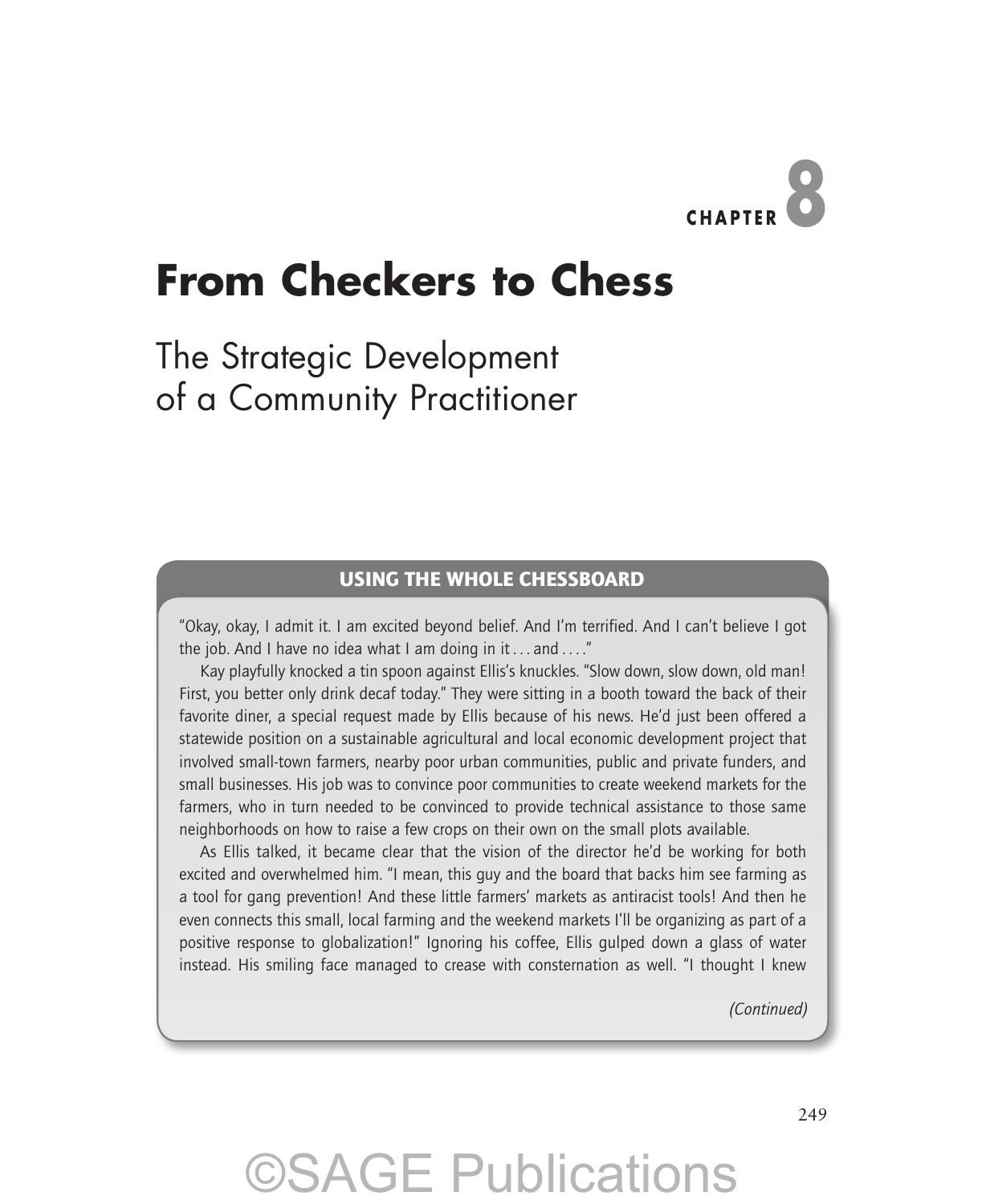#### (Continued)

organizing, but this guy takes it to a whole new level." He finished his water. "Kay, I realized in all my antiracist and youth development work, as good as I hope it's been, I've just been playing checkers. This program operates at a whole other level. This guy's playing chess."

"Checkers? Chess? You lost me," Kay sighed.

"You know what I mean. For the longest time, we both figured a good basic organizing strategy mixed a little bit of process goals in terms of empowering the kids and women we've both worked with, and then a set of tasks and objectives to get something done. We had targets to influence and all, but it was all about tactical choices on who was to speak or who we were trying to reach, not much more than that."

"Oh, come on, sure it was! I've always worked more from the empowerment, community development model that emphasized getting women into leadership as the way to change the world. You've always been into social action and fighting for power given the racism and injustice you see. Those are pretty different strategic models of how to organize, don't you think?"

Ellis looked at her for a long minute before responding. "Yeah, you're right. Different models, same commitments, different tactical choices along the way. But after working with this guy a bit, I still say we've been playing checkers. I mean, I met this guy at an antiracist forum here in the city. I'm fighting racism by confronting indifferent school principals and working with kids on their rights. He's fighting racism by selling apples and growing corn on an abandoned plot?" Ellis paused again, and then went on. "And he manages to connect all of it to how these activities together help counter global markets run by multinationals." He paused again. "I met him a whole bunch of times since, and he's rock hard in his commitments on racism, injustice, and the kind of capitalism that destroys communities rather than rebuilding them. And yet he's going about work with White farmers and Black clergy as if they've always been brothers or something, united in common purpose." This time he drank his coffee. "He told me that transformative change requires deep strategy. Like chess." Ellis looked at his friend, a wry smile on his face. "Kay, there are 64 squares on a chess board and he's playing on every one. I gotta go work with him. No more checkers for me!"

*Educational Policy 2.1.5—Advance human rights and social and economic justice. This chapter delineates a framework and practices that will enable students to "recognize the global interconnections of oppression and [be] knowledgeable about theories of justice and strategies to promote human and civil rights" as they incorporate "social justice practices in organizations,*  institutions, and society to ensure that these basic human rights are distributed equitably and *without prejudice."*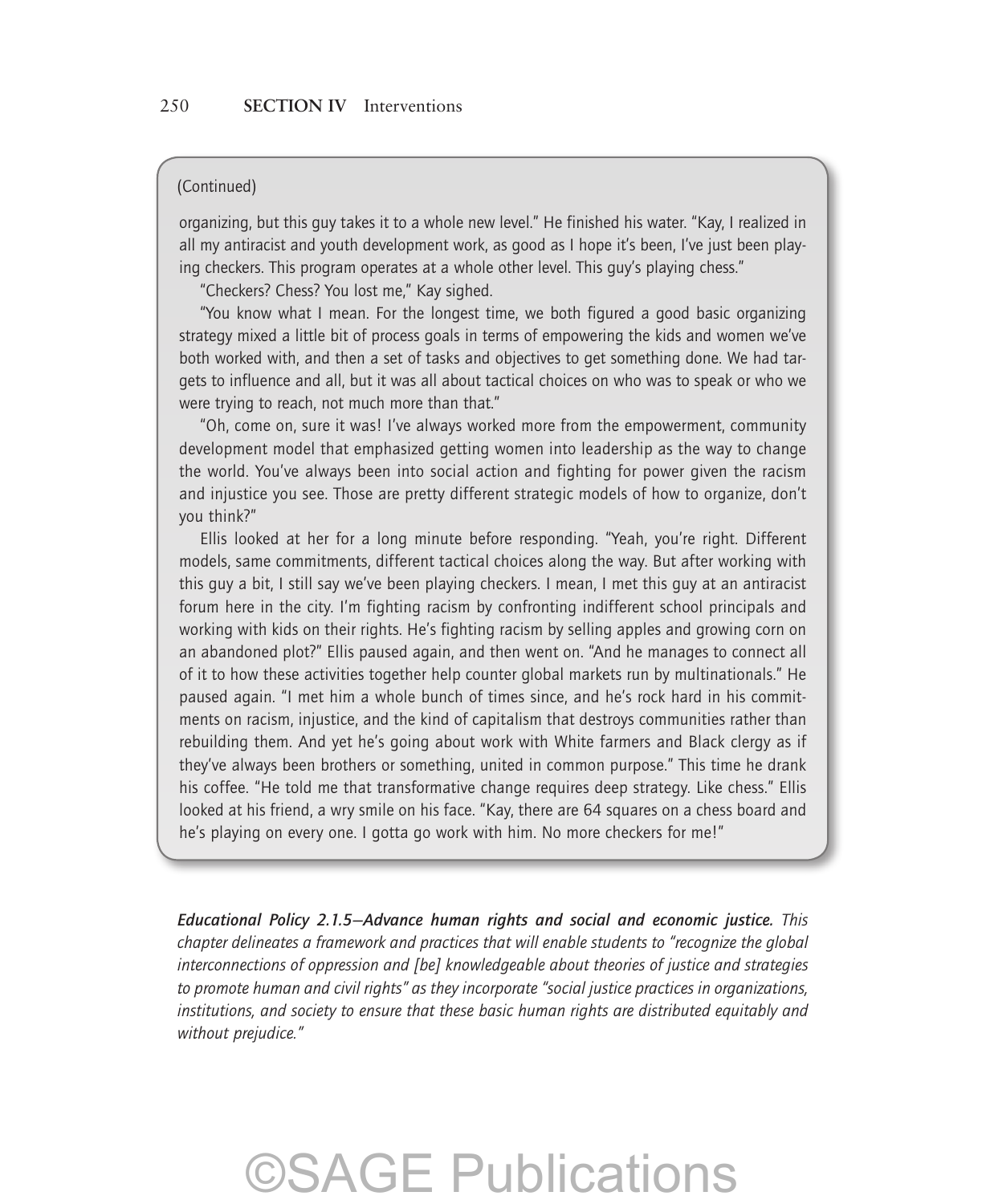#### **INTRODUCTION: UNDERSTANDING THE BASICS OF COMMUNITY ORGANIZING STRATEGY**

Ellis's excitement and worry are reflective of the growing pains every community practitioner undergoes as he or she engages in macro practice work on the front lines. An intense commitment to community change and an equally powerful desire to work with others so that such change will occur, once undertaken, quickly merge together into a dawning awareness that community organizing is as demanding and complex as it is fulfilling. To begin with, there are, as Weil, Reisch, and Ohmer (2009) note, at least eight approaches to organizing utilized by human services activists, ranging from confrontational social movements to accommodative social planning. Strategies of organizing have been offered to empower local citizens (Mondros & Wilson, 1994) and transform individual and collective values for social justice and social equity (Hanna & Robinson, 1994), and have been analyzed to explain progressive change as in the '30s and '60s and conservative change as in the '50s and '70s (Fisher, 1994, 2009). Making sense of it all so that one can make effective strategic and tactical choices is important.

As we will explore in this chapter, there are five strategic demands at play if a person seeks to grow strategically into a lifelong, effective community organizer.

1. For the practitioner new to organizing, it is important to understand the historical antecedents to the organizing strategies you are choosing to undertake. By rooting your work inside previous historical events and the choices people made then, you will gain access both to tactics that led to victory and to avoiding mistakes you might otherwise make.

2. An organizer needs to understand the various models of organizing at play within his or her community and across the profession. You need to know the strengths and limitations to these models so that your organizing strategies remain tactically supple and strategically applicable to what you and the people with whom you are working are seeking to accomplish.

3. Likewise, it is necessary to understand what, if anything, unites an organizing strategy compared with, say, a strategy for group work intervention or an individual diagnosis for the micro practitioner. You need clarity on what is going on in a community organizing intervention that distinguishes it from other methods of intervention so that it maintains its authority as a distinctive form of practice in our communities.

4. Next, if you seek a long-term career as a community organizer, over time you must deepen your own strategic sophistication as you are called on to represent your agencies and programs in increasingly larger and often more complex groups, including city-wide coalitions, national issue formations (such as on the fight against HIV-AIDS, homelessness, global configurations on economic development, the environment, immigration, etc.), and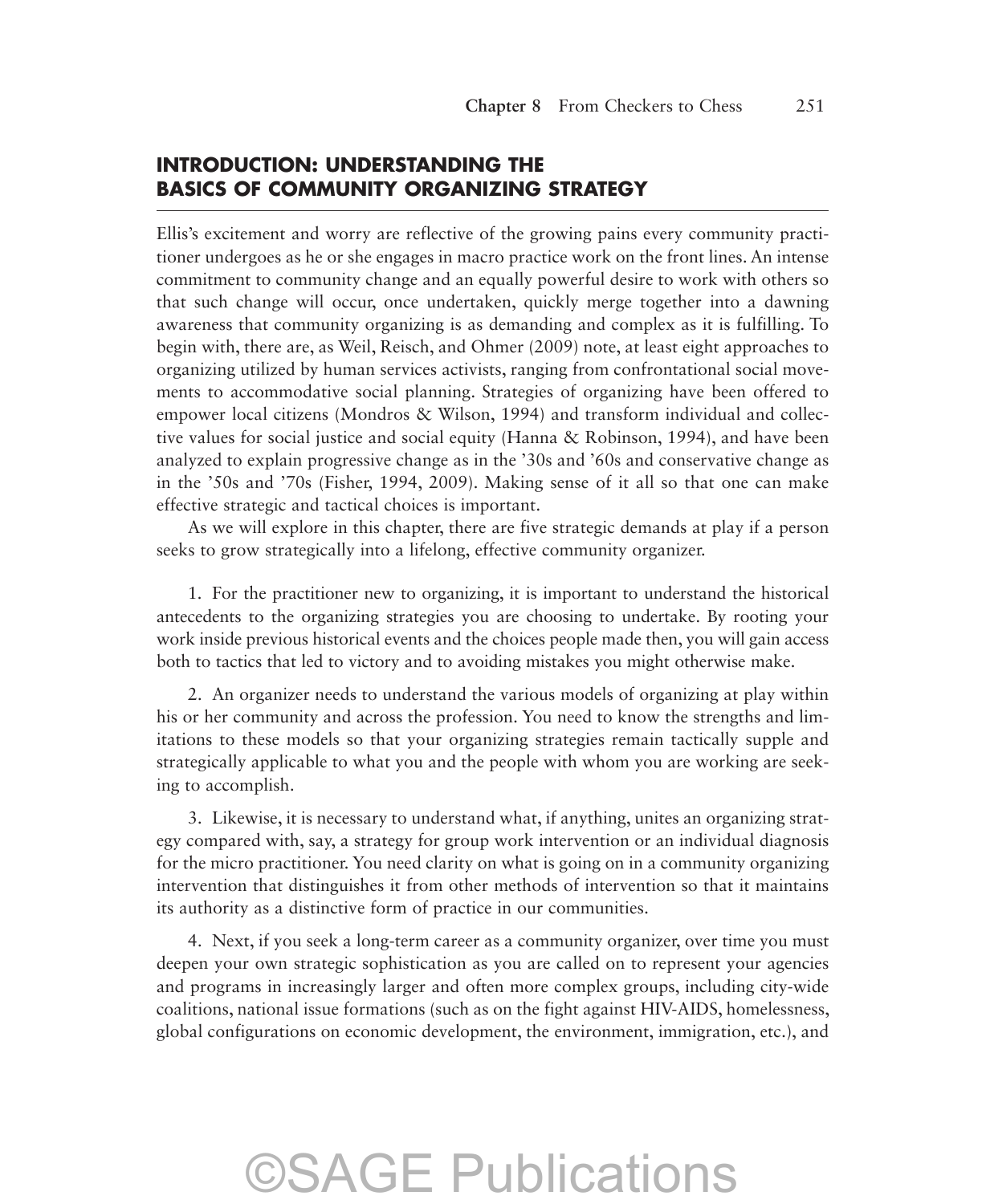#### 252 **SECTION IV** Interventions

possible political coalitions. You need to understand what distinguishes the checker game of the new activist from the chess game of the seasoned macro practitioner.

5. Finally, the longer you evolve as a community practitioner, the more likely that the dilemmas of maintaining the vision you had as a frontline grassroots practitioner will come into play. It can be a heartfelt struggle, personally and professionally, to resolve the tensions between expanding an organizing campaign's influence while stepping back from the daily person-to-person contact that so often inspired your organizing commitments in the first place. You need to see ways of resolving this dilemma so that the social justice commitments that inspired you at the beginning of your career remain in play later as well.

This chapter will examine each of the above, ending with a case study of one community organizer whose commitment to social justice, racial equity, and fairness is as central to his work today engaging in large-scale education reform efforts as it was 25 years ago when he was a young organizer campaigning for hospital workers' rights through the Healthcare Workers Union Local 1199.

#### **THE HISTORICAL ANTECEDENTS OF COMMUNITY ORGANIZING**

Reading various histories of social movements, as Rubin and Rubin (2007) point out, helps an organizer learn both patience and persistence. As they cogently relate, organizers frustrated by the pace of change learn "that while past movements faced lean days in which few joined the fight, there were frequent days of triumph and victory" (p. 218). Needing a reminder of why to stay in the struggle, reading history can help the organizer see that "bad times (of the past) can be turned to good purpose as activists create a shared history of solidarity and pride" (p. 52). When change seems far off, it can be comforting to know that other Black women consciously refused to move to the back of the bus before Rosa Parks, or that the first efforts to change the name of GRID (gay-related immune disorder) to AIDS (acquired immunodeficiency syndrome) were met with active indifference by the medical establishment (Vaid, 1996).

Likewise, history informs organizers of important tactical choices and strategic decisions from other movements—what worked and what didn't, and why. As Rubin and Rubin (2007) stated,

The now legendary disruptive tactics of organizer Saul Alinsky teach us what can be accomplished by disruptive humor. The nonviolence of Martin Luther King, Jr., makes clear that unarmed people can face billy clubs and win not only symbolic but actual victories. (p. 219)

Such lessons help an organizer determine whether present conditions are reflective of similar circumstances or require other strategic modification (Reisch, 2005).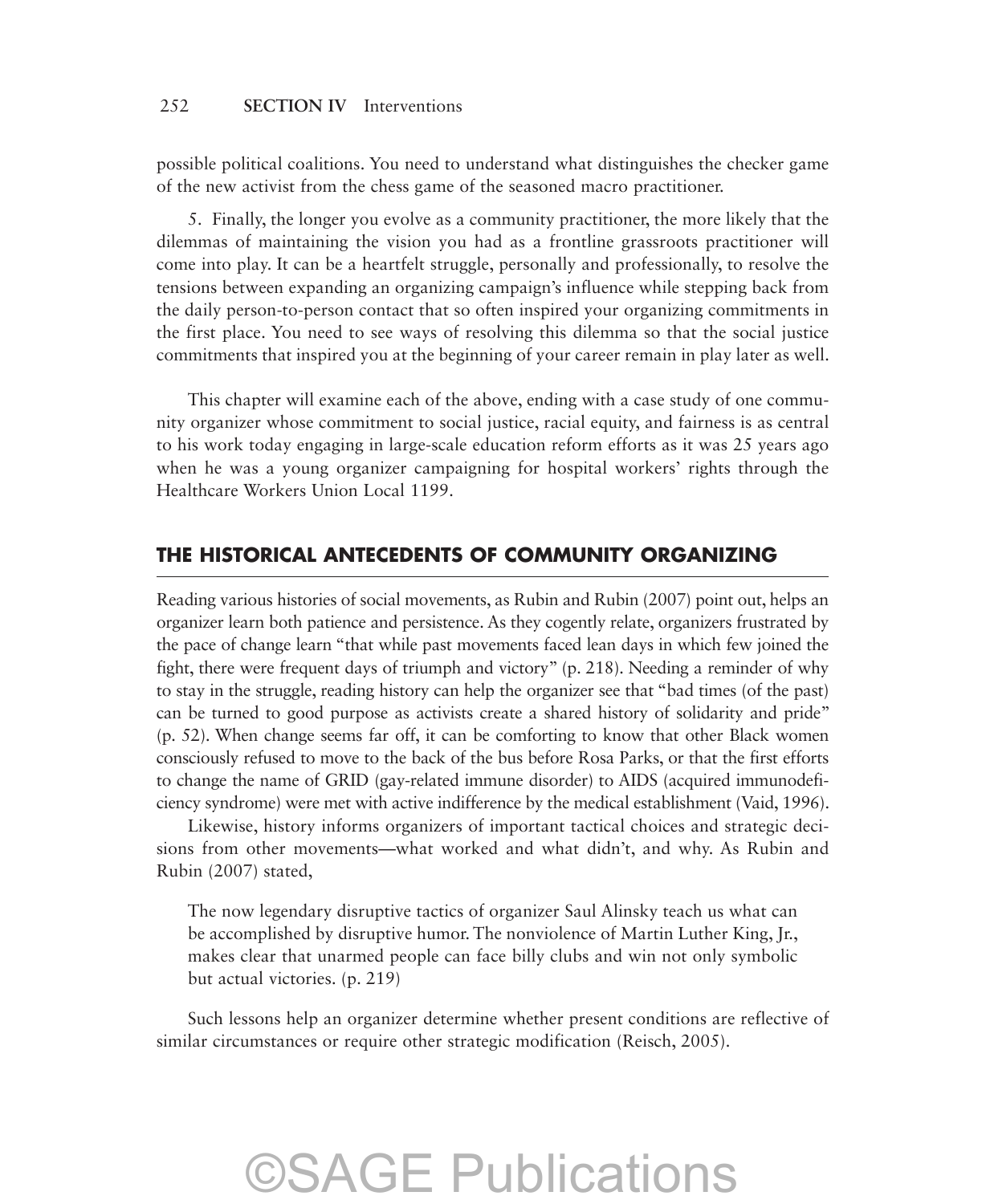A historical work of particular value for all organizers inside and outside of social work continues to be Fisher's (1994) *Let the People Decide.* His book thoroughly reviews the history of community organizing, starting with the antislavery movements preceding and following the Civil War; the suffrage movement; and the labor, socialist, and progressive reform movements that began in the first Industrial Revolution and continued through the Depression, finally reconfiguring first as the powerful civil rights movements of the 1960s and then as the identity-based politics of the '70s, '80s, and '90s. (See also Cox & Garvin, 2001; Rubin & Rubin, 2007; Weil, 2005.) Each chapter covers a different social movement and a different historical period, drawing out the kinds of lessons from each movement that Rubin and Rubin discussed, as mentioned above. Recent work extends this analysis as well (Weil et al., 2009).

Fisher's work brilliantly situates social work organizing/reform efforts inside the larger political and economic trends of which they are a part. For example, the community organizing of the Progressive Era at the end of the 19th century and beginning of the 20th century, when settlement houses were a preeminent model for social work reform, took place alongside the crusading socialist efforts of Eugene Debs, the rise in militant industrial unionism throughout the American working class, and the trust-busting efforts of Teddy Roosevelt. Likewise, the conservative and often racist neighborhood club movements of the 1950s are consistent with the anti-Communist McCarthyism, pro–big business ethos that prevailed in that decade. In short, the struggles for influence and strategic dominance of one period inside community organizing and social work are reflective of the same struggles under way with other economic and political actors. A hundred-plus years ago, settlement house reformers struggled for influence over conservative charitable impulses in the field in ways similar to those found among the industrial workers and their more conservative American Federation of Labor craftsmen or Teddy Roosevelt fighting the pro–Standard Oil trust politicians within the Democratic party (Fisher, 1994, 2005). Today's struggles in the profession over the rights of the poor and the voices of youth can find similar interplay with national struggles over health care reform, job creation, and the role of federal government in economic decision making.

Fisher's enormous intellectual contribution helps macro practitioners understand that their efforts are part of the dynamic historic trends of any period; their strategic choices are neither predetermined by other economic and political actors nor operating independently of them. Fisher (2001) later wrote:

Certainly issues of human agency—leadership, ideology, daily choices regarding strategy and tactics, and so forth—all play a critical role in the life of any effort, but the larger context heavily influences what choices are available, what ideology or goals are salient, and what approaches seem appropriate or likely to succeed. . . . History puts the actions and work of individuals into a larger framework, interweaving the local with the more global, the particular with broader trends, events, and developments in society. (p. 109)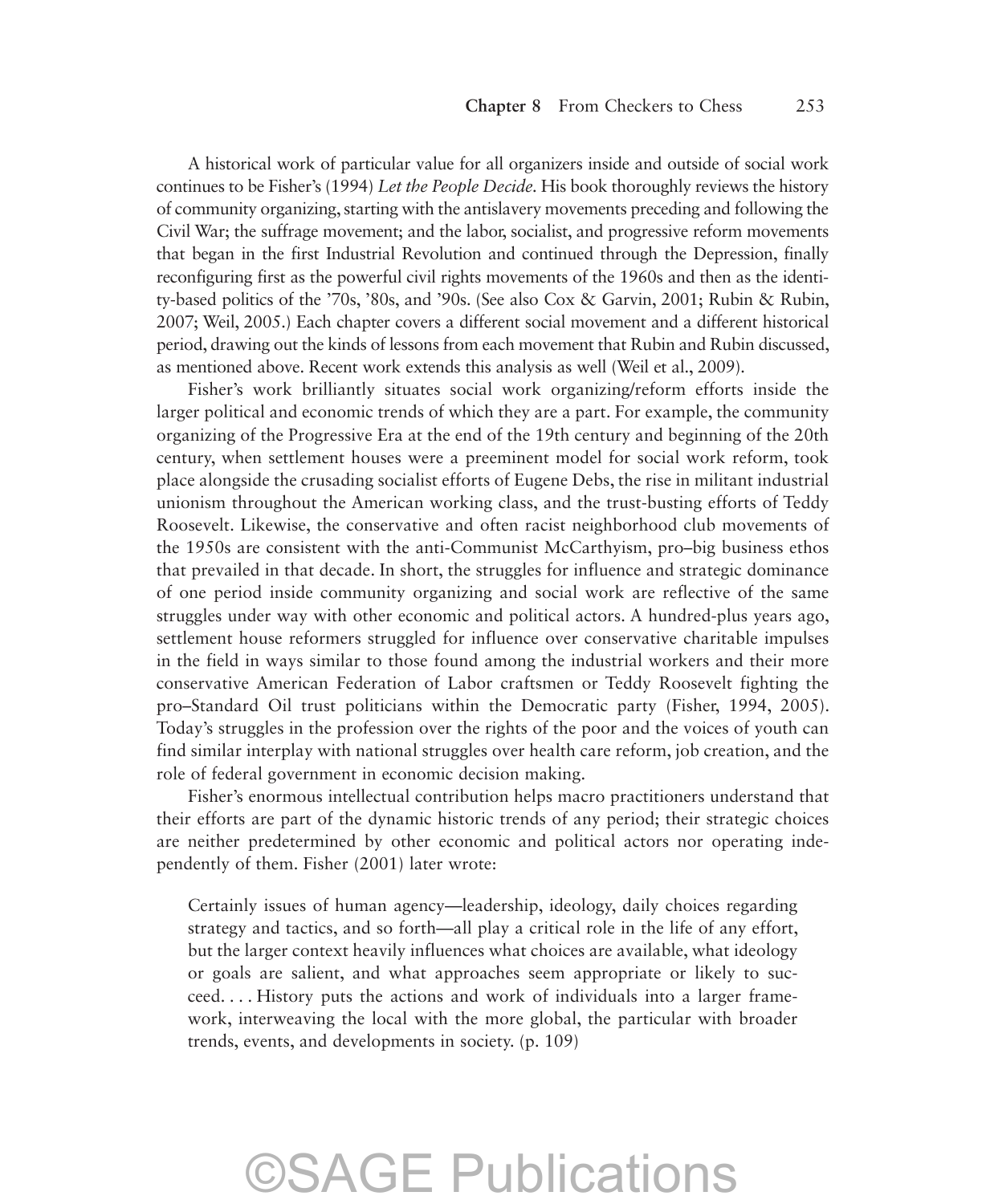#### 254 **SECTION IV** Interventions

His analysis can help macro practitioners reflect on trends within the 21st century, recognizing that the push–pull within the economic system and other political activities is not unlike the demanding strategic decisions and tactical choices under way within social work.

#### REFLECTIVE QUESTIONS

?

- What is the push–pull between current economic issues and how they can be solved by the White House? (More government aid? Less? More free market activity? More regulation?)
- What are the dynamics at your state level? (Are politicians seeking to cut costs? Are there lobbying groups seeking to expand support for the disadvantaged? What does the mix of influence look like?)
- Trends in macro practice? Other types of social work practice? What's happening inside agencies? Human service coalitions? What does the push–pull look like here?

#### **COMMUNITY ORGANIZING MODELS**

As Jack Rothman (2008) noted more than 40 years ago as he was developing his seminal material on community practice models in his classroom, there were different kinds of organizers who approached the same community issue in very different ways. There were the fact finders and agency collaborators who used careful documentation and collaboratively based agency coalitions to ameliorate a social problem. Their work focused on *social planning models* of macro practice. Others, stirred by the work of settlement houses and their appeals to democracy and leadership as well as modern-day empowerment efforts first led by feminists, emphasized bringing people together to solve their own problems. Their model is known as the *community or locality development model* of practice. Finally, those inspired by the civil rights and industrial trade union movements of the 1930s and 1960s looked to more ideological and conflict-laden strategies capable of fostering systemic change. These activists used social action models of community organizing.

Rothman's work has inspired generations of organizers, some of whom simply used his work to better clarify their own approaches to macro practice (Weil, 2005) and others who built on his approach from a feminist perspective (Hyde, 2008; Smock, 2003). As such, his rubric helped others differentiate the multiplicity of organizing activities under way in American communities by highlighting the key distinguishing variables at play in model building: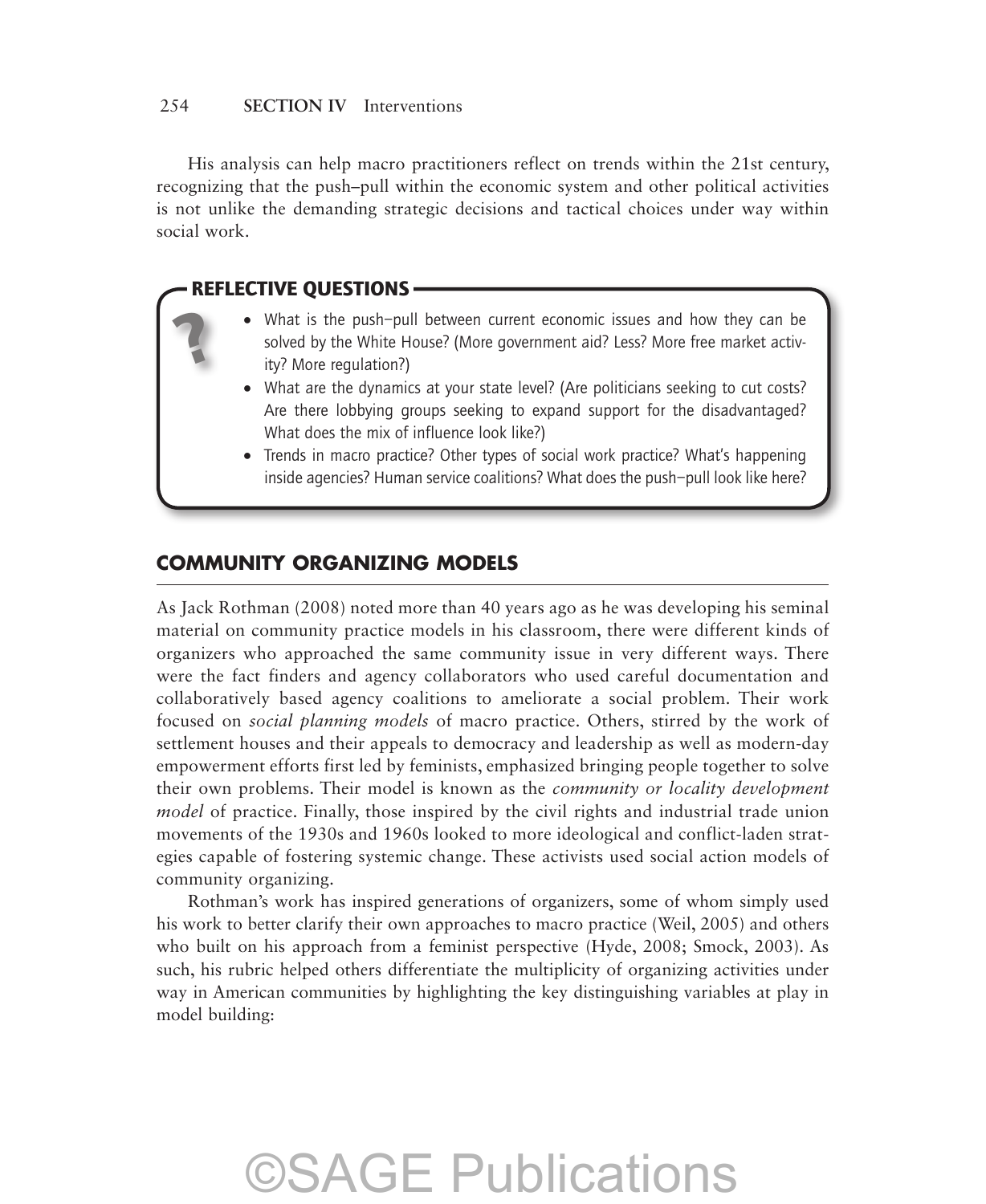• What is the belief system or ideology of the group's members in terms of societal *problems and their resolution?* The more systemic and historical the stated beliefs, the more likely the group's model will focus on social action targets for change—identifying targets as potentially hostile or adverse to their efforts—and the more open to militant tactics. Likewise, the more present-day focused the group's belief system, the more likely its models will focus on collaboration among actors, including targets, with an emphasis on consensus-building tactics.

• *What is the mix of rights and responsibilities between professionals and community members and the decision-making roles they play in the group?* The more a group emphasizes the importance of systematic data collection and formal knowledge (on zoning, legal rights for tenants, etc.), the greater the emphasis on professional, agency-based decision making. Likewise, the greater the authority given to community members' voices to legitimate a group's efforts, the more tactical choices will be made that focus on member participation and decision making.

• *What is the mix of means and ends in achieving societal improvement?* Rubin and Rubin (2007) nicely capture the dilemma wrought by this classic organizing debate: "Is the transformation of people the goal in itself or is it a means to alter the broader society? . . . Will an improved society make people feel more efficacious or must people first feel empowered before a society will change?" (p. 317). Likewise, they succinctly pose this dilemma for macro practitioners in administrative roles:

Is the organization a tool to bring about change or is it an end to be achieved? . . . Without a formal organization sustained action is impossible . . . [yet] if the maintenance of the organization becomes too important . . . [it] may displace tackling important issues to its members. (p. 17)

While Rothman (2008) and others detailed a variety of other important variables (such as boundaries of the defined community, conception of beneficiaries, and the basic change strategy), the above three variables remain the pivotal constructs from which distinctive organizing models have emerged (Reisch, 2005; Rothman, 2008; Weil, 2005). In the rush and tumble of organizing for change across the United States since Rothman's typology appeared, it was only natural that a variety of distinct models would begin to sort themselves out, from the conflict-based Industrial Area Foundations (IAF) work that has built on Saul Alinsky's confrontational approach to social change (Chambers & Cowan, 2003) to Mike Eichler's consensus organizing model that maintains the same goals as the IAF while turning conflict on its head, instead consciously working on projects that begin with consensus building as a primary tactical mechanism for community change (Eichler, 2007; Ohmer & DeMasi, 2008).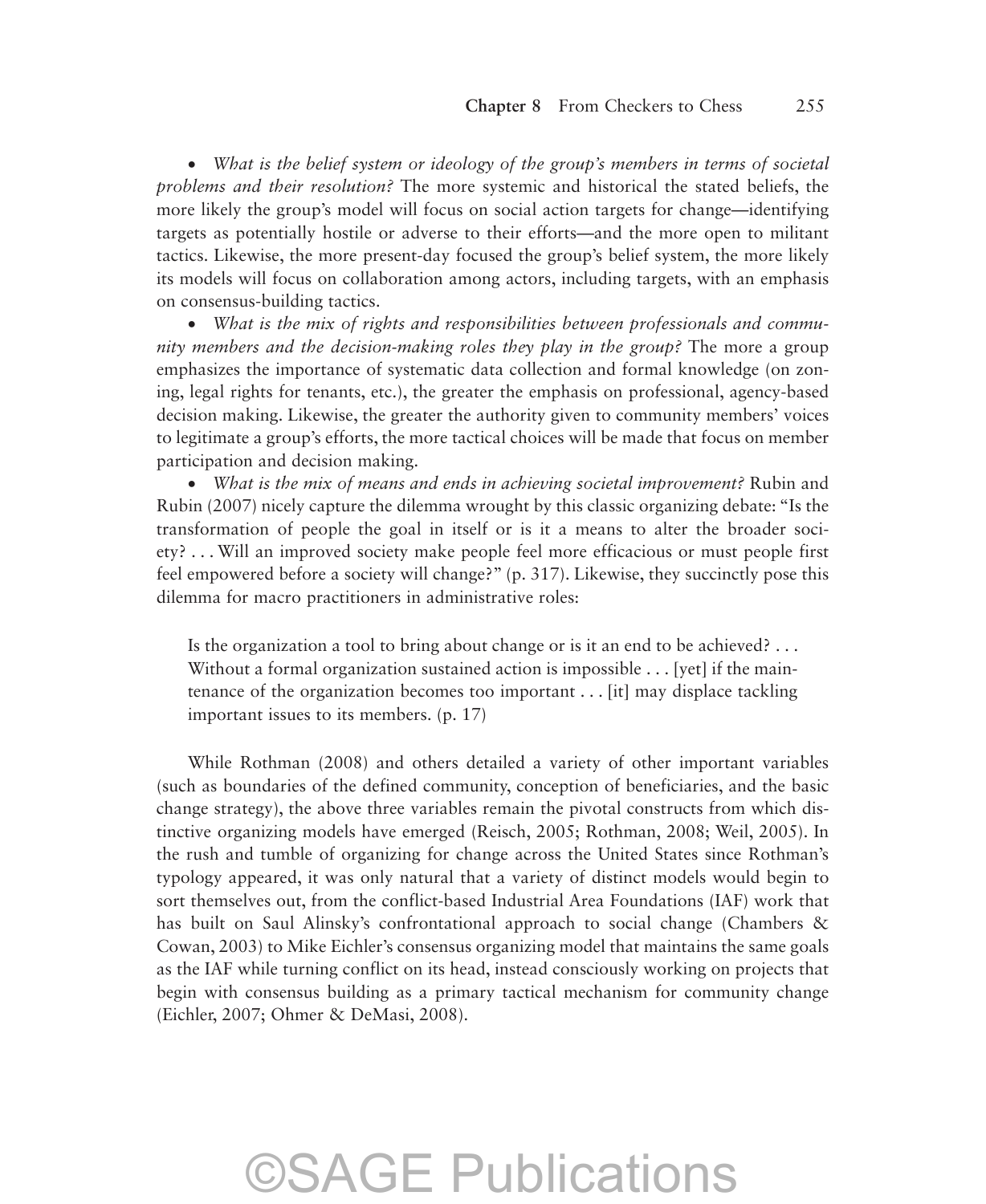#### 256 **SECTION IV** Interventions

Perhaps the most thorough distillation of present-day models is presented by Smock (2003), who carefully researched extant organizing activities in 12 cities and located five distinct models of organizing: power based, community building, civic, women centered, and transformative (pp. 33–34; see Table 8.1).

Examining 12 distinct community organizations from across the country, Smock's (2003) work brings into sharp relief the richness and variability of community practice today. Along with Rothman's (2008) work, her work helps macro practitioners involved in the community sift through their answers to questions of means–ends, roles and responsibilities, and systemic beliefs as they construct their own models of intervention. As Table 8.1 suggests, the power-centered model, growing out of the Alinsky tradition, would build disciplined people's organizations to confront political and economic leaders on inequities experienced by the local residents. Likewise, a civic model would look at the same issues as coming from basic instability and thus create citizens' forums to discuss these issues and work within the formal political agencies for resolution to their problems. Her other typologies can help less experienced organizers develop an understanding of how different models impact strategic and tactical choices so that their work maintains a strategic consistency in approach toward desired outcomes.

### **THE DISTINCTIVENESS OF COMMUNITY ORGANIZING FROM OTHER PRACTICE METHODS: IT'S NOT JUST THE COMMUNITY**

Regardless of model emphasis, macro practice is distinctive within social work because of its *focus on social* problems that will in some way require interventions involving communities and organizations (Netting, Kettner, & McMurtry, 2008; Rubin & Rubin, 2007; Weil, 2005). Community organizing is likewise distinctive within macro practice (as well as in other social work methods) because its emphasis on social problems requires *collective activity that necessitates a plan of action involving tactics and targets, some of which the practitioners initially have little or no power to create on their own.*

Whether a social planner from a large agency working in a community-wide human services coalition or a grassroots activist committed to social action strategies needed for social justice, one of the most distinctive qualities of a community organizer is that he or she operates in a role often lacking in direct power and authority to get things done. Because macro practice defines problems as social in character and thus necessitating the collective involvement of other groups, members, and organizations to be solved, a community organizer enters that group with decidedly less formal authority and fewer prescribed role definitions than the caseworker or group worker operating in clinical and micro practice settings. A group worker's membership has usually been predetermined; an organizer often has to recruit members; a caseworker usually works with people who come to him or her for problem solving or service of some kind; the organizer must go to the community, organization, or group to get them to attend. Most clinical practitioners,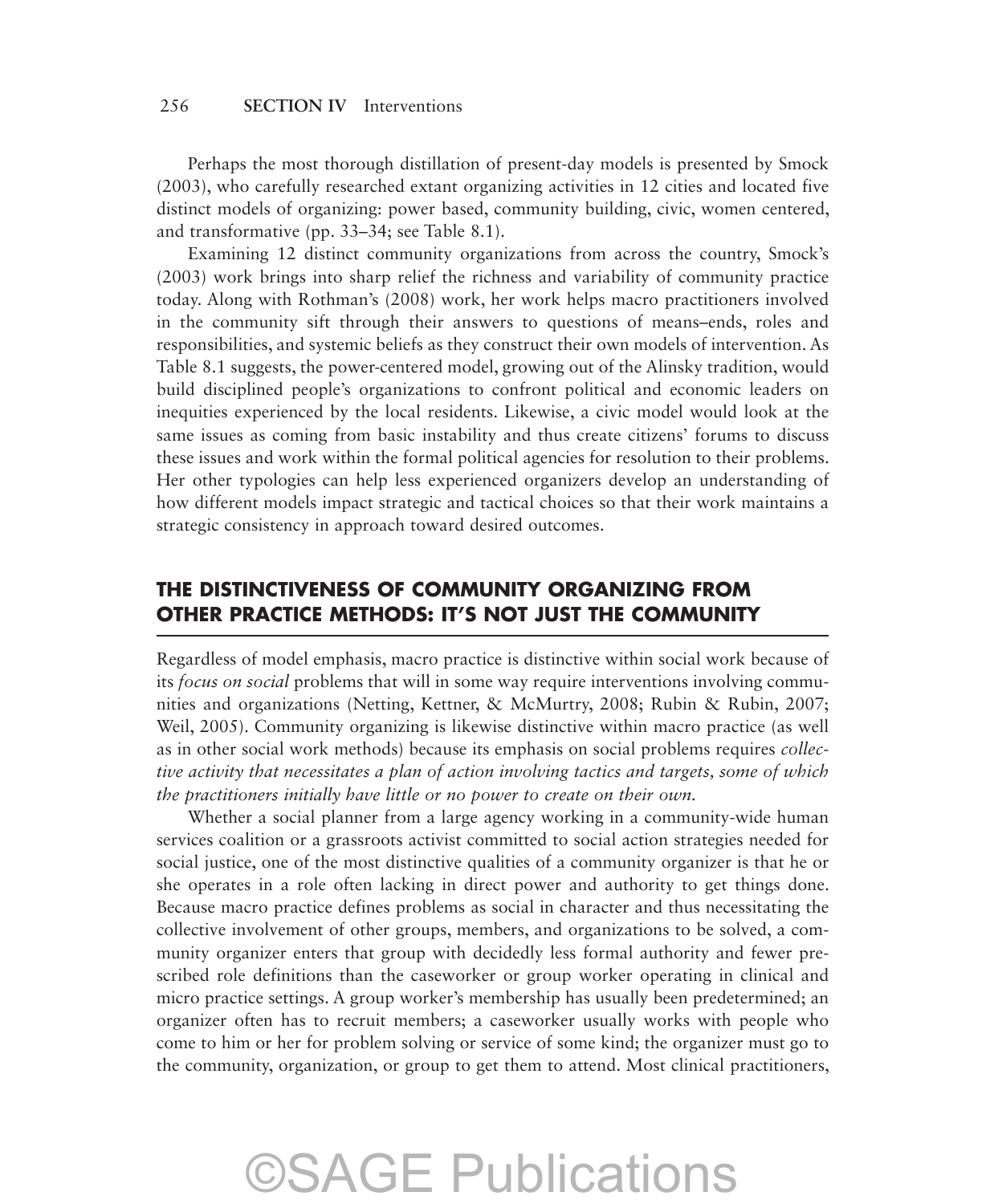| Model and Case<br>Studies    | Theory of Urban Change                                                                                                                                                                                                                                                                  | Organizing the<br>Community                                                                                                                                                                                       | Impacting the Public Sphere                                                                                                                                                                                                                                                  |
|------------------------------|-----------------------------------------------------------------------------------------------------------------------------------------------------------------------------------------------------------------------------------------------------------------------------------------|-------------------------------------------------------------------------------------------------------------------------------------------------------------------------------------------------------------------|------------------------------------------------------------------------------------------------------------------------------------------------------------------------------------------------------------------------------------------------------------------------------|
| Power-based<br>model         | Solution is to build community's<br>stem from the community's lack<br>Urban neighborhood problems<br>better represented within the<br>of power within the political<br>clout so that its interests are<br>decision-making process.<br>pluralist public sphere.<br>d power:<br>Buil      | "people's" organizations<br>community's interests in<br>People's organization:<br>Build large, formal,<br>the public sphere.<br>highly disciplined<br>to fight for the                                            | pressure political and economic power<br>holders to concede to community's<br>demonstrate residents' power and<br>Use conflict and confrontation to<br>Conflict and confrontation:<br>demands.                                                                               |
| building model<br>Community- | connecting it to the mainstream<br>Urban neighborhood problems<br>stem from the deterioration of<br>the community's social and<br>community from within by<br>Solution is to rebuild the<br>economic infrastructure.<br>mobilizing its assets and<br>Rebuild social fabric:<br>economy. | Build broad collaborative<br>partnerships of diverse<br>"stakeholder" groups,<br>including nonprofits,<br>business residents'<br>association, and<br>neighborhood<br>Collaborative<br>government.<br>partnership: | Goal is to be recognized as the legitimate<br>making through consensual partnership<br>a<br>representative of the community as<br>Strive to influence public decision<br>Legitimacy and collaboration:<br>with government.<br>whole.                                         |
| Civic model                  | formal and informal mechanisms.<br>instability within the community.<br>Urban neighborhood problems<br>stem from social disorder and<br>maintain the neighborhood's<br>stability by activating both<br>Solution is to restore and<br>Restore social order:                              | unstructured forums for<br>neighbors to meet one<br>another, exchange<br>information, and<br>Create informal,<br>Informal forum:<br>problem solve.                                                                | citizen interaction with local government<br>to get the city services system to respond<br>Use official, bureaucratic channels for<br>Interact with services personnel on an<br>individual-to-individual basis.<br>Accessing existing channels:<br>to neighborhood problems. |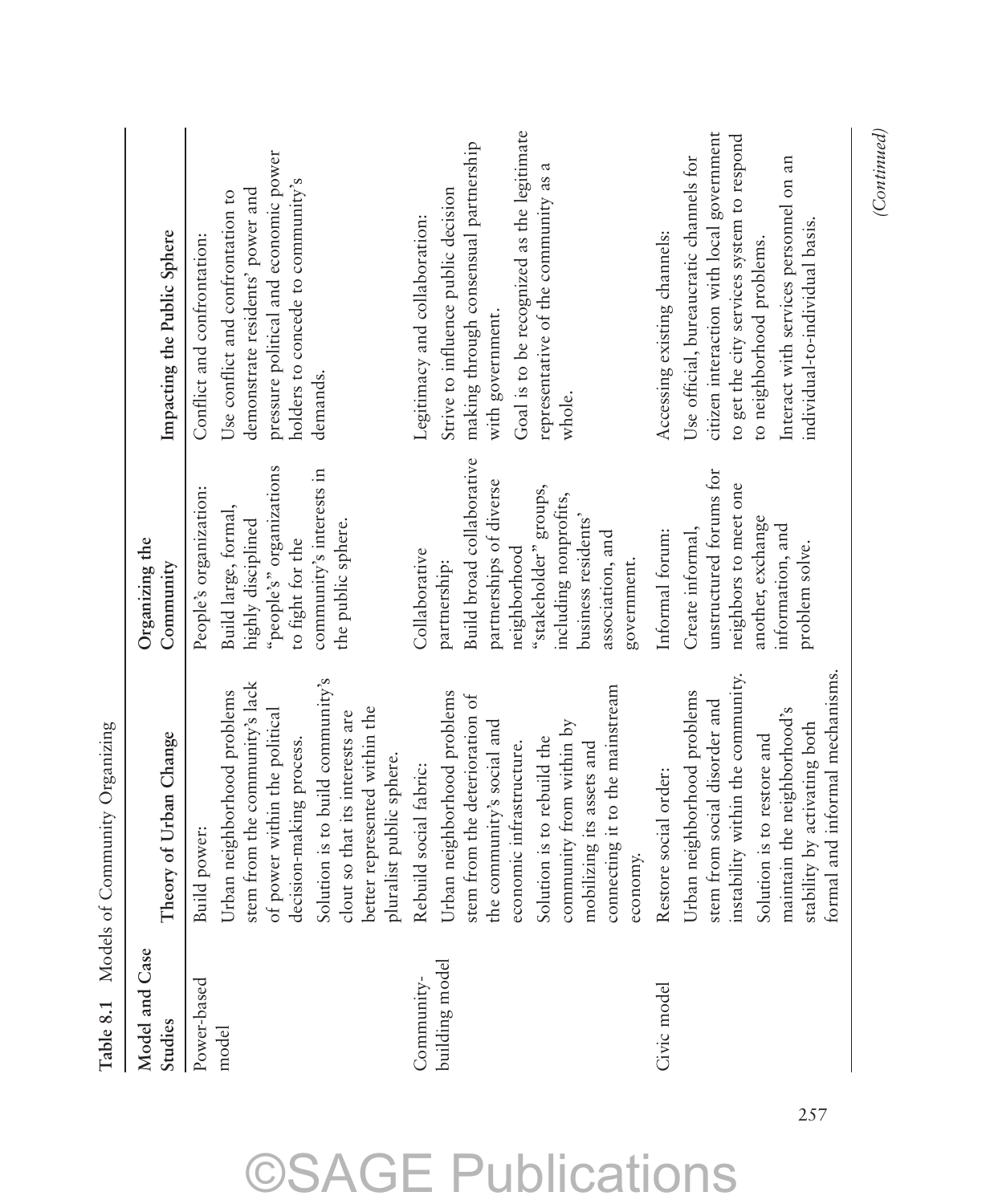| (Continued)<br>lable 8.1  |                                                                                                                                                                                                                                                                                                                                                                                                           |                                                                                                                                                                                                                 |                                                                                                                                                                                                                                                          |
|---------------------------|-----------------------------------------------------------------------------------------------------------------------------------------------------------------------------------------------------------------------------------------------------------------------------------------------------------------------------------------------------------------------------------------------------------|-----------------------------------------------------------------------------------------------------------------------------------------------------------------------------------------------------------------|----------------------------------------------------------------------------------------------------------------------------------------------------------------------------------------------------------------------------------------------------------|
| Model and Case<br>Studies | Theory of Urban Change                                                                                                                                                                                                                                                                                                                                                                                    | Organizing the<br>Community                                                                                                                                                                                     | Impacting the Public Sphere                                                                                                                                                                                                                              |
| Women-centered<br>model   | to the vision and needs of women<br>community life aren't responsive<br>Link public and private spheres:<br>solutions and to build women's<br>Urban neighborhood problems<br>private household problems as<br>Solution is to reconceptualize<br>public issues with collective<br>stem from the fact that the<br>leadership roles within the<br>institutions at the core of<br>and families.<br>community. | build shared leadership.<br>Provide safe, nurturing<br>modeled on a support-<br>spaces where residents<br>mutual support, and<br>can gather, provide<br>Create small teams<br>group structure.<br>Support team: | public institutions to make programs and<br>services more responsive to the needs of<br>Seek to build face-to-face relationships<br>with the staff and administrators of<br>Interpersonal relationships:<br>families.                                    |
| Transformative<br>model   | Urban neighborhood problems<br>arrangements to create a more<br>are the symptoms of unjust<br>Solution is to challenge the<br>economic and political<br>existing institutional<br>Structural change:<br>equitable society.<br>institutions.                                                                                                                                                               | Develop the ideological<br>foundations within the<br>emergence of a broad-<br>neighborhood for the<br>based movement for<br>Social movement:<br>social change.                                                  | frameworks and change the terms of the<br>View the public sphere as dominated by<br>Seek to alter the dominant ideological<br>disempower low-income residents.<br>Creating alternative frameworks:<br>institutions that systematically<br>public debate. |

 $\overline{\mathcal{A}}$ **Table 8.1** (Continued)  $\sqrt{C}$ Table  $\Omega$  1

258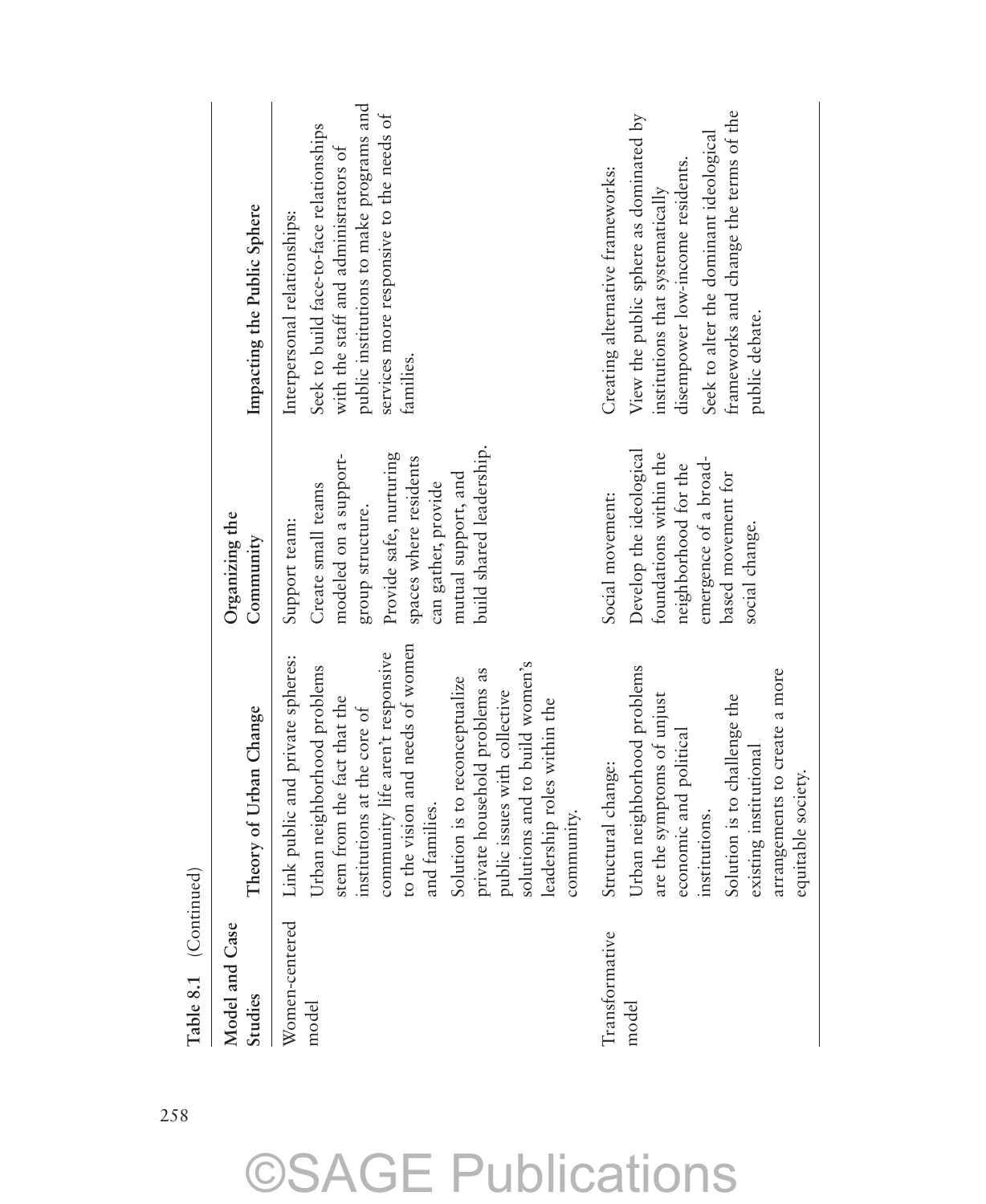| <b>STRATEGIC MODEL-BUILDING ACTIVITY</b> |  |  |  |
|------------------------------------------|--|--|--|
|------------------------------------------|--|--|--|

| Your community organizing project: _________                                                                      |
|-------------------------------------------------------------------------------------------------------------------|
| • Primary beliefs: Is the problem at hand primarily defined by you and other stakeholders as                      |
| historical/structural ________, present-day _______,                                                              |
| technical ______, social (based on race, gender, etc.) ______,                                                    |
| hostile targets ______, or amenable targets _____?                                                                |
| Professional practitioner-community member rights and responsibilities have a mix of what?                        |
| Primarily professional and based on formalized knowledge and skill _____                                          |
| Primarily member based and based on neighborhood legitimacy _____                                                 |
| A mix of professionals and some community members _____                                                           |
| A mix of community members and some professionals ______                                                          |
| The group resolves means-ends issues with a primary emphasis on                                                   |
| It is more important for the group to develop leadership capacity than to get immediate<br>results.               |
| It is more important to get results than to develop members at this time. _____                                   |
| The program needs to survive even if it means we compromise the way we go about our<br>work. $\_\_$               |
| Better the program be scaled back than we compromise on core values related to what?<br>(Check no more than two.) |
| ___ Empowerment                                                                                                   |
| __ Civic engagement                                                                                               |
| ___ Working with targets as allies who are really enemies                                                         |
| __ Ignoring social/historical issues that impact a problem                                                        |
| Based on your answers, your community project is most like this model:                                            |
| Civic                                                                                                             |
| Community building _____                                                                                          |
| (Continued)                                                                                                       |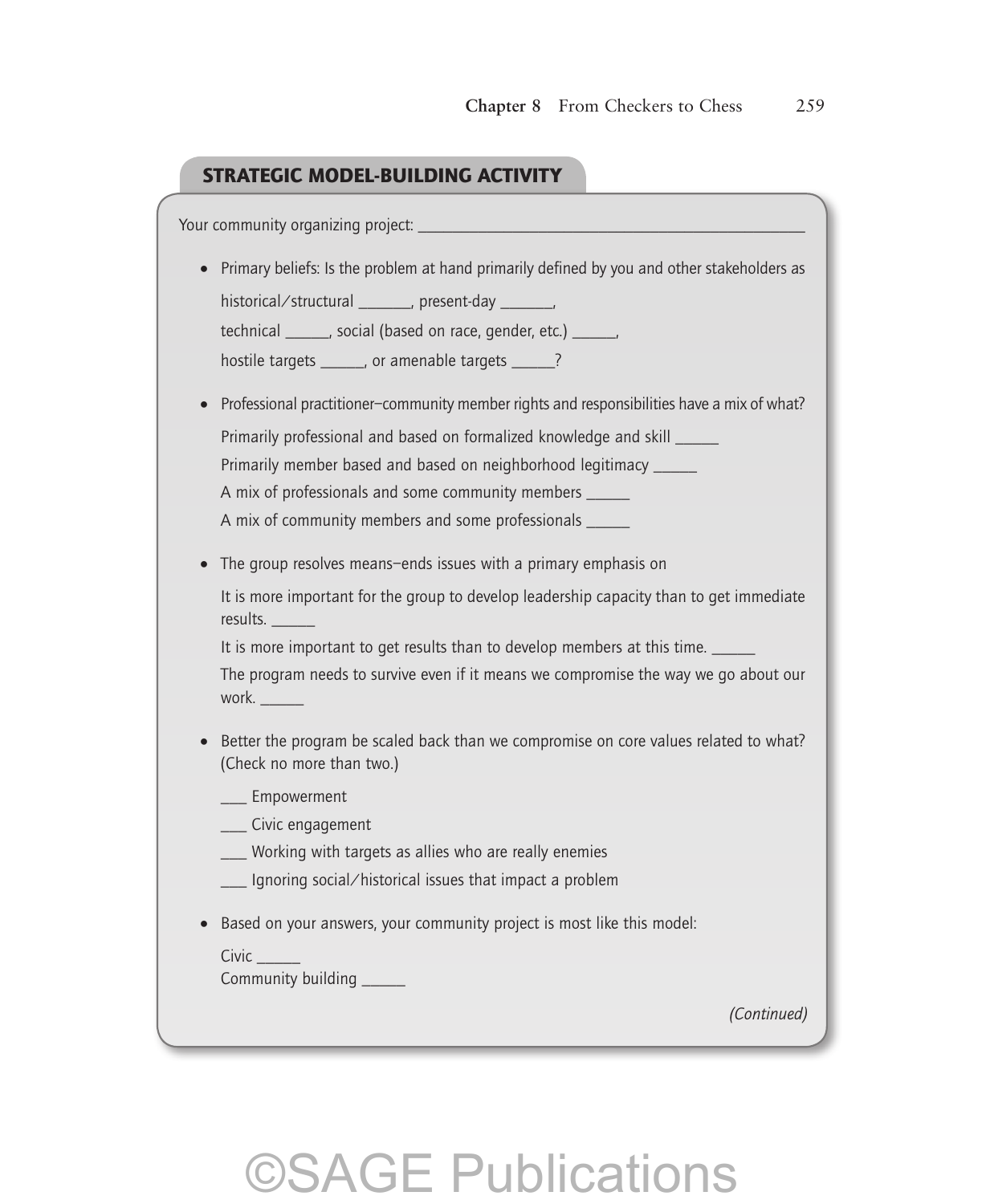| (Continued)                                                                    |                  |
|--------------------------------------------------------------------------------|------------------|
| Women centered<br>Transformative<br>Power based                                |                  |
| • The strengths and limitations of this model for your project are as follows: |                  |
| Strengths:                                                                     | Limitations:     |
| 1.                                                                             | 1.               |
| 2.                                                                             | 2.               |
| 3.                                                                             | 3.               |
| 4.                                                                             | $\overline{4}$ . |

whether group or individual, nevertheless have the formal authority to terminate sessions or end a group member's participation, although they use it only as a last resort; most organizers gain authority in a group only over time, as they demonstrate their effectiveness either in accomplishing desired goals or their facilitation of group development. Likewise, a macro practitioner working as a frontline manager in an agency has the authority to call meetings, set agendas, and make changes in the scope and emphasis of a subordinate's work. Were a community practitioner, working in a neighborhood coalition or social justice campaign, to do the same, he or she would most likely quickly lose whatever credibility he or she had.

Such lack of formal authority greatly affects the trajectory and pace of a community practitioner's work. Organizing seems to start slower because so much of what an organizer initially does relates to the outreach and engagement skills discussed in Chapters 3 and 4 (as well as leadership development issues discussed in Chapter 6). This emphasis is a reflection of the limited authority one has in a community intervention.

The early stages of organizing require a community practitioner to develop the skills of influence, not power. The time spent in listening, understanding, problem posing, and give-andtake is both time well spent and, alas, sometimes awfully long. Like a building's foundation, it is this deep digging that ensures later strength and resilience as a group lives through the intensity of problem solving, model emphasis, and goal/target selection. (The Community Toolbox material at the end of this chapter outlines some of the key skills one can further develop for strengthening influence in a community organizing project, campaign, or coalition.)

As a community practitioner, you must therefore grow comfortable with the heightened ambiguity in your role and what you are doing, especially when compared with your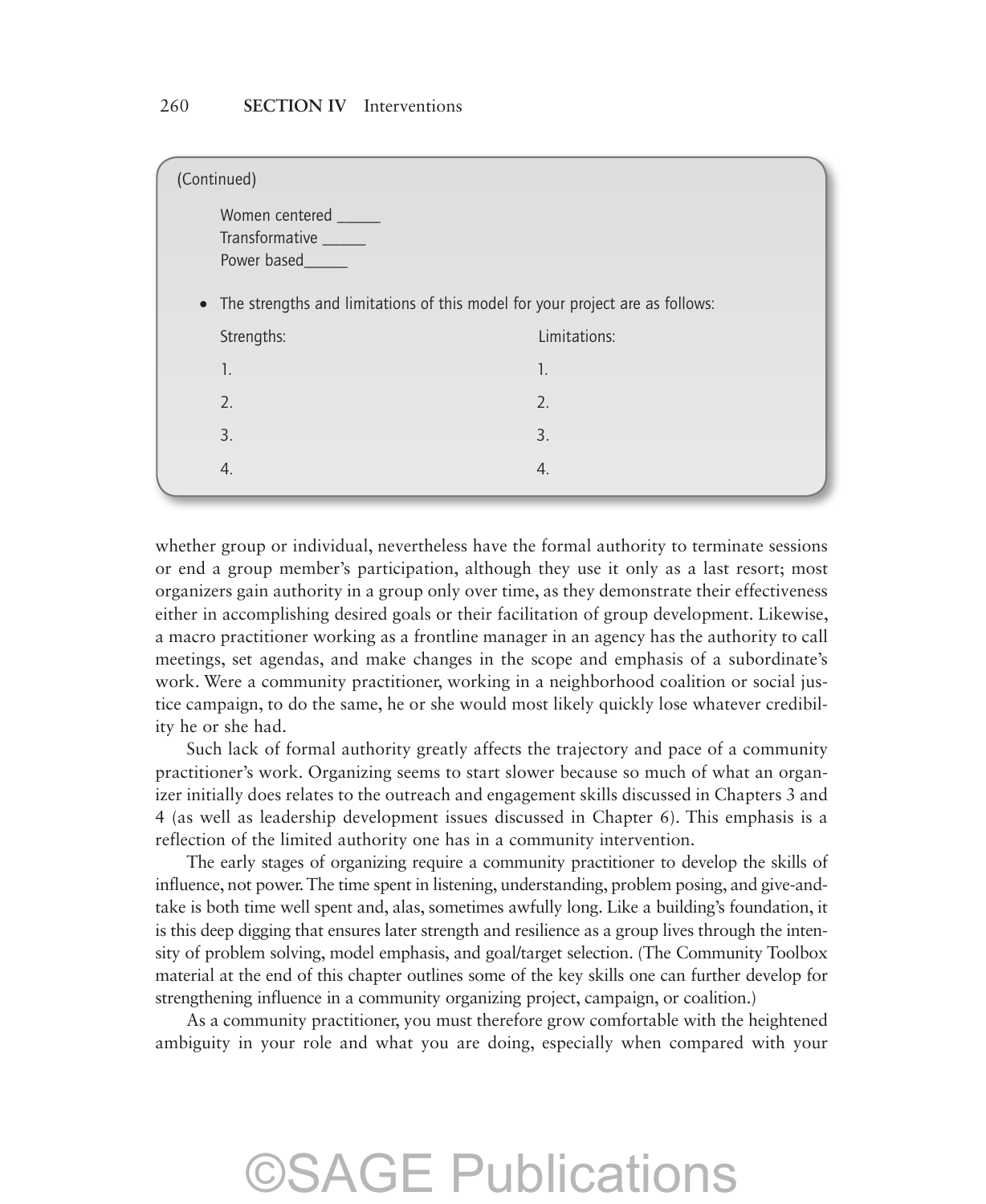group- and casework colleagues, whose caseloads seem ever present and whose workweek is more scheduled. Later on, of course, the tempo in community organizing interventions will grow both more intense and more immediate in its focus as the early work of influence building and engagement is replaced by demanding campaign tactics, timelines, and targets to influence (Staples, 2004). Part of what makes community organizing both so challenging and so exhilarating is that the authority a practitioner has gained at this point will have emerged from the legitimating give-and-take between members as they have worked together. While harder to get, such authority is also more resilient and democratic in ways that can add real meaning to the legacy a macro practitioner begins building from the start of his or her career.

#### **FROM CHECKERS TO CHESS: THE THREE LEVELS OF STRATEGIC DEVELOPMENT**

As we can see from the previous section, when starting a career as a macro practitioner, the new community organizer understandably can be overwhelmed by the world he or she has entered. Working in an ambiguous role with little formal authority, a new practitioner would also for good reason latch on to one of the models described above as a way to sort through what it is he or she is actually expected to do to be a strategic community organizer and not just a well-meaning, easily misled activist. While a model is an excellent place to begin, there are, in fact, three levels to model building that are reflective of an organizer's growing strategic capacity to utilize the entire chessboard of macro practice.

#### **Entry-Level Strategy Formation**

I call this first stage of a community organizer's strategic development *entry-level strategy formation.* Entry-level strategy is the equivalent of a good checkers game where a skilled player uses a few of the red or black pieces immediately before him or her to make the next move or two on the board. For example, working within the empowerment model outlined by Smock (2003) above, an organizer working on youth development would stress process goals of member capacity building over concrete results, with the target of change being the members themselves and, perhaps, their growing influence inside their school or youth organization. A series of tactics (giving various meeting assignments to selected members, choosing inspiring speakers who also serve as role models, etc.) would adroitly be created over time so that members grow in confidence and skill level. The group's efforts might culminate in a group project or celebration where other community members (parents, school administrators, community leaders) are invited to witness their expanded leadership capacity. If the young people are successful, the other community stakeholders are asked to recruit some of them into newer positions of responsibility, thus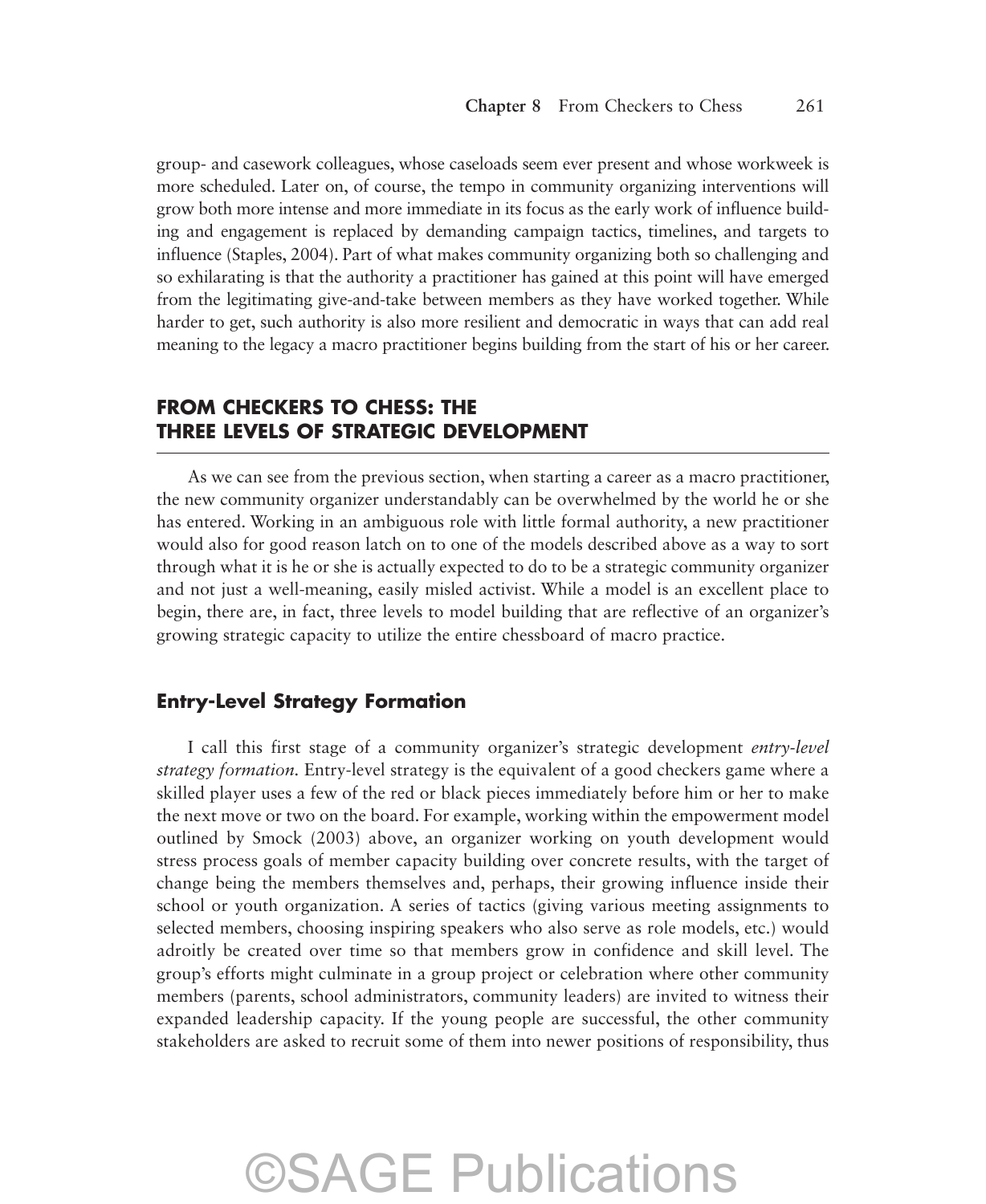leading to a broader and larger effort in the future, with the youthful leaders taking a more significant leadership role than they had in the past.

Worked on over time, this entry-level empowerment strategy would allow the new community practitioner to develop the following basic repertoire:

- Solid skills that connect long-term strategic outcomes (improved leadership capacity of youth, wider acceptance of the group within the larger community) to
- a series of tactical choices whose completion of concrete objectives (selecting effective inspirational/role model speakers, providing assignments that young people new to organizing can successfully take on, etc.) can be linked to those outcomes,
- all of which lead to the long-term strategic goals of wider community acceptance and
- creating future endeavors that could expand youth influence within the community.

Entry-level strategy formation is sufficiently demanding to also challenge the practitioner to consider the belief systems, means–ends debates, and roles, rights, and responsibilities that he or she and the young people develop together: *How much do I assert my direction on the group if they choose a speaker I feel the adult community will disapprove of? How much do I, as a sign of trust, accept a young person's reasons for not completing a job as opposed to challenging him or her not to "get over" on me?* These questions are cause for deep reflection, not pat answers, for they speak to a macro practitioner's long-term commitments toward widespread social change. This is why it is important to underscore that entry-level strategy formation is not a simplistic or easy stage of one's development as a community practitioner. In many ways, it is the most difficult, because one learns whether or not one is suited to both the challenges of community practice and the often indirect types of concrete results that any organizing campaign may deliver.

### ACTIVITY FOR ENTRY-LEVEL STRATEGY FORMATION

*Issue:* Youth leadership/opportunities for jobs and school-related activities needed for college entrance

#### Long-term goals:

*Process:* Youth develop leadership skills of public speaking, group problem solving, and collaboration.

*Task:* Youth forum (demonstration of skills, talents, leadership)

*Targets and timelines:* School leadership, local employers, and parents will attend forum in 3 months.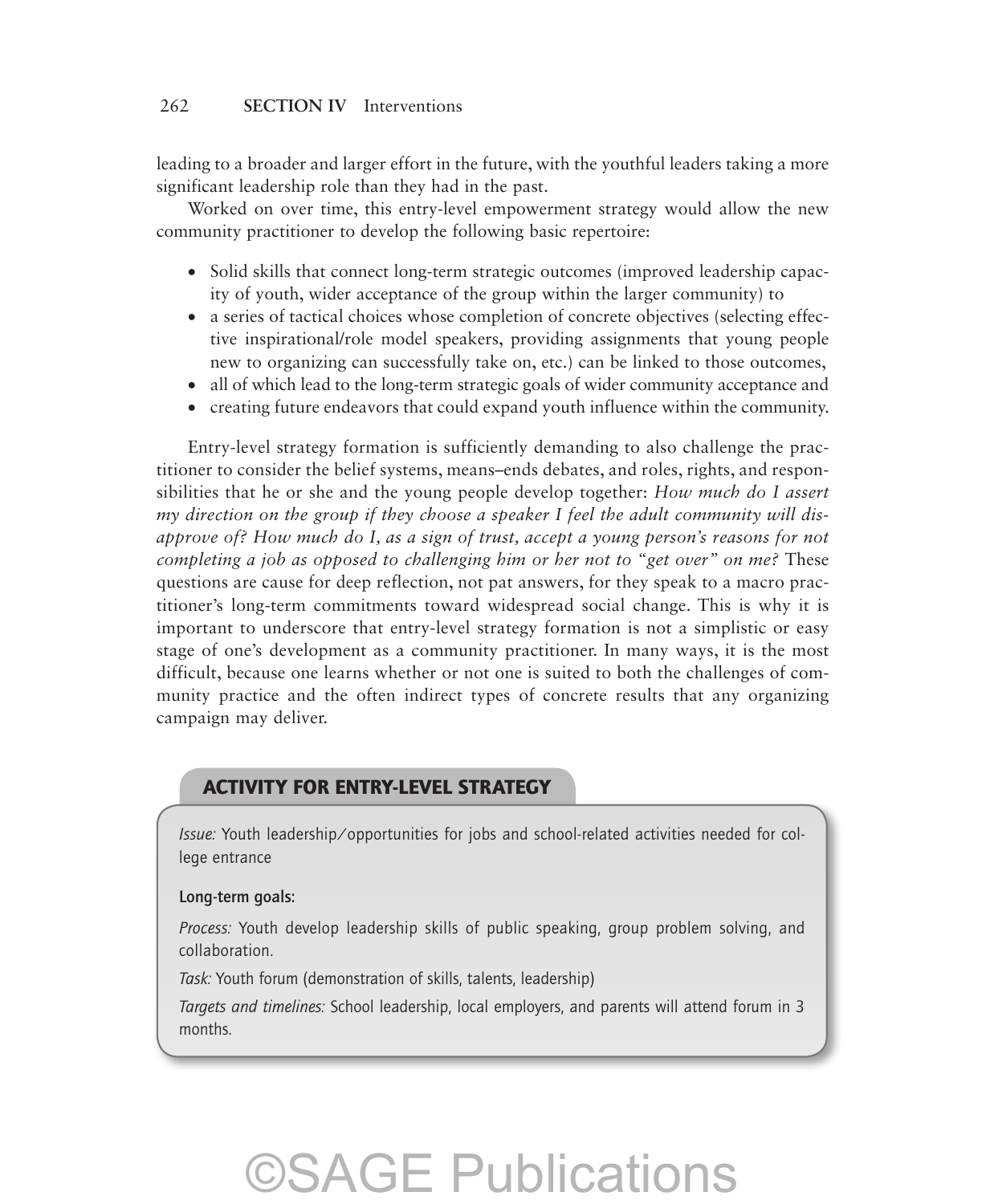| Weekly objectives and related tasks (partial listing):                                                                                                                                                                                                   |
|----------------------------------------------------------------------------------------------------------------------------------------------------------------------------------------------------------------------------------------------------------|
| 1. Schedule meetings, secure meeting rooms, times                                                                                                                                                                                                        |
| 2. Invite student leaders                                                                                                                                                                                                                                |
| 3. Discuss ground rules for working together, explore topics of interest, work with group<br>to decide on others to invite                                                                                                                               |
| 4. Begin discussing possible topics, needed talents/skills for forum                                                                                                                                                                                     |
| 5. Future weeks: At weekly group meetings, invite speakers/trainers, practice skills,<br>review specific tasks for event preparation                                                                                                                     |
| Set new tasks and process-related objectives at the end of each weekly meeting with group.<br>The closer to the actual event, the more time spent on concrete tasks and focused student-<br>leader assignments/responsibilities.                         |
| Now apply this exercise to your own group or campaign.                                                                                                                                                                                                   |
| Your issue: <u>contract the contract of the contract of the contract of the contract of the contract of the contract of the contract of the contract of the contract of the contract of the contract of the contract of the cont</u><br>Long-term goals: |
|                                                                                                                                                                                                                                                          |
|                                                                                                                                                                                                                                                          |
| (Continued)                                                                                                                                                                                                                                              |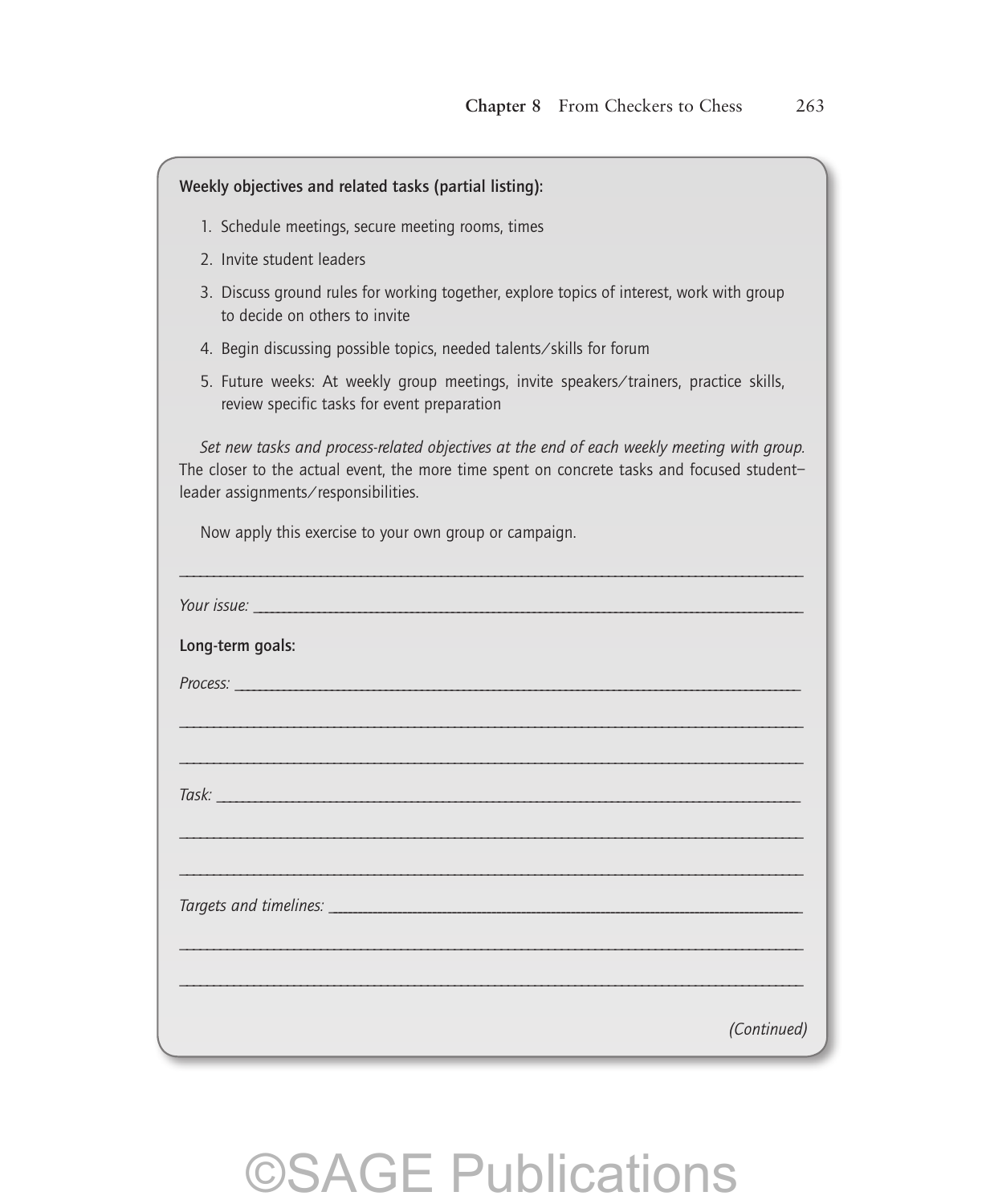

#### **Coalitional Strategy Formation**

The second stage is *coalitional strategy formation.* As Mizrahi and Rosenthal's (2001) work documents, coalitional strategies require a practitioner to have mastered entry-level strategies plus the often-hidden agendas of other coalition actors who purportedly are working for the same cause and yet may have other, more organizational objectives at play in the group. (We saw an example of this in the Chapter 5 case study, when three representatives of minority agencies voted against the majority of the group because the leadership was downplaying their concerns related to financing.) Likewise, another agency may have nothing in common with other actors beyond the cause at hand or for momentary legislative purposes of passing or blocking some legislation (Rubin & Rubin, 2007).

Here an organizer must expand his or her use of the chessboard by understanding the underlying issues regarding a coalition's membership. First, why has each member (who represents an agency or group) joined the coalition to solve what seems to be a common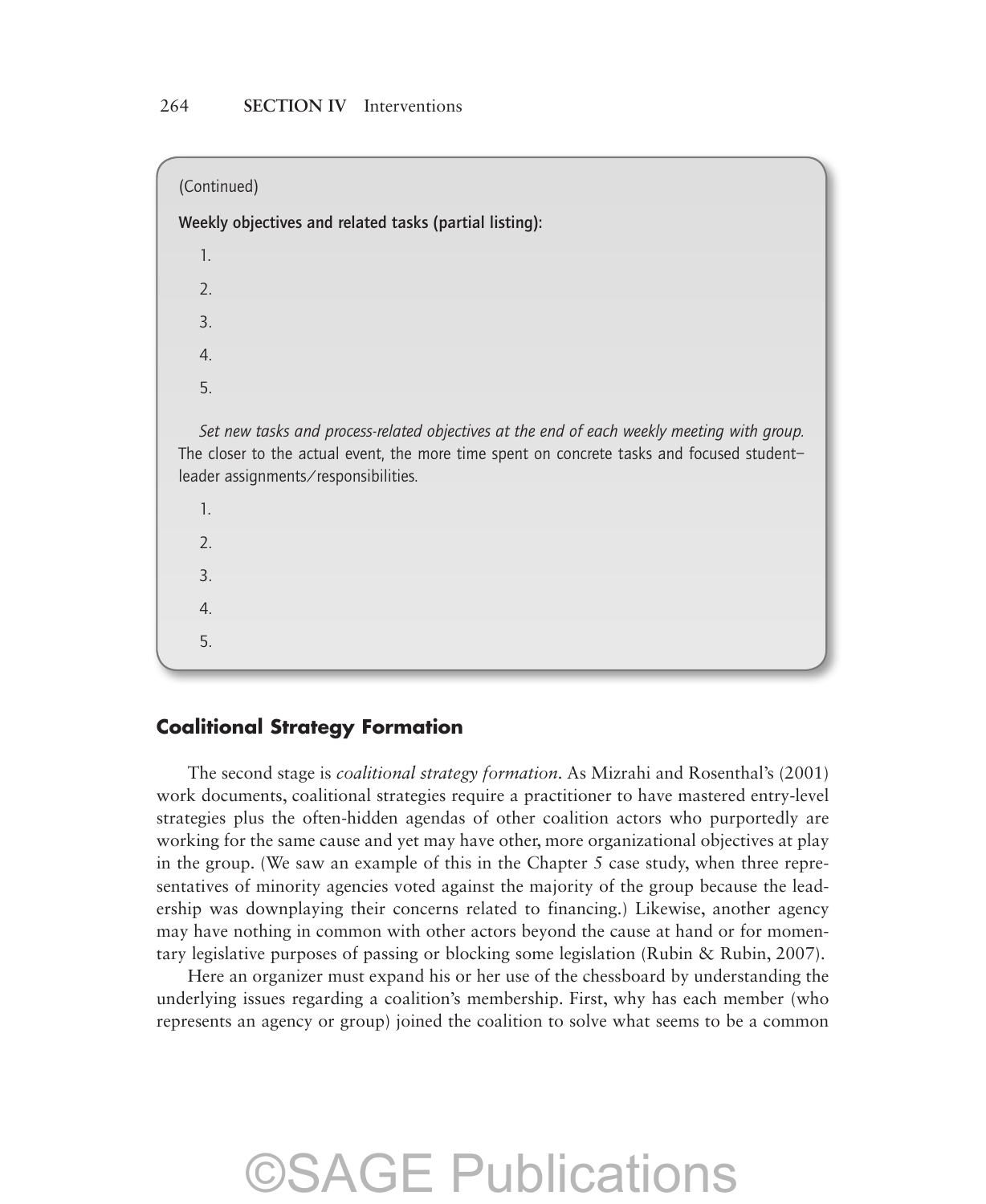problem? What is each member's individual agency or group motivation? Is it the same as each other coalition member's, or are there other reasons for his or her presence? How directly does the coalition's target goal impact each group? If groups have either different reasons or different levels of concern for joining the same coalition, they may be united on the coalition's goal (say, increased state funding for a project or population) but not on how they will work together, what their contributions need to be, and how the group should make decisions.

A practitioner must also learn who has joined the coalition to pursue the coalition's goals and who has joined to influence other members of the coalition. The latter may see the actual goal as secondary to influencing the other members on separate issues or recruiting them to different causes. For example, an environmental coalition may have 30 members in pursuit of changes in laws that affect the building of a nearby cement plant, but within that large membership are three groups attempting to use the group formation as a platform to influence others on topics such as animal rights, nuclear proliferation, or regional climate control.

An organizer utilizing coalition strategies has expanded his or her use of the strategic chessboard by being especially sensitive to the *strategic meaning behind individual coalition members' decisions on tactical choices.* A group member who has tried to link a coalition's concern about an individual cement plant's pollutants to nuclear proliferation may be trying to move a group from a local or state issue to a national issue.<sup>1</sup> Likewise, a coalition member whose funding may be grossly affected by a legislative decision may seek to demand participation from other members who are concerned about but not as affected by the issue (or the reverse could happen, where a powerful coalition member has only minor interest in an issue and ratchets down participation requirements that may weaken the coalition's overall impact).

Understanding different strategic interests related to various tactics, the effective coalition strategist helps the group *cut the issue and the means by which it is dealt with by the coalition* (Burghardt, 1982; Mizrahi & Rosenthal, 2001; Rubin & Rubin, 2007) so that it maintains its focus on the change at hand and preserves as much unity as possible. As Rubin and Rubin (2007) cogently argue, "cutting the issue" means framing it in such a way that each coalition member sees the benefit in working with others and everyone has reason to be supportive, even if the stakes remain greater for some than for others. Having achieved this strategic objective, the skilled practitioner also helps the group define the norms of participation and membership so that individual groups cannot dominate others for their own ends. By cutting the issues so that the coalition goals are broad enough to invite significant participation while at the same time spelling out what is and is not acceptable to pursue, the coalition strategists have gone far in uniting what otherwise would be disparate groups. In so doing, the practitioner has evolved in strategic sophistication by using the "chess pieces" of the coalition for multiple tactical purposes that serve the same strategic outcome: the success of the coalition in achieving its stated goals. His or her use of the chessboard has expanded as well.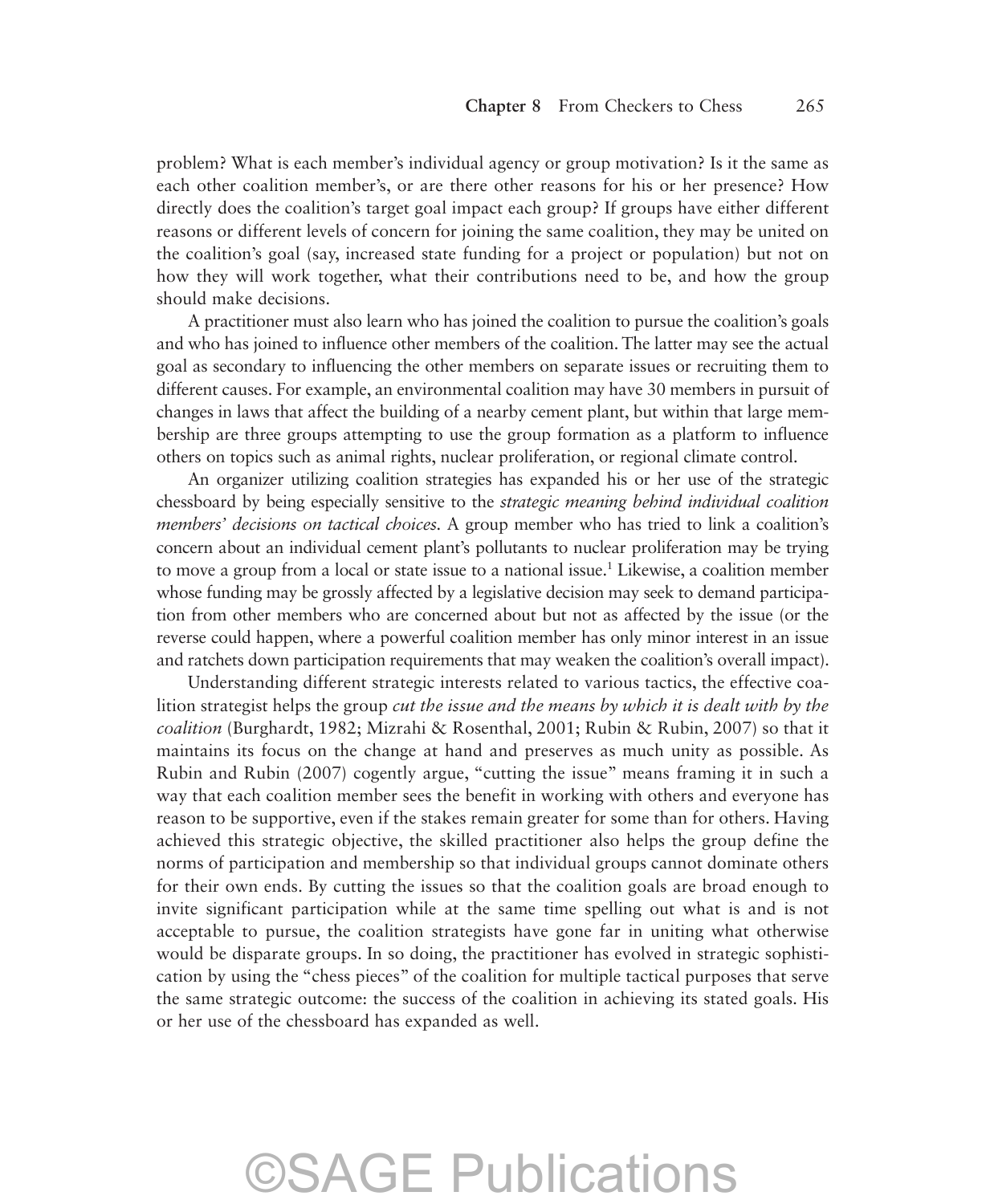### ACTIVITY FOR COALITIONAL STRATEGY FORMATION

Coalition and issue:

Number of different members: \_\_\_\_\_\_\_\_\_\_\_\_\_\_\_\_\_\_\_\_\_\_\_\_\_\_\_\_\_\_\_\_\_\_\_\_\_\_\_\_\_\_\_\_\_\_\_\_\_\_\_\_\_\_\_\_\_

Unifying coalition goal (passing legislation, anti–large development project, national campaign on global warming, antiracism, etc.):

\_\_\_\_\_\_\_\_\_\_\_\_\_\_\_\_\_\_\_\_\_\_\_\_\_\_\_\_\_\_\_\_\_\_\_\_\_\_\_\_\_\_\_\_\_\_\_\_\_\_\_\_\_\_\_\_\_\_\_\_\_\_\_\_\_\_\_\_\_\_\_\_\_\_\_\_

\_\_\_\_\_\_\_\_\_\_\_\_\_\_\_\_\_\_\_\_\_\_\_\_\_\_\_\_\_\_\_\_\_\_\_\_\_\_\_\_\_\_\_\_\_\_\_\_\_\_\_\_\_\_\_\_\_\_\_\_\_\_\_\_\_\_\_\_\_\_\_\_\_\_\_\_

Chosen tactics to achieve goal:

| 2.                                                                                                                                                                                                                               |
|----------------------------------------------------------------------------------------------------------------------------------------------------------------------------------------------------------------------------------|
| $\overline{\mathbf{3}}$ .                                                                                                                                                                                                        |
| Are all groups aligned on tactical choices? If not, consider strategic reasons for differences:                                                                                                                                  |
| 1. Different agency commitments related to funding issues or alignments with targeted groups<br>a. Funding<br>b. Alignments<br>c. Other reasons                                                                                  |
| 2. Tactics viewed as serving other strategic purposes related to other issues (other political<br>concerns or other campaigns' objectives)                                                                                       |
| a. Attempting to influence members on other campaigns<br>b. Using coalition to advocate for other causes as first priority<br>c. Other                                                                                           |
| 3. Unwillingness to invest resources to participate due to competing demands                                                                                                                                                     |
| a. Competing demands                                                                                                                                                                                                             |
| b. Indifferent/token participation                                                                                                                                                                                               |
| c. Other                                                                                                                                                                                                                         |
| 4. What commitments/norms of participation, discussion, and alignment can you and the<br>coalition leadership create that are respectful to the entire membership and still place<br>primary emphasis on the coalition's agenda? |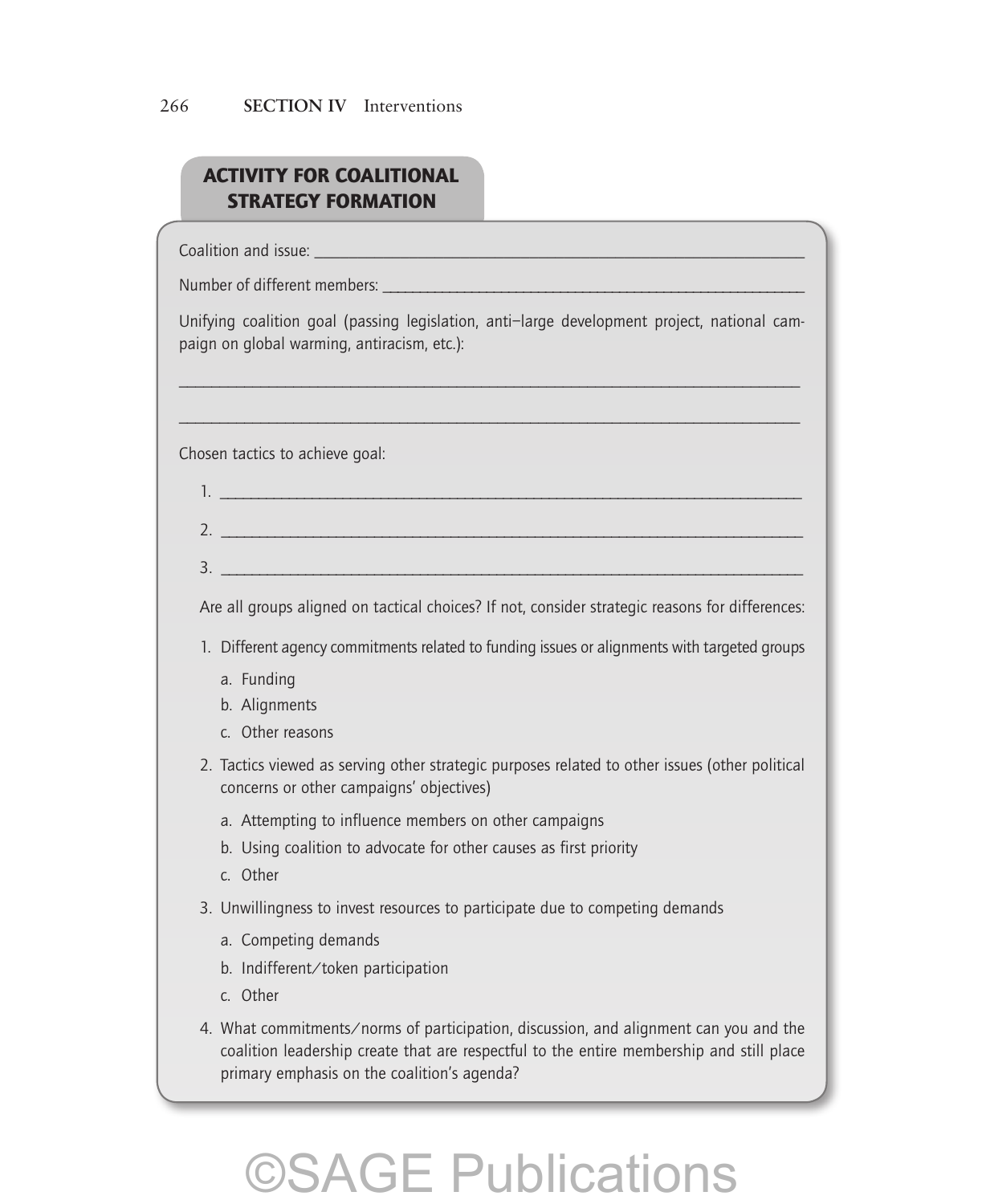- a. Agreement on participant activity and voting rights
- b. Norms on discussion items at meetings
- c. Alignment on campaign message and other messages of group
- d. Other norms and commitments

#### **Transformational Strategy Formation**

The most advanced stage of strategy formation is *transformational strategy formation,* where an organizer is using the entire game board for a variety of strategic purposes. What makes this work advanced is not necessarily the complexity of the goals and objectives sought by a group or by someone speaking about issues in a more complicated manner. If anything, practitioners engaged in transformational strategies can often appear to be involved in very simple undertakings (albeit a lot of them). What makes their strategies transformational and thus more advanced is four underlying dynamics:

- *A strategic ability to use different models of organizing at the same time,* even though their approaches may seem quite distinct from each other.
- *A developed set of consecrated values within their internal strategic vision that moors them to bedrock principles of action while allowing for tactical flexibility.* These principles, tested and refined through experience, then allow for short-term tactical and strategic flexibility as well as the wisdom to know when long-term beliefs and practices will be too compromised for transformational work to continue if done in that manner or within that alliance.
- *A strategic flexibility to form alliances and coalitions with groups that may or may not be aligned with them* on other programmatic issues.
- *An organizer's personal mastery of his or her own transformational strategic commitments so that he or she models the change being sought* in the daily activities, group meetings, planning sessions, and campaign work of which he or she is a part (Senge, Scharmer, Jaworski, & Flowers, 2005).

#### **Using Different Organizing Models: The Ella Baker Center of Oakland, California**

An organizer draws from a series of planned change interventions from a variety of models, whether empowerment, civic, or power centered. This approach is called *mixing and phasing* by Rothman (2008) and underscored by Smock (2003) as she assesses her transformational model.<sup>2</sup> It was this expansion of the chessboard that so amazed Ellis in the introductory case study example. While fictionalized, Ellis's work in many ways could refer to the work undertaken by Van Jones, Jakadi Imani, and others of the Oakland,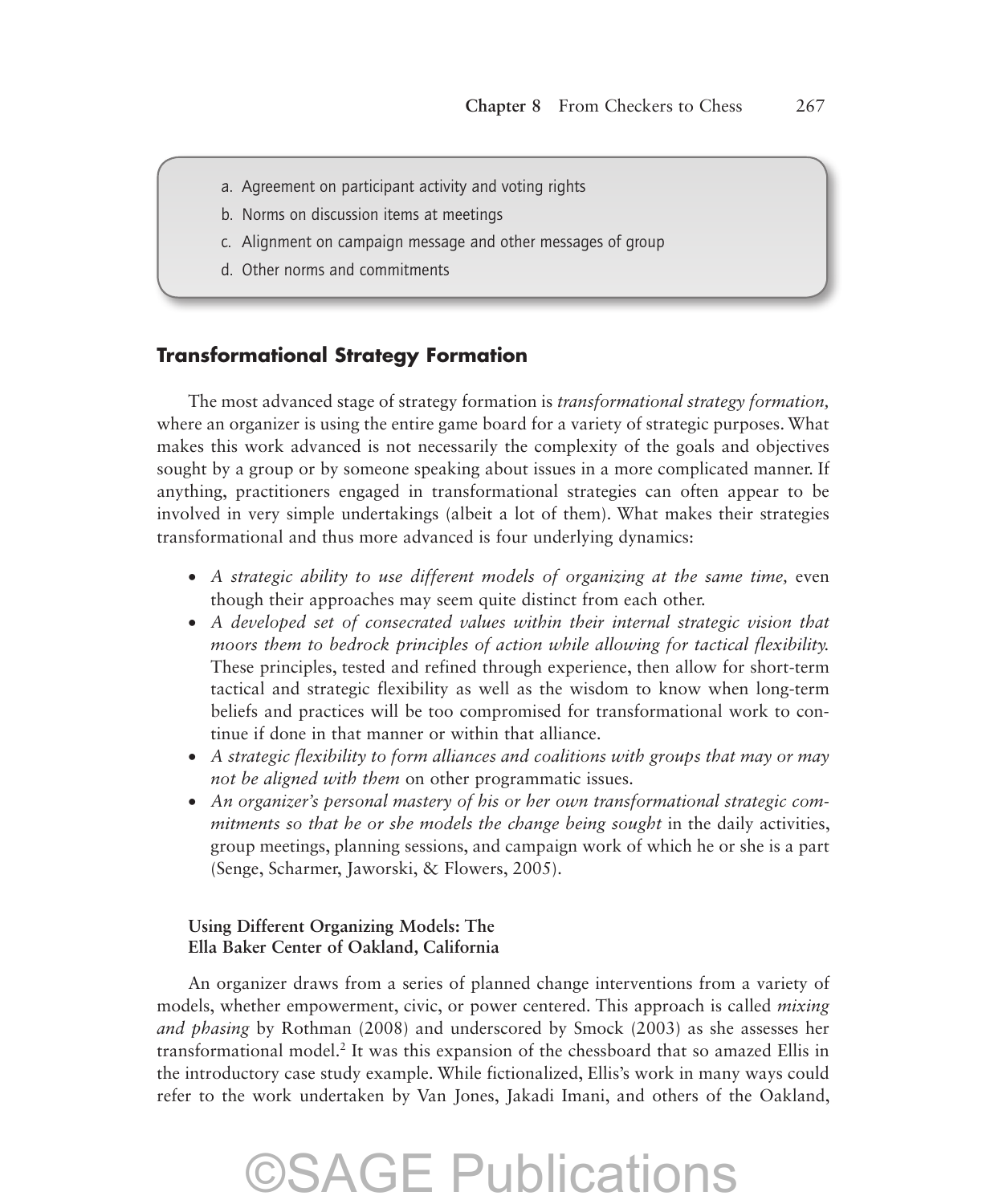California–based Ella Baker Center, a formerly grassroots-based organization created to campaign against police violence and antiracist work that has grown into a powerful community-based institution focusing not only on police violence but also on "green-collar" jobs that would marry the inner city of Oakland to the far more bucolic and upper-middleclass Marin County (Jones, 2008).

In many ways, the Ella Baker Center's evolution mirrors its transformational strategic development. The center began in the mid-1990s as a deeply committed, social justice–based organization with a skeletal staff fighting racism and injustice as seen through police violence, profiling, and racially disproportionate incarceration. Using a variety of skilled tactics through a power-based model of social justice–based campaigns emphasizing confrontation and clearly defined targets for change, the center's leadership soon realized that fighting for social justice against the police and the courts, no matter how noble, didn't do enough to alter the widespread hopelessness, lack of economic development, and underdeveloped pathways toward a better future that the young people of Oakland desperately sought.

The leadership knew its strategic focus had to deepen to meet young people's needs. What's important to underscore here is that in broadening their strategic emphasis, those leaders did not give up either their analysis of police brutality and unjust imprisonment or their campaigns for social justice inside the criminal justice system. What they instead did was link this power model campaign (in many ways, a traditional antiracist campaign common to the civil rights struggles over the past 40 years) to a civic campaign for green jobs that joined the mostly middle-class environmental movement to causes of inner-city economic development (see www.ellabakercenter.org for more of its history).

#### **Tactical Flexibility Without Loss of Principle**

This ability to link different models of organizing inside one overarching vision for change is a core dimension to transformational work. As a group develops this multimodel approach, other parts of the work will reflect a similar mix in its tactical focus. In turn, this flexible focus maintains its underlying bedrock commitments through the little things in the group's work that reflect *its core values consecrated in action.* A further example of this is what the Ella Baker Center, working with the Oakland Apollo Alliance and Laney College, created as a curriculum for its green jobs program. Working with Racquel Pinderhughes, a noted academic scholar on the green economy who was skilled at training and teaching the long-term unemployed, the Ella Baker Center developed a jobs training program that corresponds to other strategic objectives that are the core of the center's vision (www.californiagreensolutions.com).

Briefly outlined, the program does not look particularly distinct from other jobs programs:

- An outreach campaign to possible participants
- Preconstruction and basic skills training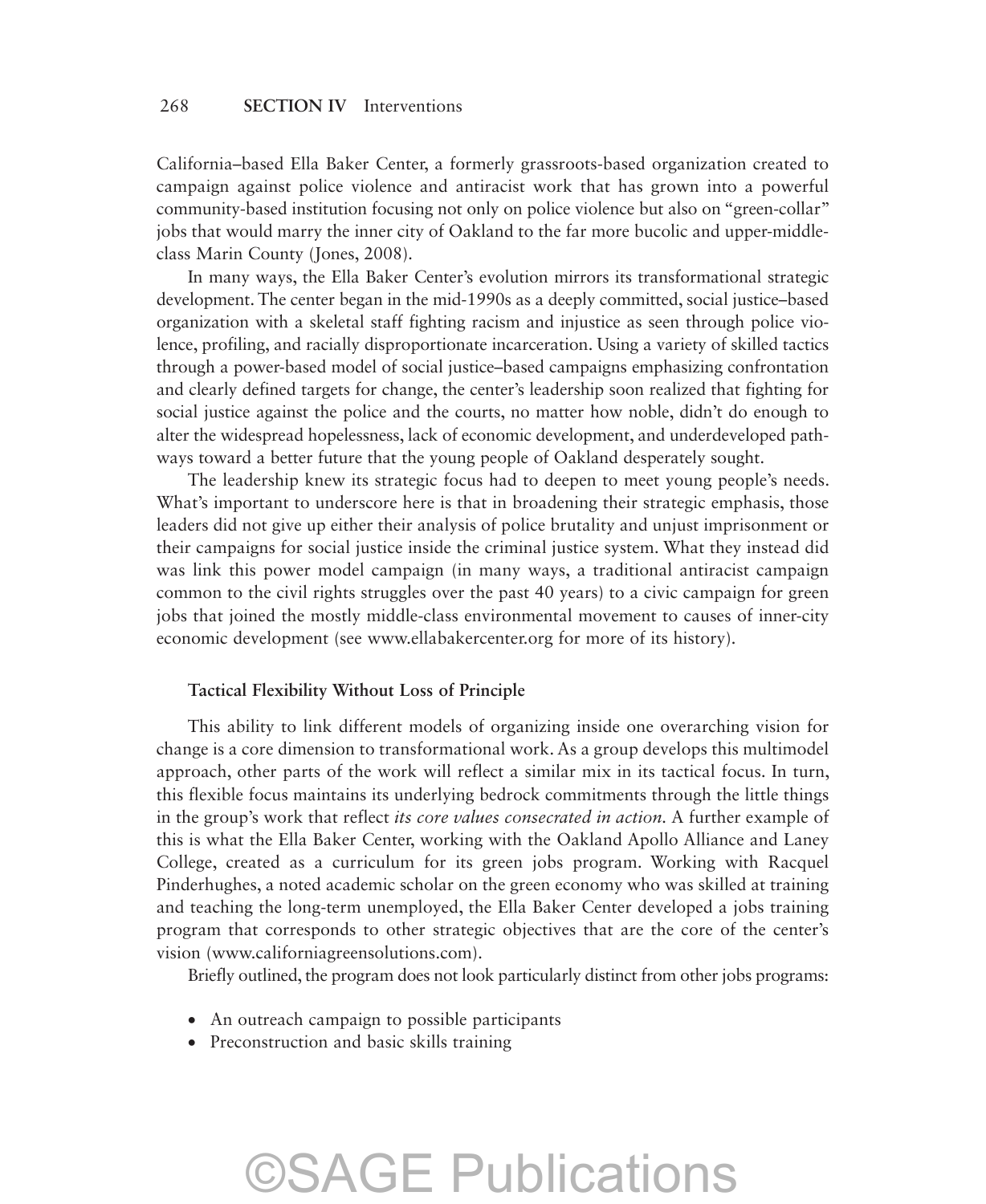- Laney College Bridge to Solar and Green Construction curriculum
- Social support and case management

Look more closely, however, and you see that the center has remained true to the principles listed below that guided its first antiracist work:

• The outreach was conducted by the Cypress Mandela, a construction trades program originally established to reach long-term underemployed workers, many of them with records of incarceration. As we saw in Chapters 3 and 6, outreach campaigns require an ability to establish trust with the people one is working with and to do so within a framework of multiculturalism and gender inclusiveness. Cypress Mandela's staff had such a skill set to approach and win over people who otherwise might be mistrustful of traditional college outreach programs. By embracing principles of both the civic model and the women-centered model in their outreach, the group was able to reach and sustain participants who otherwise often drop out of such programs.

• The pretraining program set high standards for both attendance and the skill sets one would need for a green job while respecting the lack of opportunity and basic training in job readiness for participants. The program respected the struggles from their backgrounds that left them underprepared for consistent work and provided them with new tools to achieve basic job preparation. At the same time, the program made clear that the technical skill set participants eventually would need for a well-paying job would require other, more demanding skills on which they would receive later training. This mix of respect and challenge addressed in Chapter 5's discussion of leadership development is a critical ingredient to long-term strategic objectives of an empowerment and transformational model of organizing.

• The Laney College Bridge to Solar and Green Construction curriculum, a college credit program, taught technical skills such as how to install solar panels and did so through a learning framework that placed those skills in the context of environmental sustainability and environmental justice. By blending social issues in with technical skills, the program never lost sight of the communities it sought to serve and other, larger social conditions that affected them. Such a weave of the social inside the technical is an exemplar of how social justice values are consecrated in other, seemingly very different kinds of work.

• The program offered paid internships and apprenticeships on the job while continuing to provide case management support. Entering a demanding green construction job doesn't mean that the vestiges of long-term underemployment, economic insecurity, and both internalized and external measures of oppression disappear with the first paycheck. By continuing with social support and case management, the group recognizes that longterm economic and social marginalization requires long-term support to sustain this workforce as well (see www.ellabakercenter.org).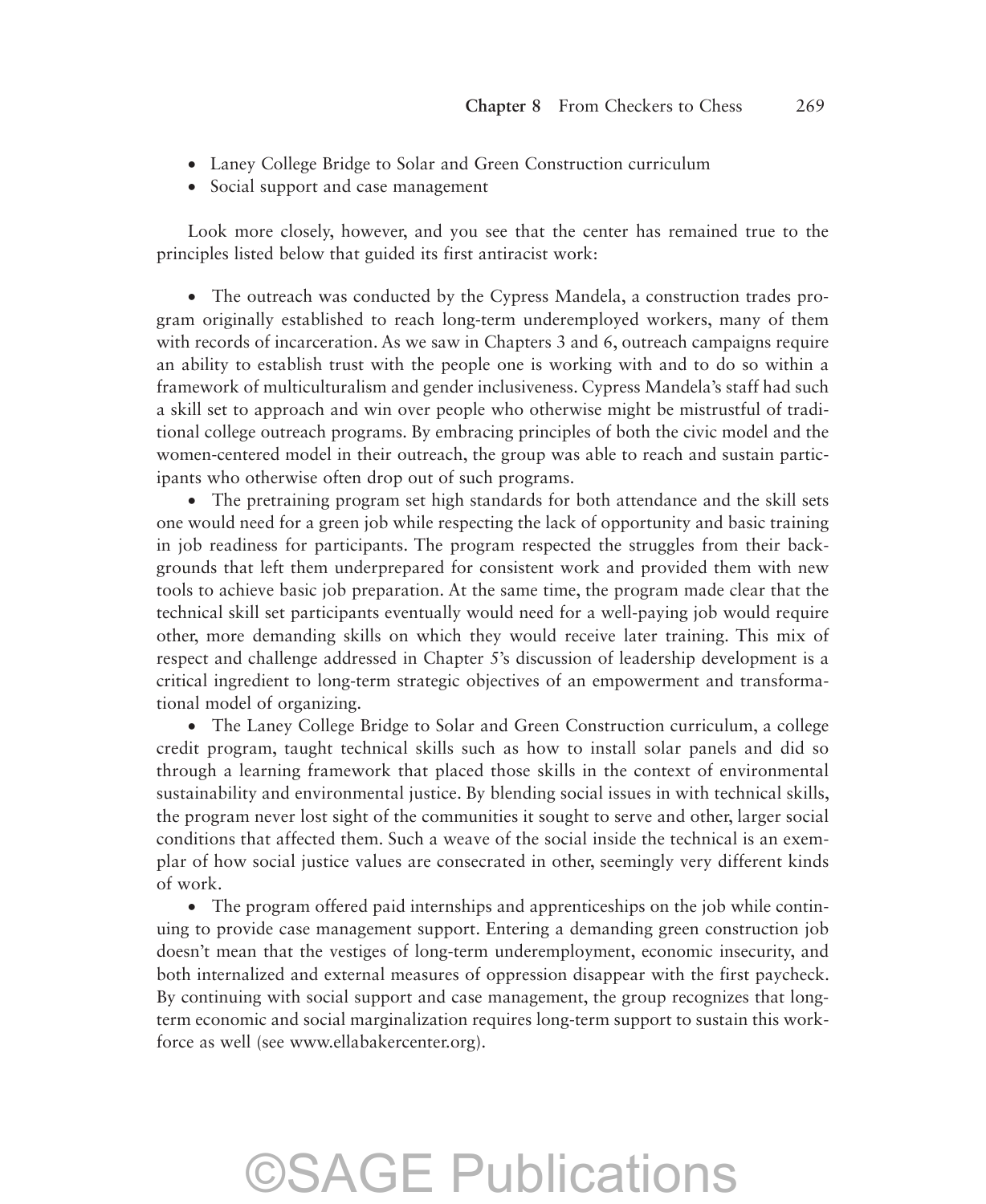#### 270 **SECTION IV** Interventions

In this more systematic review, it becomes clear that each programmatic activity is screened through the original lens of grassroots social justice and antiracist work while adapting to the immediate demands and opportunities of the present-day context. The center's strategic experience weaves its principled commitments of the past into a multimodel approach to green jobs that transforms a traditional training program into a program of ecology, economic development, individual empowerment, and social justice.

Rather than sacrificing its original commitments, this program makes them an integral part of everything it does. The result is strategic flexibility in the use of different organizing models and a sustained commitment to core values without losing the ability to pragmatically serve the immediate needs of the Oakland community.

#### ACTIVITY FOR TRANSFORMATIONAL STRATEGY FORMATION

- 1. Identify a program you are involved in:
- 2. Reflect on and clarify three core values you have had as a grassroots organizer committed to social change and social justice:
	- a. \_\_\_\_\_\_\_\_\_\_\_\_\_\_\_\_\_\_\_\_\_\_\_\_\_\_\_
	- $b.$
	- $c.$
- 3. Identify the core parts of your program, including outreach, group meetings, primary activities (campaign work, leadership training, etc.), and other services.
	- a. Outreach **and a structure of the structure of the structure**
	- b. Group meetings
	- c. Primary activities
	- d. Group maintenance activities \_\_\_\_\_\_\_\_\_\_\_\_\_\_\_
	- e. Other services **and the services**

4. Identify a way your core values can be consecrated in action and woven into each segment:

- a. Outreach and consecrated value in action (CVIA)
- b. Group meetings and CVIA  $\Box$
- c. Primary activities and CVIA
- d. Group maintenance activities and CVIA \_\_\_\_\_\_\_\_\_\_\_\_\_\_\_\_\_\_\_\_\_\_\_\_
- e. Other services and CVIA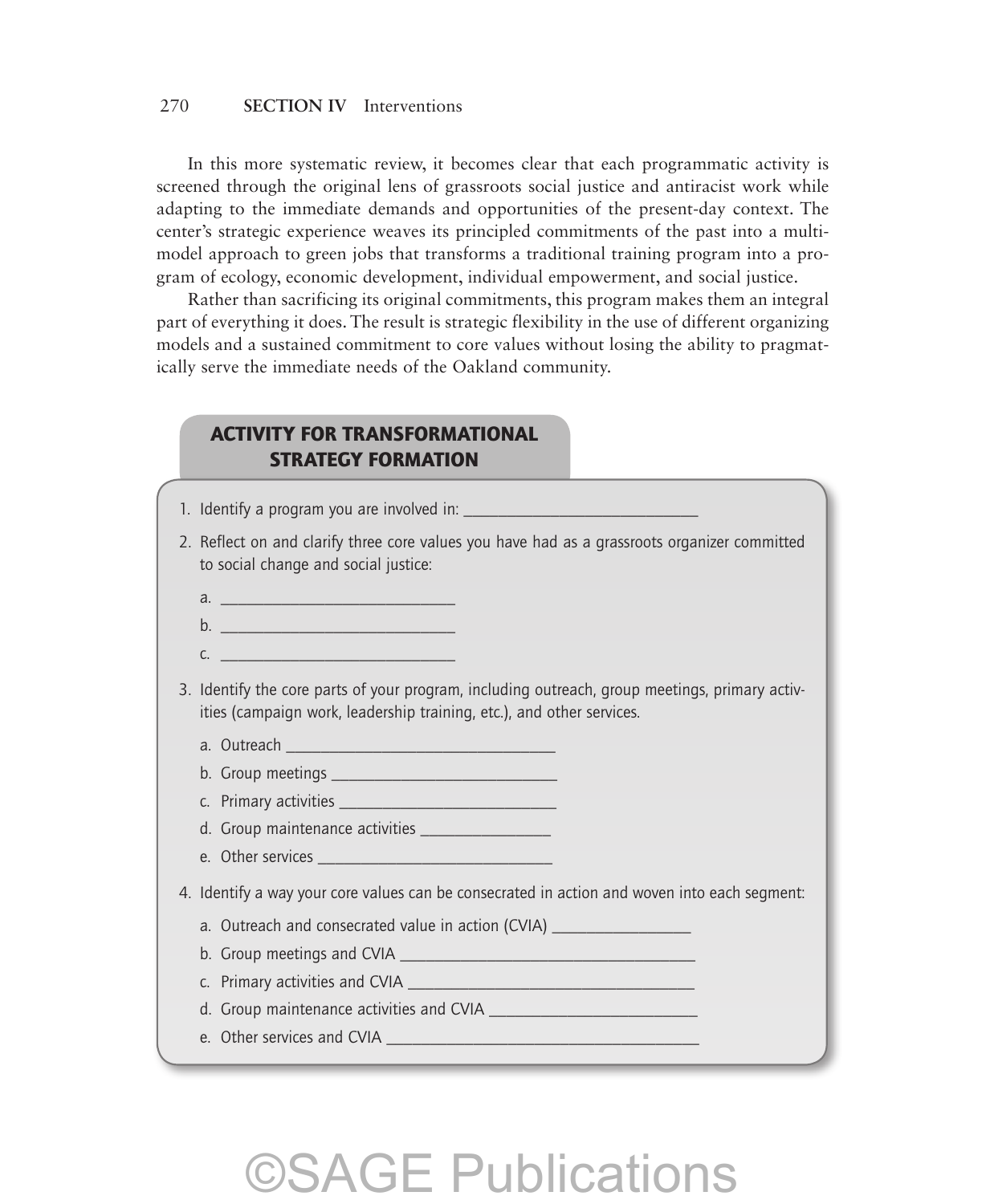5. As you reflect on each segment, what organizing models do they encompass (civic, power based, women centered, community building, transformative)?  $a$ b. \_\_\_\_\_\_\_\_\_\_\_\_\_\_\_\_\_\_\_\_\_\_\_ c. \_\_\_\_\_\_\_\_\_\_\_\_\_\_\_\_\_\_\_\_\_\_\_ d. \_\_\_\_\_\_\_\_\_\_\_\_\_\_\_\_\_\_\_\_\_\_\_  $e.$ 

### **DEVELOPING STRATEGIC FLEXIBILITY WITHOUT COMPROMISING CORE VALUES: A CASE STUDY OF A TRANSFORMATIONAL ORGANIZER'S** *INTERNAL STRATEGIC VISION*

### **Developing Parent Leaders While Fighting for Power as the Foundation to Educational Reform**

More than two generations ago, the fight over community control of schools that became famous as the Ocean Hill–Brownsville case study (Gittell, 1998) led to a decades-long breach between the powerful New York City Teachers Union, the United Federation of Teachers (UFT), and parent-led alliances for school reform. The racially charged animosity from that time had lived on inside both the UFT and various parent reform groups that sprang up over the ensuing years so that little collaboration occurred, no matter the common cause they might share for improving school performance (Fabricant, 2010).

Over time, shifts did begin to occur as new teacher leadership and different community voices began to be heard. For example, the UFT president Randi Weingarten and Brooklyn-based ACORN activists began forging an alliance on school reform that served as a foundation for other community–union relationships. Thus, in 2006, Weingarten and the Coalition for Educational Justice's (CEJ) leadership, many of whom had begun their school reform efforts by seeking the ouster of an individual school principal, sat down together to work on a powerful educational reform package that extended parent voice inside the schools, expanded use of lead teachers, and focused on middle school improvement as key benchmarks for lasting educational reform in New York City (Fabricant, 2010).

What had happened to lead once-antagonistic actors to work together effectively when 40 years of previous efforts had failed? Was this a strategic alliance of strange bedfellows, inevitably doomed to failure, or a new formation that, in combination with other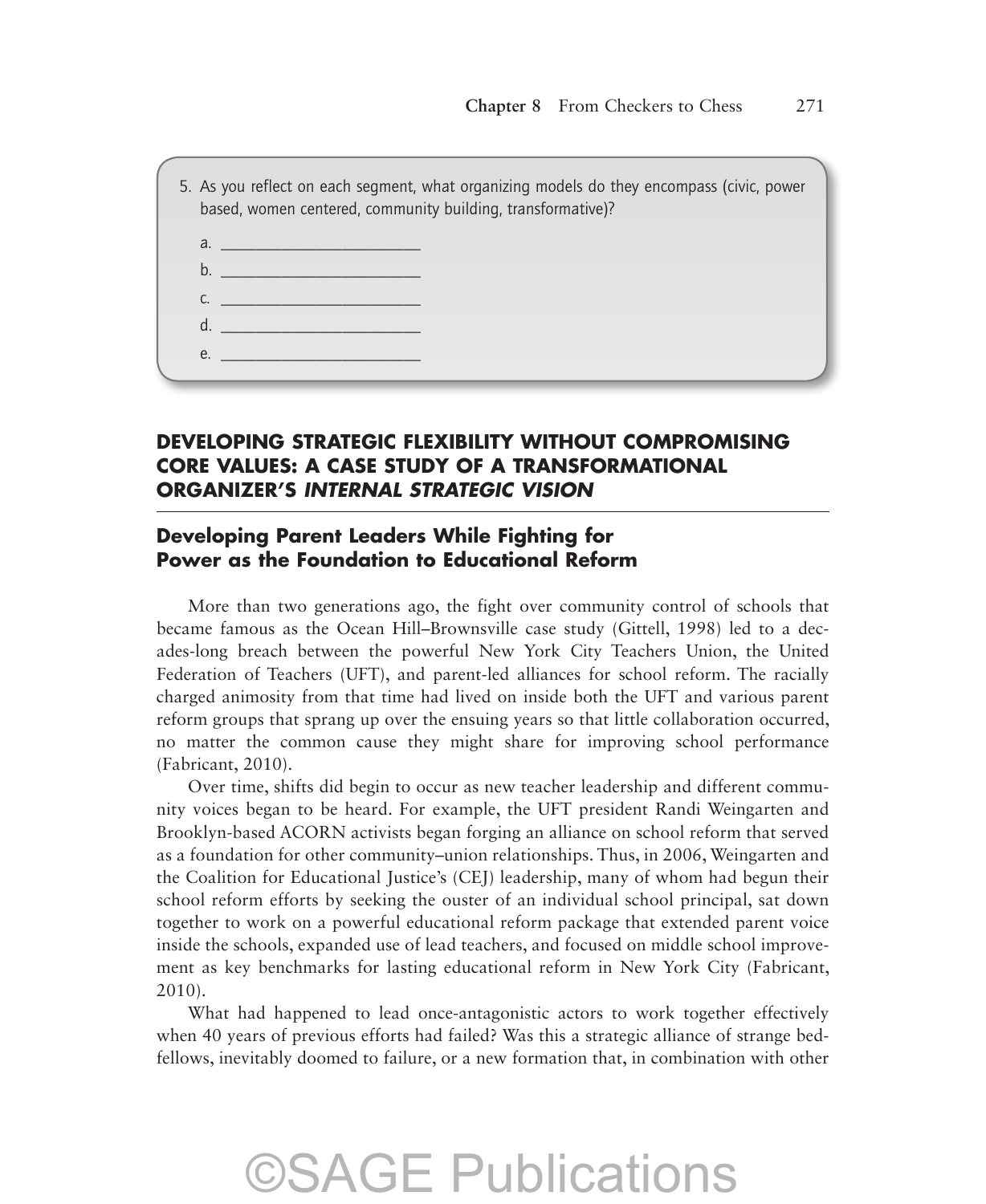#### 272 **SECTION IV** Interventions

citywide activist groups, had the staying power and internal capacity to work together for the long haul that all reform efforts require in a large city? Was the alliance between CEJ and the UFT an authentic community–union partnership where the voices of parents were genuinely respected by seasoned union leadership or one that relied on token community involvement, while real decisions occurred only among professionals?

The success of the group in brokering a powerful reform package with the New York City Board of Education and its powerful chancellor, Joel Klein, on middle school improvements, including both more parent voice in school decision making and an expanded use of mentor teachers to guide inexperienced staff in the classroom, suggests that the alliance between parents and union officials was an authentic one, not a shell. That said, the answers to how these parents developed such leadership and sustained authority with these other powerful stakeholders did not lie in some overnight decision to suddenly and serendipitously work together. As with almost all transformational strategic decisions, the answers instead lie in years of organizing among a group of people who carefully built both the internal capacity among the parent membership and the external credibility with other public education stakeholders to make such partnerships possible. As also could be seen at the Ella Baker Center, true transformative activity was possible only with genuine involvement of many people over many years. And like the center and the early organizing role of Van Jones, CEJ cannot be fully understood without examining the experience of its first lead organizer, Eric Zachary.<sup>3</sup>

Zachary began his organizing in the antiwar and antiracist work common to the early 1970s, moving on through his master's in social work with a focus on community organizing and then beginning his professional career as an organizer for the powerful hospital workers' union, 1199. Wanting to invest more of himself at the neighborhood rather than the union contract level, with the kind of people he had grown up with in the working-class, multiracial world of Coney Island, Brooklyn, by 1989 he found himself working in a drug prevention and parent training program at John Jay College designed to improve school performance in some of New York City's school districts. On the face of it, this program, like the Ella Baker Center's, was similar to countless other prevention efforts: substance abuse training, a skills focus on how to run meetings and lead groups. However, Zachary's life and work experience had led him to emphasize two or three core values that, applied in the training itself, made the training transformational. "My mother instilled in me genuine respect for all people so that it's part of my core, it relates to how I believe everybody deserves to be dealt with."

This seemingly simple value of respect was joined to his belief that working-class people of all races often had untapped abilities to lead. In combination, these values and beliefs were translated throughout his John Jay training program as a fundamental orienting principle in its design: "Demonstrate deep respect for adults in everything one did," and "put [those values] toward the service of the learning." With those principles in mind, Zachary internalized a fundamental question that guided how those values would be put to use: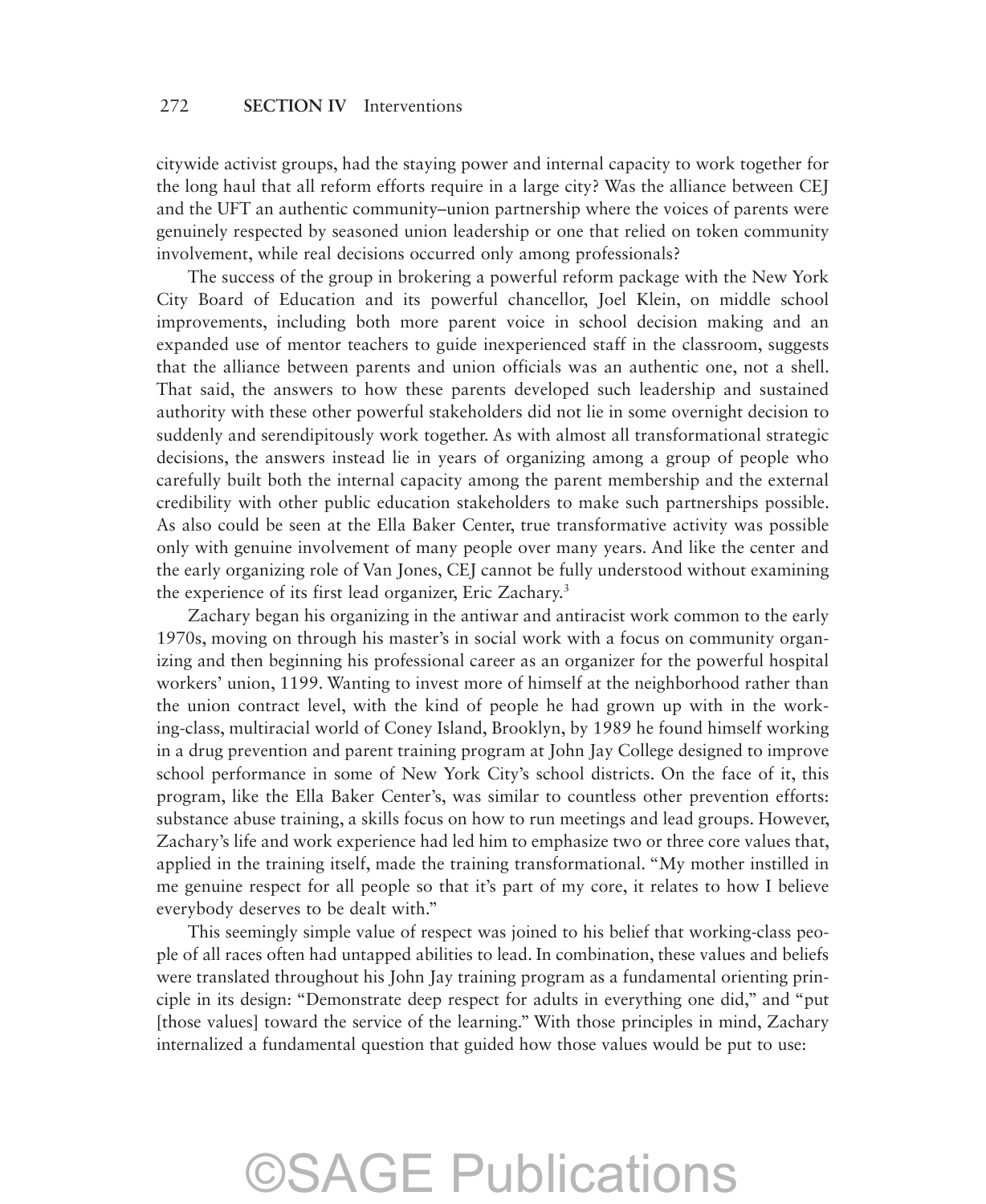For me, the question is what values guide you and how do you use them to guide your work—how do you manifest them in ways that is the best fit for you . . . to whose service do you put your skills and values to work? For me, it always related to poor and working class people.

Over the years, this powerful strategic vision that emphasized respect for those in the training session, especially because it was conveyed consistently toward people that others in the school system often marginalized, at first found expression through a powerful training design for parent leadership inside New York City schools (Zachary, 1998). Begun at John Jay, its core elements were these:

- As with all good organizing, the training program started with where people are, which translated concretely into these steps:
- Icebreakers that relax people and make them feel comfortable in a learning environment. Many people from oppressed and marginalized communities have not had good experiences in formal educational settings. "Can training use this initial moment to maximize a connection, as occurs in organizing, or not?" Thoughtful icebreakers did just that.
- Agendas for training needed to reflect the participants' concerns, not just the organizers.' The people's voice was therefore a core part of every session, not an add-on.
- Like Paulo Freire's popular education model, Zachary's training "started with people's experiences" as the legitimate focus of the learning, "using it as a bridge to discuss what they need to do that may require new skills."
- Using a group-centered approach that emphasized the collective wisdom throughout the room and not just at the front, the trainer/facilitator worked with the group to arrive at a "collective idea that they have learned from each other." In this way, parents internalized that their learning became more and more horizontal (and thus from one another) rather than vertical, from the trainer/facilitator.
- The training design was all about "setting up a learning environment where it's safe to take risks" in what people can do together. Some of the risks are related to being able to disagree with the trainer, to take a chance that their own ideas are as worthy as a more credentialed member of the group, and the like. Zachary's training design at John Jay fostered an environment in which such risks could be taken. As one parent leader later noted:

People will get embarrassed speaking in English and not want to make a mistake. . . . Sometimes they have a good idea but they don't want to present it. They won't take the risk. . . . People will take the risk at meetings because of the translator but also because they begin to see this is a place where they can take a risk. (Fabricant, 2010, pp. 109–110)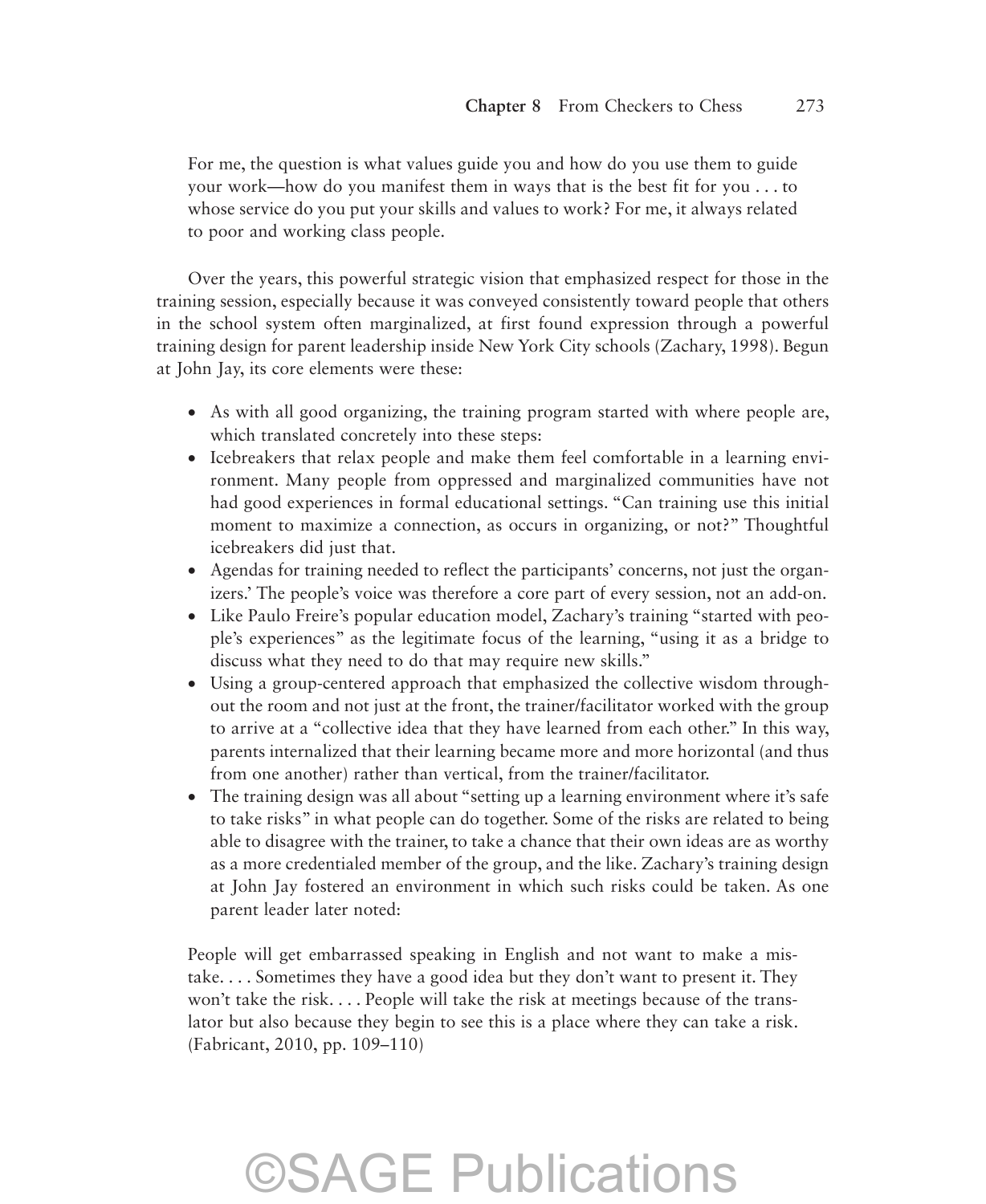#### 274 **SECTION IV** Interventions

Worked on together over time, the ensuing internalized belief in parents' capacity to give voice to ideas about organizing served as a powerful exemplar of what Freire (2000) meant when he wrote "to name the word is to transform the world" (p. 114). It was the training model's design that used the ongoing give-and-take between parents as a testimony to Zachary's belief that people from all walks of life could indeed act on the world in a powerful, strategic way.

#### **From Training to Organize to Training While Organizing: The Power of the Prep**

The dilemma Zachary faced emerged from the very effectiveness of his training program. Parents involved in their schools who came to the John Jay leadership program were personally more effective and engaged in their schools, but Zachary's experience as an organizer inside the powerful hospital union 1199 had made clear to him that without systematic organizing, there could be little lasting change inside the educational system. What good was great training if it didn't foster systemic change? Moving from John Jay to New York University's Institute for Education and Social Policy, in late 1996 he set about with others in the Bronx to create organizing programs that took on more systemic problems inside schools.

With a preeminent focus now on organizing, a new problem almost immediately popped up. Where before he was training people on leadership and strategic skills with little systematic organizing, now there was so much organizing that there was little time for formal training. Here, Zachary refined an important innovation begun by other experienced organizers pressed for time, yet committed to genuine leadership training: *leadership training as a systematic part of the preplanning process of organizing rather than as an adjunct to it.* Leadership development, both for individual parents as they prepared for a speech or for a group of parents working on a press conference, became fundamental to the preplanning work before each and every action in a unique way. Utilizing the same principles within the former training program, Zachary and others from New York University, including Mili Bonilla and Barbara Gross, *began to use preplanning not simply to plan events but to pose issues and dilemmas for people themselves to answer so that they would take gradual ownership of the organizing campaigns.* As Ocynthia Williams, one of the leading parent advocates reflected:

Basically, the training, the preparation gives you confidence, knowledge. I guess the knowledge gives you the confidence, and just knowing that someone else believes that you can, reaffirming what you've learned by telling you that you did a good job at a meeting, or by helping to prepare you for a meeting. In our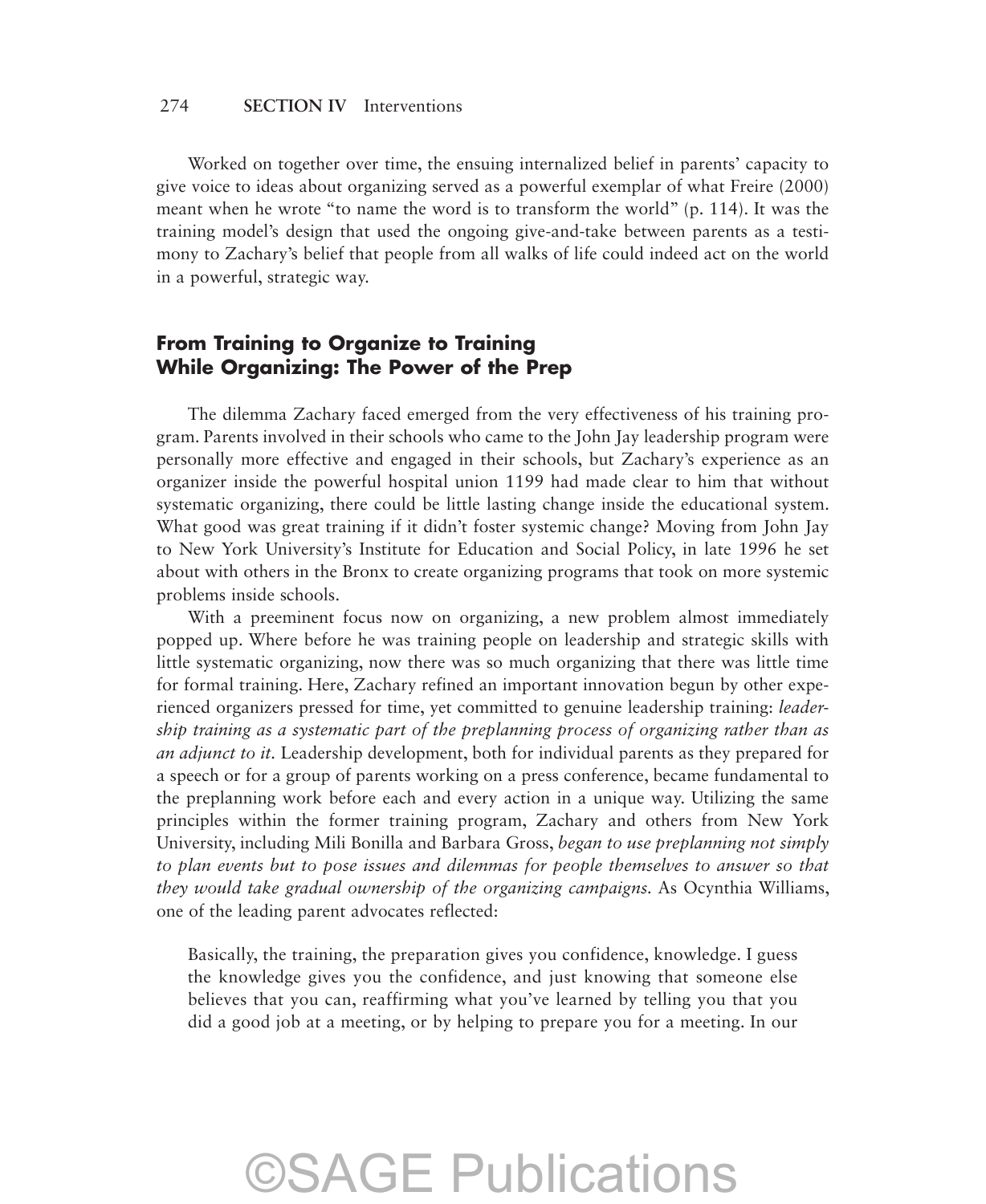conversations we discovered certain things by looking at the data. The data says a, b, and c schools have been at this level for a long time and then it makes you think: Why? Why hasn't there been any improvement? And then I guess you have this awareness, not just the academic part. We can now suggest reasons for the data and the school failing. (Fabricant, 2010, p. 176)

- Through the use of prep as an arena for leadership training as the organizing evolved, the parents began to experience leadership, both individually and collectively, as a group-centered activity in which everyone contributes, rather than just the few. In this way, taking on the responsibilities of leadership becomes a shared activity rather than an isolating one (similar to what was discussed in Chapter 5 about leadership development).
- Organizers were selected for this work who demonstrated the same genuine respect for and comfort with the working-class, racially diverse parents involved in their school campaigns. As organizers, they developed their skill sets in ways that helped pull things together through structured interaction and group decision making, trusting that the group would arrive at the right answers in ways the singular organizer/trainer running a campaign primarily alone could not.

Of course, the purpose of the prep work was to develop leaders in organizing campaigns that could affect change inside public schools. Therefore, the results of the organizing activities inside the schools were brought back into future prep work as the group once again reviewed what did and didn't happen. "In this way people get to reflect on what did and didn't work, but not alone. . . . It was through the efforts of the group, not the individual" (E. Zachary, personal communication, June 2009). In this way, the model for leadership that parents internalized was about themselves in relationship to the group, not as solitary leaders.

It is the culmination of this long-term work, starting as a training program at John Jay and evolving first as a parent-led group in the Bronx prepped for coleadership and then into a citywide alliance with other powerful community groups, that made the eventual alliance between parents and union leaders work (Fabricant, 2010). Through the power of the prep and its application to real organizing, its ongoing give-and-take through group-centered leadership, and the safety in which risk taking could occur, Zachary and other parent leaders have created a powerful organizing model for transformational leadership. Today, community folks from across New York can work with other, powerful educational authorities without intimidation or undue deference. Because people's sense of who they are as leaders was framed in part through a powerful, nurturing, *and* challenging environment, when parent leaders finally arrived at the planning table with a powerful figure such as the UFT's Weingarten, they had the internal leadership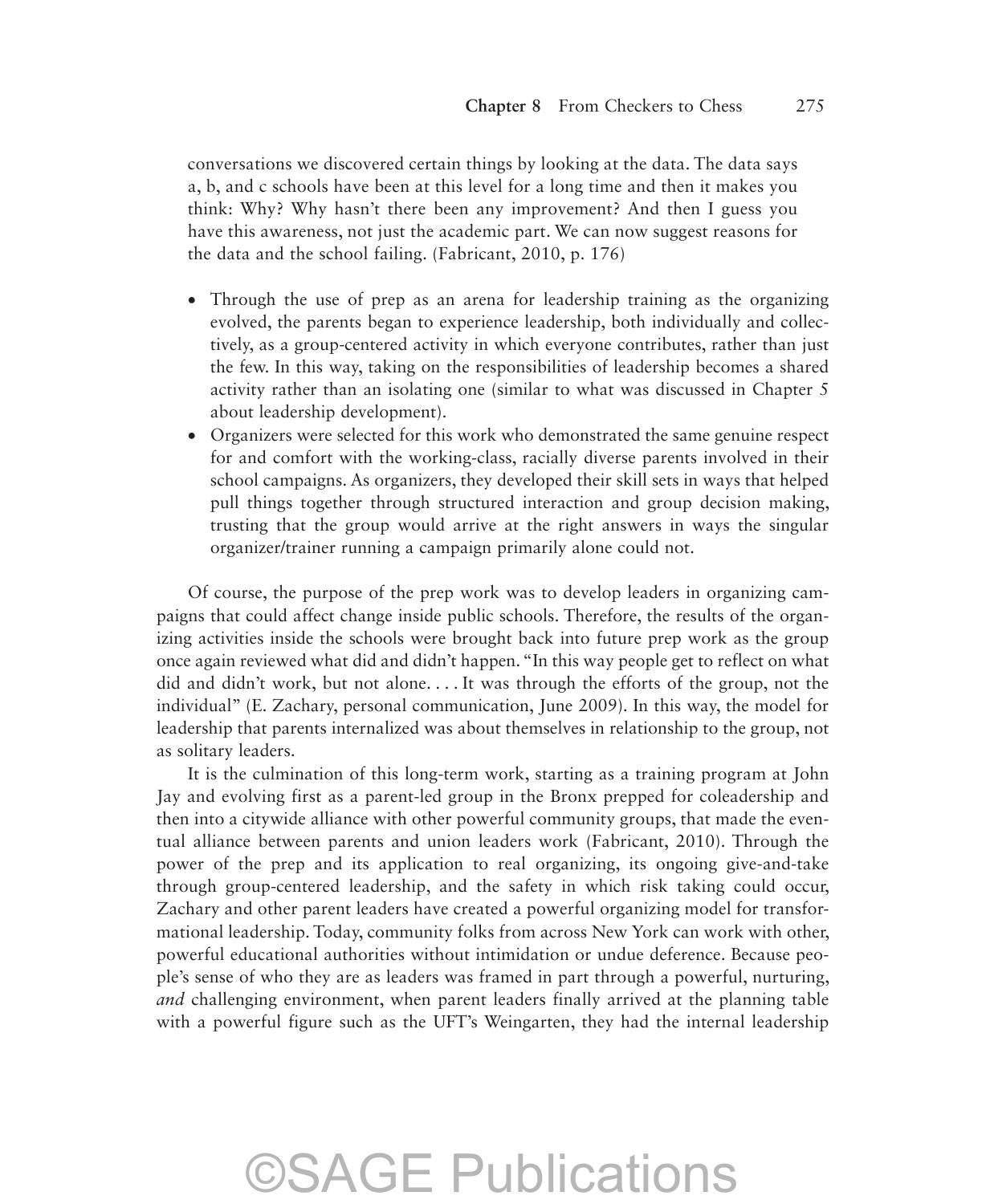capacity to work alongside her in ways that demonstrated flexibility without simply agreeing with her. As Herb Katz, UFT vice president, expressed later, "The give and take was real, with real input from all sides, and real respect, too. That doesn't happen overnight" (Fabricant, 2010, p. 219).

*Zachary's work demonstrates that an organizer's personal mastery models the change he seeks in terms of coleadership, shared decision making, and the capacity of others to inform a difficult and demanding organizing campaign.* As noted earlier, Senge's (1994) example of personal mastery is of the master potter who effortlessly creates a work of art. Such mastery is not about intensely dominating anything, whether a pot or a group of people; it is achieved only through the consistent efforts one makes over time. It is neither a specific skill nor a technique that can be picked up from the printed page or by mimicking another. It is thus perhaps no accident that when speaking about his organizing model, Zachary began by reflecting on his life, not his work:

I'm not sure I have a model, but whatever it is it flows from the core of my life experiences with all the diverse people I grew up with . . . and the respect I have for who they are. . . . I put that at the service of my learning, and whatever learning goes on in [my] work. (E. Zachary, personal communication, June 2009)

Looking at his work as an organizer, one can see that these deep-seated values of respect, seeing diversity as an asset, and believing learning best happens as a shared experience have been constants in all the work he has done, whether as an organizer for the hospital union 1199, a training developer for parents working out of John Jay College, or the lead organizer in a citywide parents' effort for school reform. Importantly, this has meant that Zachary esteems what others bring to the table without denying his own worth:

I've always had the belief that the more people from the community are able to own what they're doing, the more involved they'll be. . . . So I never pre-judge what people are capable of answering [about a campaign's choice of tactics], and I don't deny my own experience, either. . . . Having confidence is not the same thing as arrogance. (E. Zachary, personal communication, June 2009)

It is this combination of personal confidence and belief in others that partly explains Zachary's remarkable talent for problem-posing with others during prep time as they work on campaign strategy. Freire (2000) describes problem-posing as follows:

The problem-posing method does not dichotomize the activity of the teacherstudent [organizer/parent leader]: she is not "cognitive" [learning] at one point and "narrative" [teaching] at another. She is always "cognitive," whether preparing a project or engaging in dialogue with students. He does not regard cognizable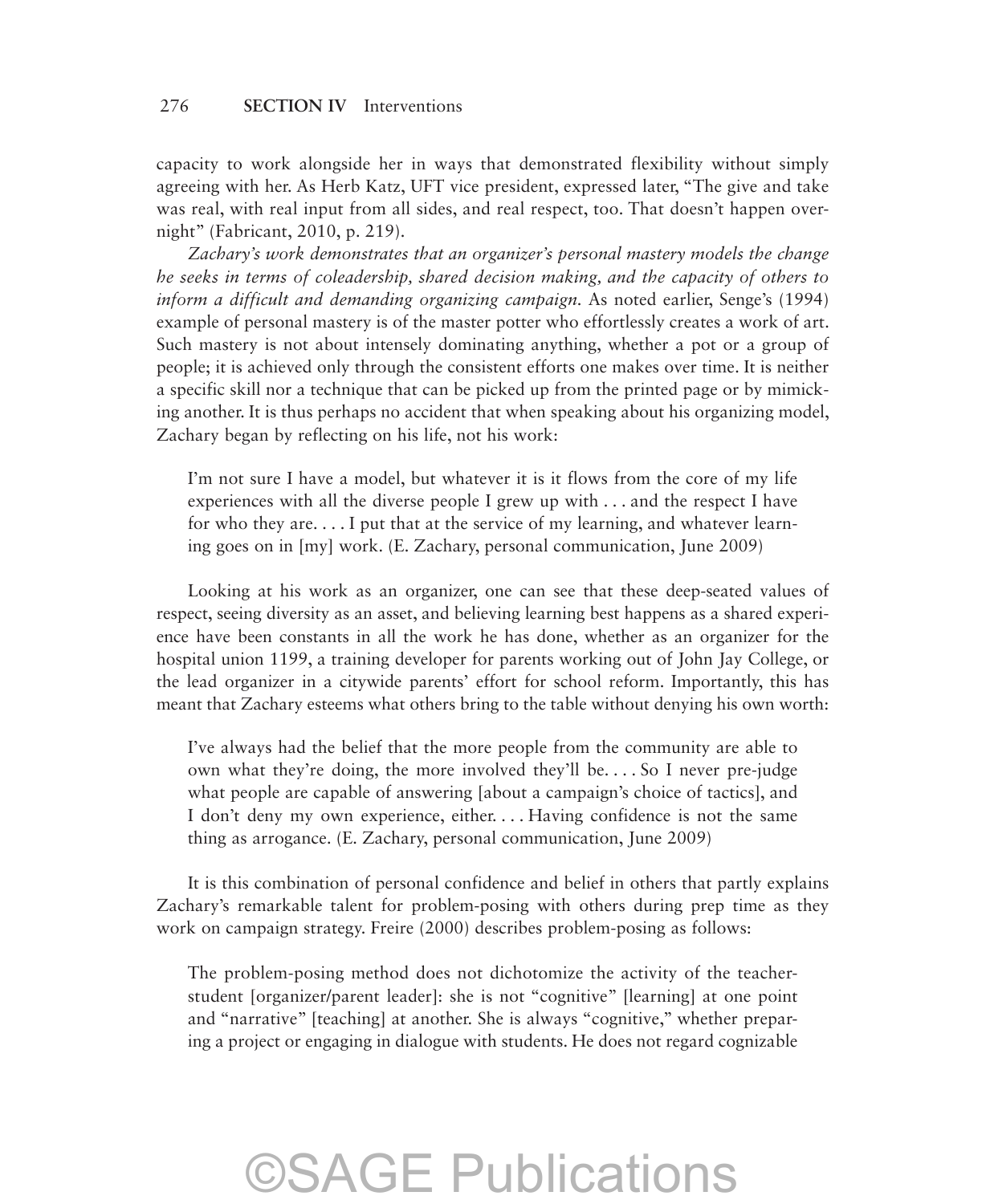objects [strategic ideas] as his private property, but as the object of reflection by himself and the students. . . . The students—no longer docile listeners—are now critical co-investigators in dialogue with the teacher. (pp. 80–81)

For Zachary, problem-posing with those with whom he works has guided him as his own organizing efforts have led him into larger and larger campaigns that necessarily removed him from daily grassroots activities as he worked with major educational stakeholders, sought larger grants, and strategized with other parent leaders from around the city. For at each new level of involvement, strategic issues and complexities grew larger, not smaller. Choosing whether to work in coalition with certain actors or whether to emphasize tactics of confrontation over compromise and conciliation were dilemmas he could not answer on his own:

There have been numerous times since 2006 where we were in negotiations [with the New York City Department of Education] where I had to go back to people to see what to do. . . . We'd have emergency conference calls. My job was to lay out the dilemmas clearly so people knew what our options were. . . . Of course it was more work, but that's what kept us together. (E. Zachary, personal communication, June 2009)

That Zachary consistently would check in with parent leaders as high-level negotiations were under way clarifies the difference between problem-posing as a momentary technique and problem-posing as integral to one's vision and the personal mastery it takes to express it throughout one's life and work. Problem-posing as a technique simply uses questions as another method of inquiry; learning and those who provide it are still objects toward the organizer's already defined strategic ends. Problem-posing as Zachary uses it is tied to his fundamental belief that the meaning of his work, as well as its effectiveness, necessarily must involve parent leaders. His masterful and seemingly effortless series of questions—asked early on as a parent leadership trainer—because it flowed from his deeply held strategic vision, continues to reappear years later in his prep work and in his work as a nationally known organizer for educational reform because it is not a technique but, rather, the only way he knows how to be in relationship with others—whether as trainer, organizer, or human being.

Like watching the master potter, seeing Zachary in action means not really seeing much. He doesn't dominate discussions in a group. If there's a party or celebration related to some work, you'll probably find him serving the drinks or setting up, not giving toasts or working the room. Because he prefers to wear T-shirts and jeans or Dockers (with his keychain conveniently dangling from a belt loop) rather than jackets and ties, you'd never assume he is a significant player in educational reform or that others around the country are seeking to replicate what he and other parent leaders have created. But the parents are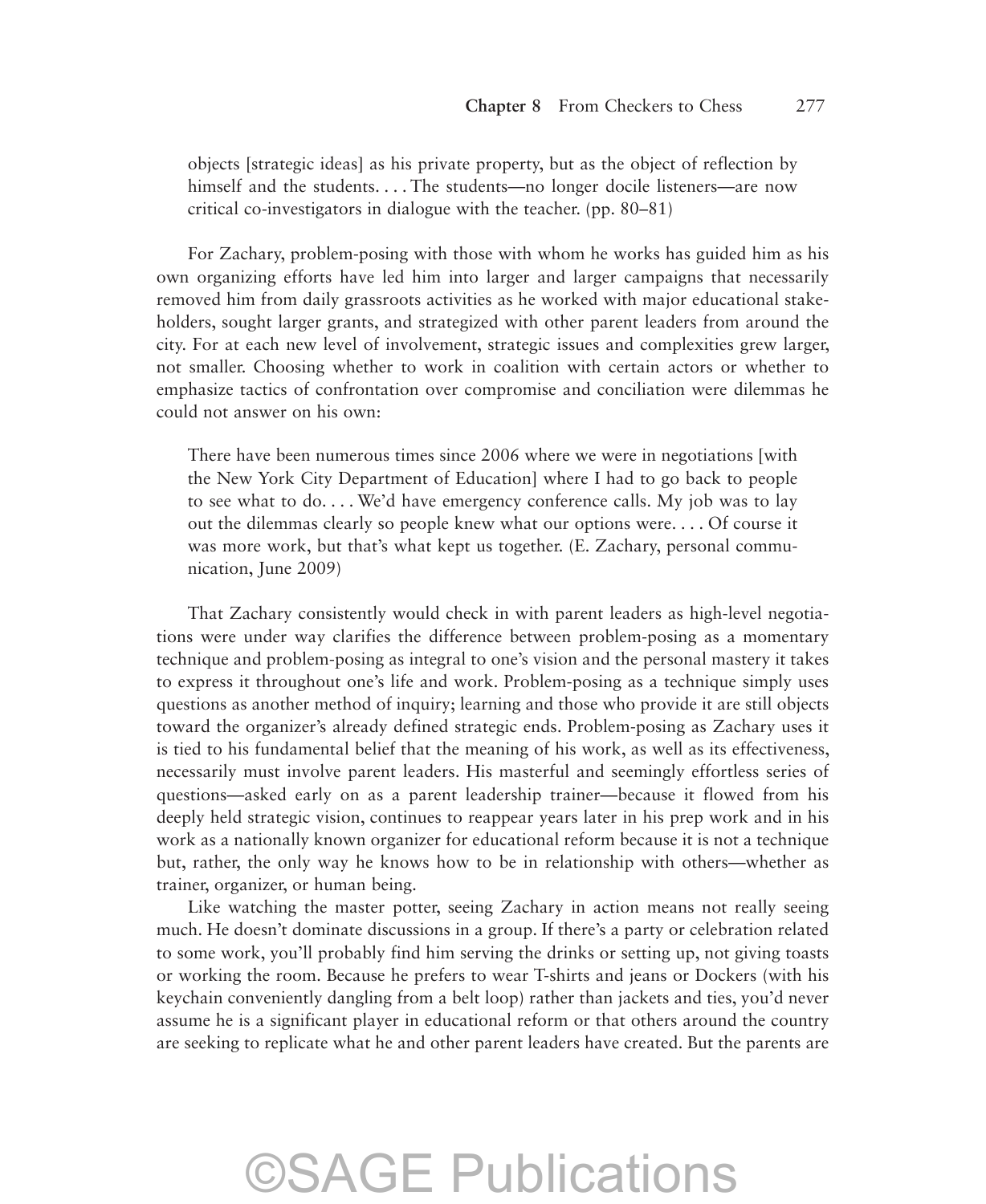aware; they observe the little things he does that reflect his deepest commitments. As Denise Moncrief explains:

My self-confidence since coming to CC9 [the forerunner to NYC CEJ] has skyrocketed. I never knew I could speak to people and get them to listen; speak to people and move them; and speak to people and impart knowledge that wasn't trivial. . . . When we did the first rally, and they wanted me to do a speech, and the mission statement, I had thirty seconds of stuff written out. They said you have to make it longer. They encouraged me and Eric walked me through the entire thing. By the second rally, it was "Leave my speech alone! Don't touch it!" No matter what I have wanted to do, I have always felt supported by them. They have shown extreme confidence in me being able to do whatever they need me to do. And that makes me want to produce all the more. (Fabricant, 2010, p. 118)

Because he is a genuine transformational organizer, Zachary's legacy lies in the efforts to reform schools that are led through Denise Moncrief's voice, not his. His entire chessboard is in play.

### ERIC ZACHARY'S INTERNAL STRATEGIC VISION FOR THE COMMUNITY-BASED COALITION FOR EDUCATIONAL JUSTICE

*Who:* Working-class and poor people, often people of color

*What issue:* Educational justice, parent leadership, creating schools responsive to parents and families as the foundation for reform

*How he works:* Builds strategies in dialogue with parents; seeks coleadership on all strategic issues; starts where people are and challenges parents for new levels of commitment (plus one); seeks democratic decision making from below; models the change he seeks through small actions grounded in respect for the daily work

*Core values consecrated in action:* Respect, diversity, fairness, equality, reciprocity, social justice

#### **Choose Your Dilemma: A Transformational Strategist Moves on in the Fight for Educational Reform**

Any transformational strategist works with tactical and strategic dilemmas throughout his or her career. For example, Zachary handled the dilemma of leadership development versus accomplishing concrete educational campaign objectives by developing "the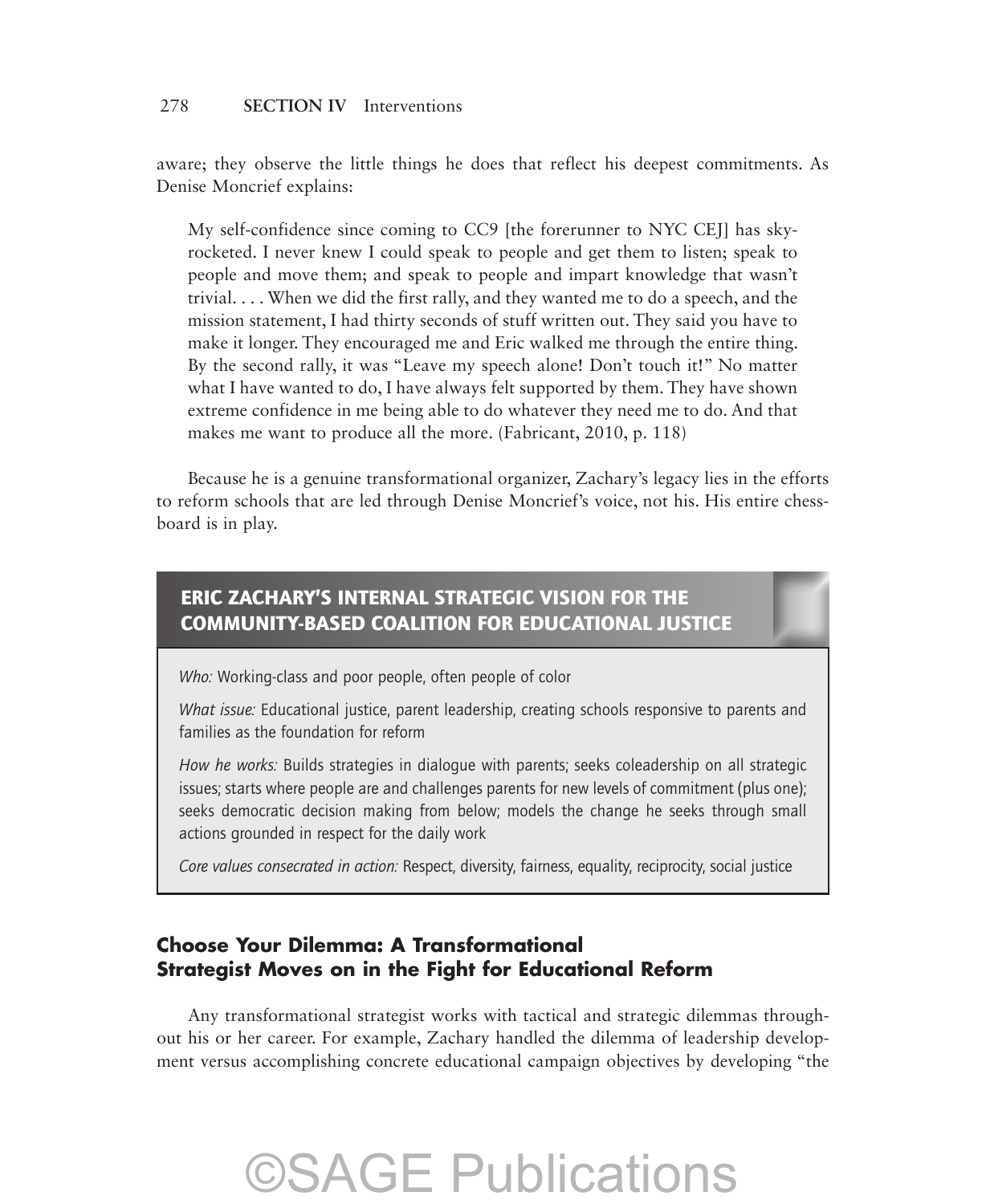power of the prep" to do both. He was well aware of even more fundamental dilemmas related to the reform efforts themselves. On the one hand, "the Coalition for Educational Justice's independence allowed for more creativity and autonomy of action, but operated with far less power inside to influence long-term change." At the same time, over the years of working with the UFT, he saw that "the union had far more power and resources to bring to the table," albeit within a more traditional, institutionalized approach.

In 2009, Zachary was asked by the American Federation of Teachers' (AFT) president Weingarten to help develop a robust community engagement program. Over the next 6 months, he crisscrossed the country, visiting locals in California, Minnesota, Chicago, Philadelphia, and Houston. The positive response led him to present a proposal on community engagement for the union. While to the outside, "community engagement" can sound pretty tame, within almost all unions, such engagement would represent a cultural sea change to successfully implement. Weingarten and Zachary understood that in the 21st century, only through such engagement could unions withstand the attack from the right that has been a major emphasis of the conservative movements of the day. With union membership nationwide down from 32% in the 1950s to 11.3% in 2013, a new paradigm shift in union–community relations had to happen if public educational reform efforts were to include them as they had in the past.

To begin the campaign, the AFT president announced her full support for the effort so that it had the legitimacy and authority to move forward. People used to the more insular, contract-driven focus of the past 40 years would be supported and trained to develop the skills and approaches on how to do this engagement. Weingarten provided resources to hire five experienced, energetic regional organizers and accepted all the personnel selections Zachary and his team made for this new initiative. Together, Zachary and the new organizers are working with about 10 locals in each of the five regions to build this collaborative model. The training curriculum emphasized a number of skill sets that they have labeled "The Five Ms":

- **1. Map** the region in terms of resources, important community actors, levels and types of power, and who shared their values and approaches to public educational reform
- 2. Develop **messages** that are authentic to the union and resonate and connect with the community
- **3. Mobilize** to learn how to engage members and citizens in working together in support of shared goals and objectives—both for the community and for the union
- 4. Learn how to run **meetings** that allow all voices in the room to be heard, and practice shared decision making so that trust is deepened for the long-term work ahead
- **5. Move to action** by creating plans that drill down to the schools and what they need as well as work to broaden support through shared agendas on other community efforts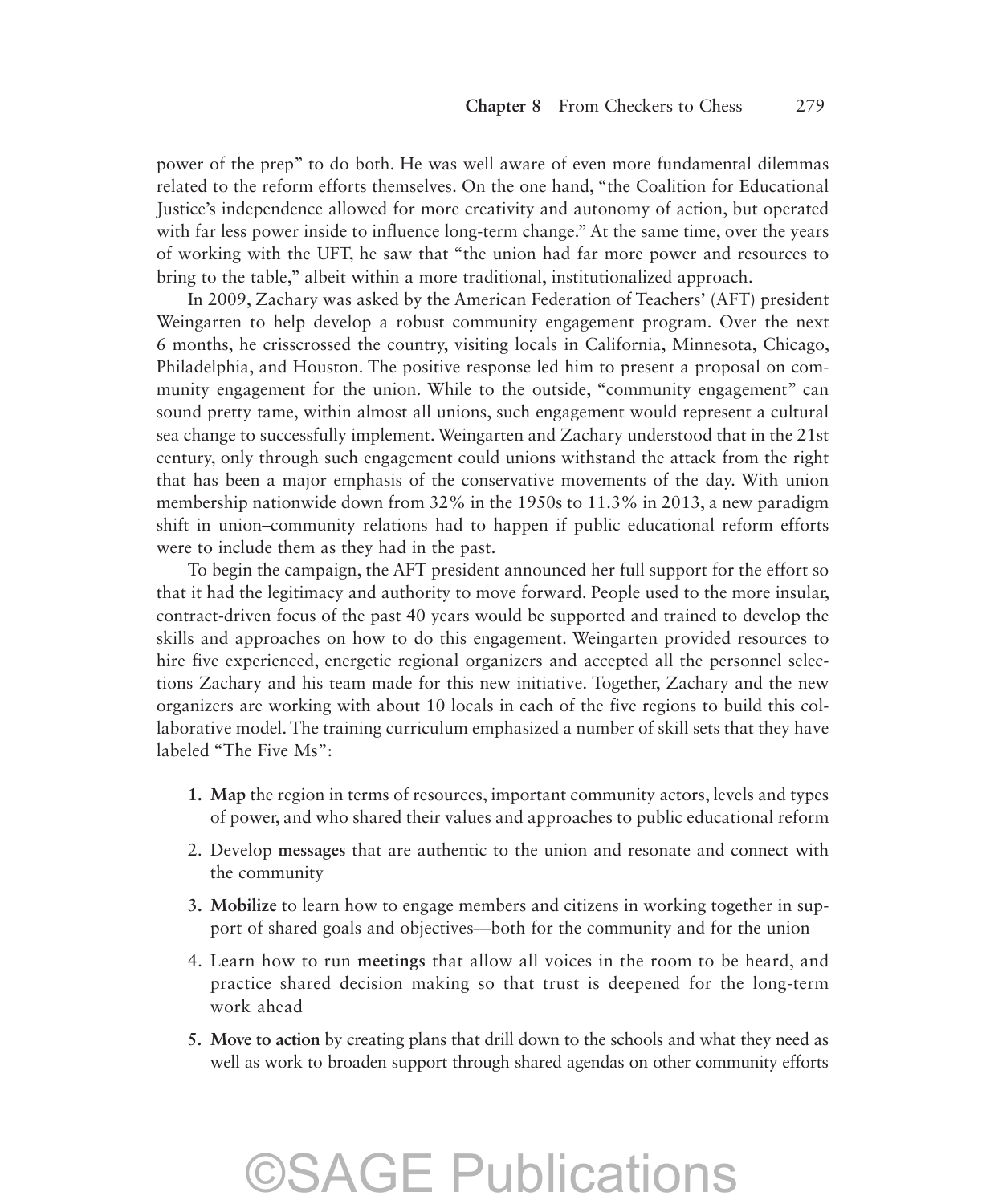The paradigm shift of inside–outside collaborative work on both union concerns and community interests underscored the need for a long-term strategic perspective on building power solid enough to push back against the forces aligned against them in support of privatization and charter schools as the keys to educational reform (Fabricant & Fine, 2012). Pushing such a paradigm required encouraging local members long used to and still in need of short-term, contract-specific issues to take risks in thinking longer term and to treat community groups as full partners—a risk the AFT president and her new director of the AFT Human Rights and Community Relations Department were willing to take.

Luckily, Zachary was undertaking his efforts alongside a major AFT local based in Chicago, led by the local's president Karen Lewis. Aware of the importance of parental support for any militant action the union might have to take in support of its members, the Chicago UFT had begun its parent engagement work in 2010. They created a community advisory board comprising parents and other community stakeholders 2 years in advance of the strike that occurred in 2012. Equally important, the union demonstrated genuine support for the community's struggles and not just its own, turning out in support of various housing foreclosure campaigns that impacted poor and working-class people across the Windy City in 2011. The result was that when the union struck against Chicago Mayor Rahm Emanuel's efforts to further privatize the school system, widespread support from parents forced him back to the table far sooner than he anticipated, resulting in far more concessions on privatization than expected (Davey & Yaccino, 2012).

Such success has bolstered the union's efforts. For example, one of the new organizers, working with the Philadelphia local president and a range of community groups, helped develop Philadelphia Coalition Advocating for Public Schools—bringing community and student stakeholders into an alliance for the first time. The coalition created its own reform plan for Philadelphia education as a counter to mayoral efforts to privatize 40 public schools. Having now enlisted other unions, such as the Service Employees International Union, the union–community collaboration is recognized as a genuine force not seen in Philadelphia educational reform efforts for years.

Other collaborative efforts are under way in all five regions across the country, developing 12 "town halls" to bring parents, teachers, and advocates together—with an emphasis on mobilizing parents, community members, and union activists around developing bottom-up solutions for our struggling schools. In early spring of 2013, Zachary and his staff brought together 100 people from these regional groups and locals to synthesize a national platform that continues to build the work. While he would be the first to tell you that the work requires as many doses of patience as it does persistence, his commitment to social justice as central to educational reform continues.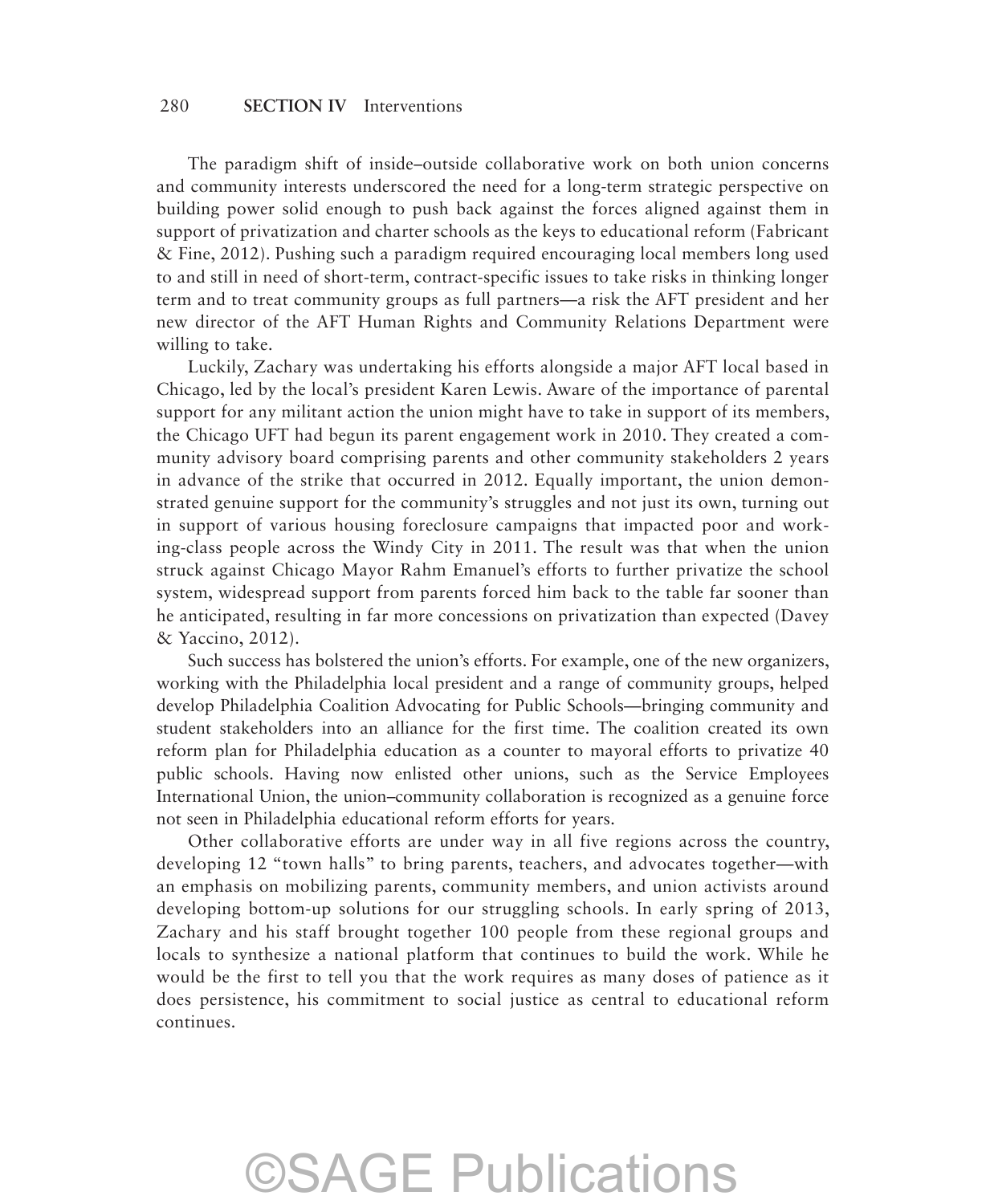### ERIC ZACHARY'S INTERNAL STRATEGIC VISION FOR WORKING IN THE UNION MOVEMENT

*Who:* Union leaders and members as well as working-class and poor parents, often people of color

*What issue:* Union–parent collaborations, educational justice, parent leadership, creating reform efforts responsive to both unions and parents, and families as the foundation for reform

*How he works:* Builds strategies in dialogue with union leaders and parents; seeks coleadership on all strategic issues; starts where people are (both union members and community members); challenges stakeholders to new forms of commitment (plus one); seeks democratic decision making from below and across reform groups

*Core values consecrated in action:* Respect, diversity, fairness, voice, equality, reciprocity, social justice

### **CONCLUSION: FROM ENTRY-LEVEL TO TRANSFORMATIVE STRATEGIST**

For the new or less experienced practitioner committed to developing as a transformative strategist, the lessons from this chapter also require one to hone two other qualities alongside the increasing strategic effectiveness that Rubin and Rubin (2007) discussed earlier: *persistence and patience.* Of the two, persistence is perhaps easier for organizers, for they tend to be a stubborn lot in the first place. Persistence in holding on to what you believe and consistently working on your internal strategic vision, your core values, and how they find expression in your daily entry-level strategic work are the continuing tasks that lie ahead for anyone seeking to do transformative work. What distinguishes Van Jones and Eric Zachary from others is their commitment to stubbornly pursuing the same values for the same people, even as their work takes different shapes. Anyone seeking such a transformative path can be expected to maintain that same level of persistence in the consecration of their values throughout their lives.

Patience, of course, is another matter. Macro practitioners are rarely patient folks; the desire to change the world has never emanated from people serenely waiting for it to happen. And to advocate here for organizers to do that kind of waiting would be a huge strategic error! The patience here is a further dimension of the tactical self-awareness discussed in Chapters 3 and 4: One gets to use the whole chessboard in a masterful way only by tolerating the often slow, gradual, and humbling manner in which patience emerges. Like the master potter, transformational strategists must work first with the seemingly unyielding clay of their limited experience, only over time growing to realize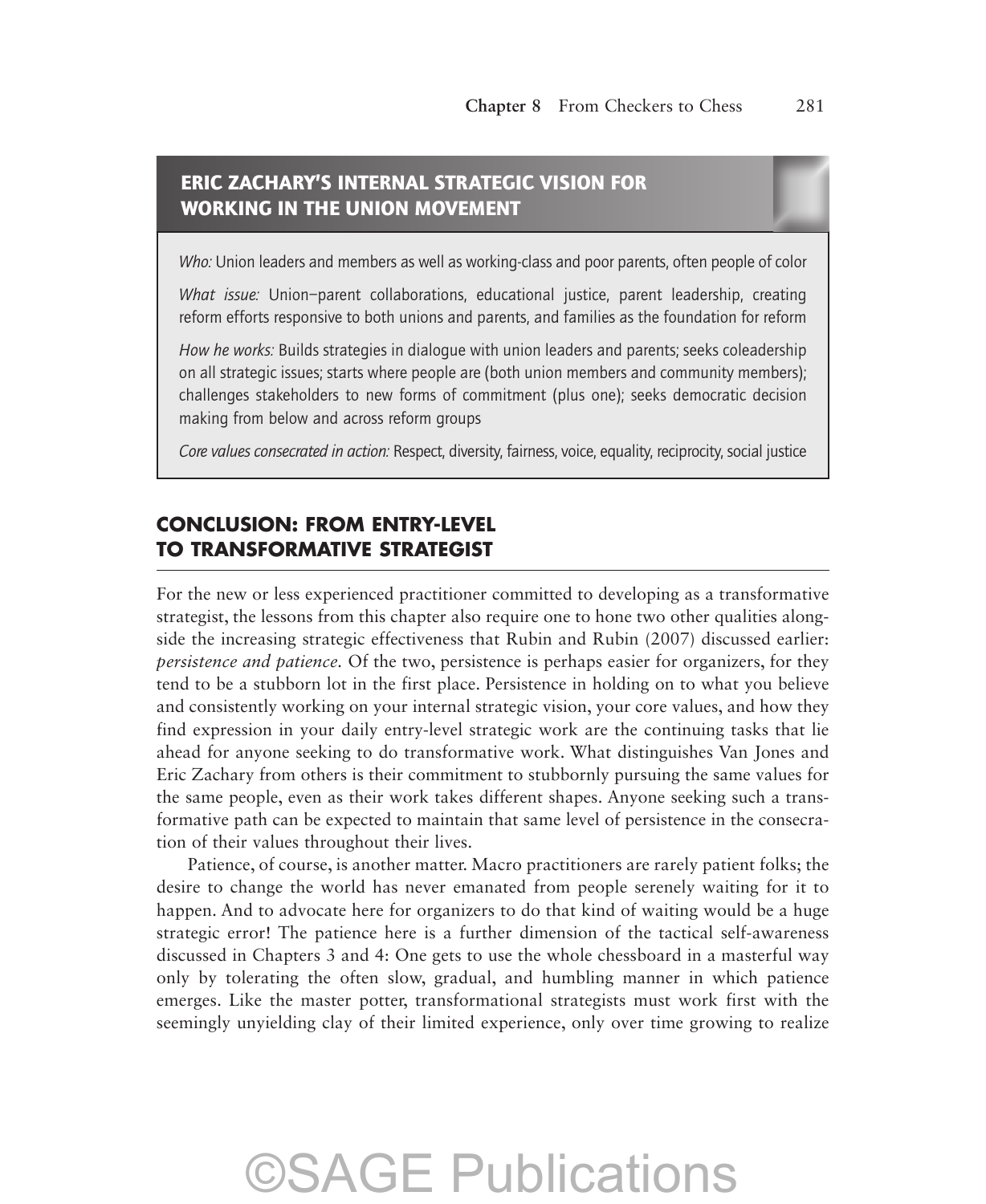the richness that was there all along. For those willing to develop such patience in the persistent search for a better world, such mastery will have been worth the wait.

### REFLECTIVE ACTIVITY FOR EDUCATIONAL POLICY 2.1.5

Given this professional standard, with its emphasis on incorporating "social justice in organizations, institutions, and society," examine your group's internal strategic vision and delineate in concrete ways how "social justice" and "human rights" appear inside your organization and the way it operates. As much as possible, distinguish actions and behaviors that bring this competency to life.

Social justice and the commitment to human rights appears in our group/campaign/ organization through the following:

Who:

What (issues):

How the work is conducted:

How I conduct my work:

Seen through core values consecrated in action:

### **A SPECIAL ADDENDUM: HISTORY MOVES? THE EMERGENCE OF OCCUPY WALL STREET**

What follows is a personal essay I wrote for Occupy Wall Street (OWS) activists during the intense protests surrounding the movement in 2011 and 2012. It contains strategic reflections related to social movement building that build on strategic issues discussed in this chapter.

### **CRUSTINESS, POP-UP THREATS, AND THE DILEMMAS OF 21ST CENTURY SOCIAL MOVEMENT BUILDING: STRATEGIC REFLECTIONS ON THE HOT-MESS AUTHORITY OF OCCUPY WALL STREET**

#### **Introduction**

In the summer of 2012, if one traveled to the various encampments known as "Occupy" (Wall Street, Memphis, Oakland, etc., etc.), a casual visitor would not have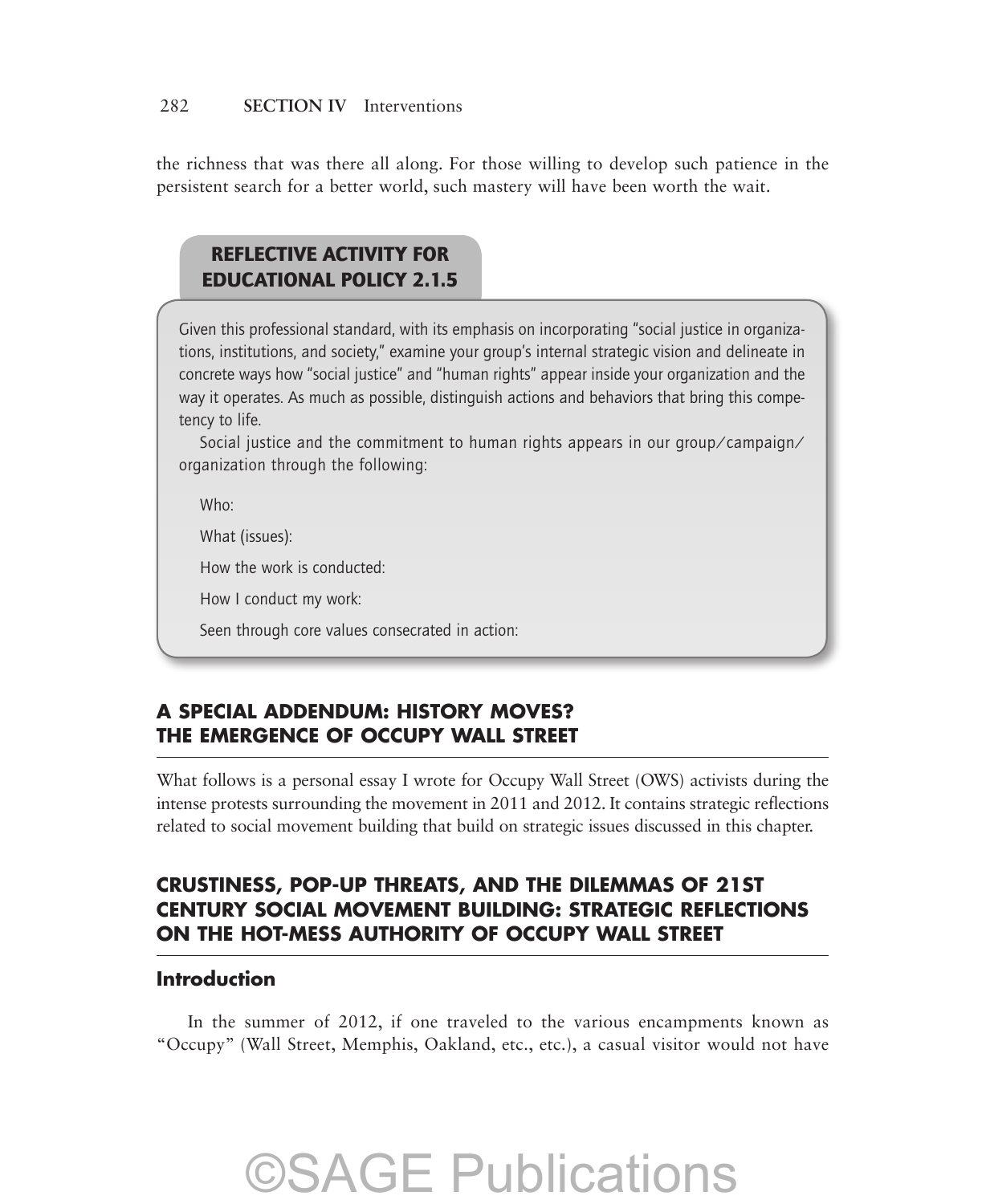been very impressed. For example, in Memphis, encampments contained mostly a group of aging new leftists out of the '60s, a few punk rockers, and some long-term homeless people. Likewise, if one strolled around New York's Union Square Park around 5 p.m. most weekdays, one might be amused but not impressed by much of what seemed to be going on. Right in the center were some crusty folks, complete with sunburned, unwashed faces, sleep-deprived eyes, a tattoo or two dozen, all sitting huddled close together, in part for warmth, in part because they had nowhere else to go. Nearby, there was a table with some snappy black-and-white booklets on anarchism, staffed by an earnest couple dressed in basic black; behind them, in a tight circle, sat eight or nine people from the Think Tank working group, intently discussing the economic and social costs of fracking. They leaned in toward each other, in part because of the three drummers' loud rhythms emanating from a few yards back. A few young people stood taking pictures, excited to be there, anxious to talk to the gray-haired lady with the large peace sign or the old guy dressed as Uncle Sam. A small table held the vestiges of OWS's library, 30-or-so donated books free for the asking; three guys had set up a longer table for the evening meal of rice and beans and veggies. Others milled around, stopping to chat with passers-by.

Not too far away, but as visible as any of the rest, were three police officers standing against a white-and-blue NYPD van. Ten feet farther down were two more, then six more, over by the park's Ghandi statue. An officer, visible because of his white shirt, stood toward the back by the bushes, three more blue shirts next to him. All these police, for not even 200 people? Weeks earlier, back when a few OWS-ers popped back up in Zuccotti Park, the police response had been swift and violent: three male cops dragging down a young woman on the orders of a female white shirt to "get the fuckin' bitch," leaving marks on her neck and bruises on her back still present a week later; another woman soon to become famous because she went into seizure, left to moan and twitch on the ground as officers stood by, doing nothing. Cameras busted, laptops destroyed, wallets and cell phones lost, handcuffs so tight fingers turned numb from the lack of circulation.

To young Occupiers, the increasing harshness of official response to their presence across the country was confusing. How could such a crusty crew evoke such a police presence, and the intimations of more threatening actions? Why had Florida, holder of the Republican Convention that summer, been in such fear of Occupy that they outlawed things such as masks and pieces of string over 6 inches long wherever a public gathering was to be held? People have been marching for the past 40 years at political conventions. Why would New York Police Department teams raid OWS activists' apartments using 3-year-old "open container" warrants as a ruse to search for future demonstration plans, as *The New York Times* reported? Has OWS really been so different from all the other political causes of the previous generation? And if it is different, is it really such a threat to the powers that be?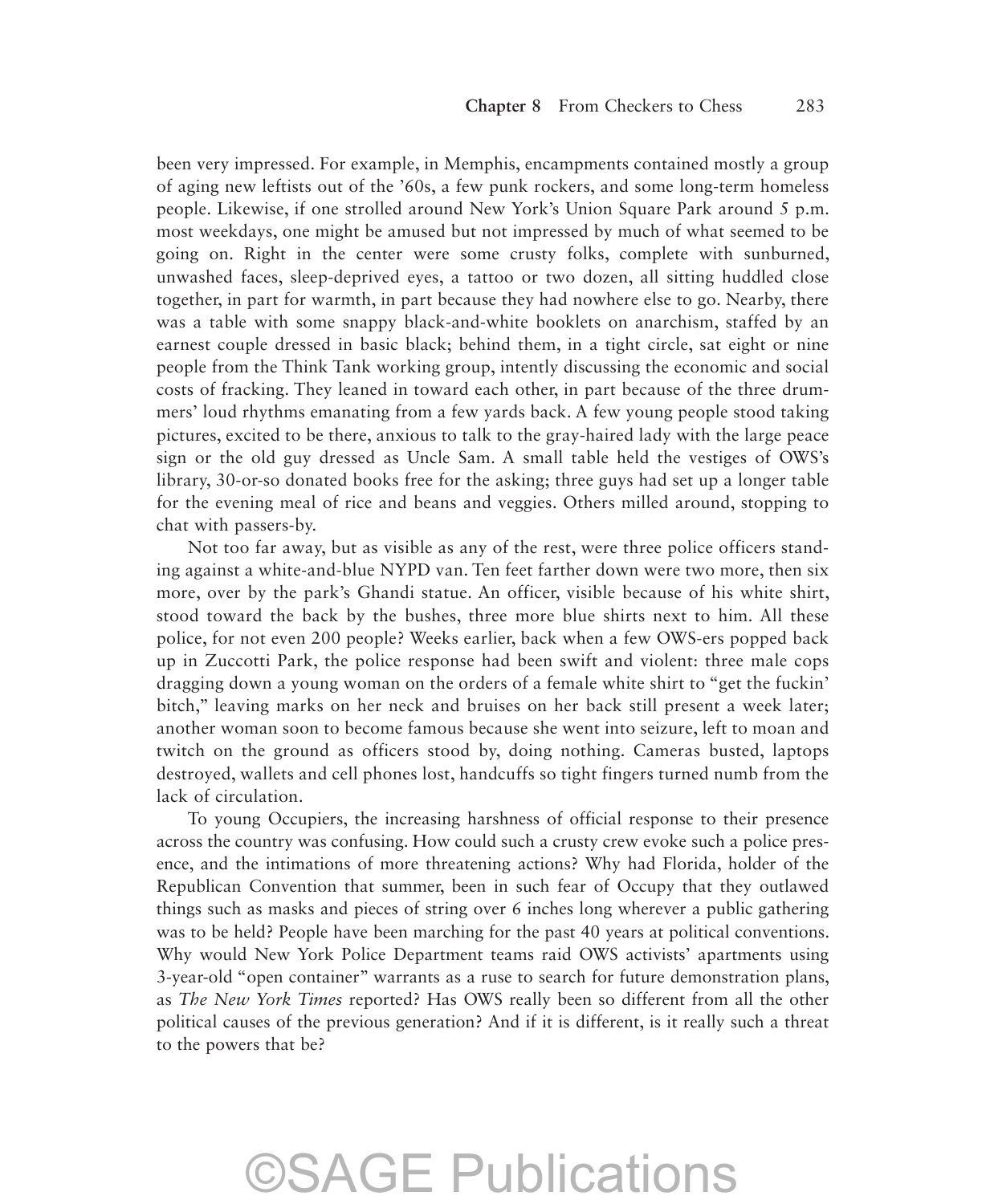The short answers to those two questions are (1) yes, at least for a time it was very different, something not seen in the United States for over 30 years, and (2) yes, OWS, in all its hot mess, was seen as a genuine threat to the established order. What follows is an elder organizer's take on why—and the enormous opportunities *and* pitfalls that stand before us.

#### **Part 1: "We Are the 99%!" . . . Occupy!**

Everyone knows that the combination of the OWS slogan, "We are the 99%," and OWS-ers' commitment to nonviolent direct action, including occupation of public spaces, crystallized long pent-up frustrations and anger that unleashed hundreds of Occupy movements across the country. In themselves, however, they neither explain what was different about this mix of ideas and action nor why they have been a perceived threat to established political and economic institutions in ways that make OWS distinct from other campaigns of the past 30-plus years.

To begin, the slogan "We are the 99%" is the first to break through the identity- and issue-based movement activism in more than a generation. With its catchy focus on economic and social inequality, *the slogan has provided a unifying consciousness that gives different kinds of people and distinct issues a coherent target—the 1%—and a degree of similarity of purpose—end economic and political inequality and unfairness—that has not been present in progressive movements since the early 1970s.*

Joined to nonviolent direct action and the retaking of the commons, these messages stood in militant opposition to how political and economic business was conducted. *Things were economically grossly unfair, and the political game to make it "better" was fixed as well.* By willingly living under difficult conditions and the threat of immediate removal by the police, *Occupiers with their powerful slogan established a level of authority to counter dominant elites for the first time since the civil rights and antiwar movements of the 1960s.* It was no accident that OWS authority emerged when Congressional approval ratings were at historic lows and banking and finance leaders were perceived by most Americans as greedy and disinterested in the average working person's standard of living.

*This OWS counter-authority has been the grave threat to American political and economic leaders.* For as we saw throughout 2011 and 2012, when genuine authority rests within non-elites—all that crustiness and hot mess—the dominant discourse on "who is in charge" and "this is how we do things" is fundamentally transformed—not simply the discourse about the route of a march or how long one can stay in a park *but about everything.* A unifying social movement like the civil rights movement of the 1950s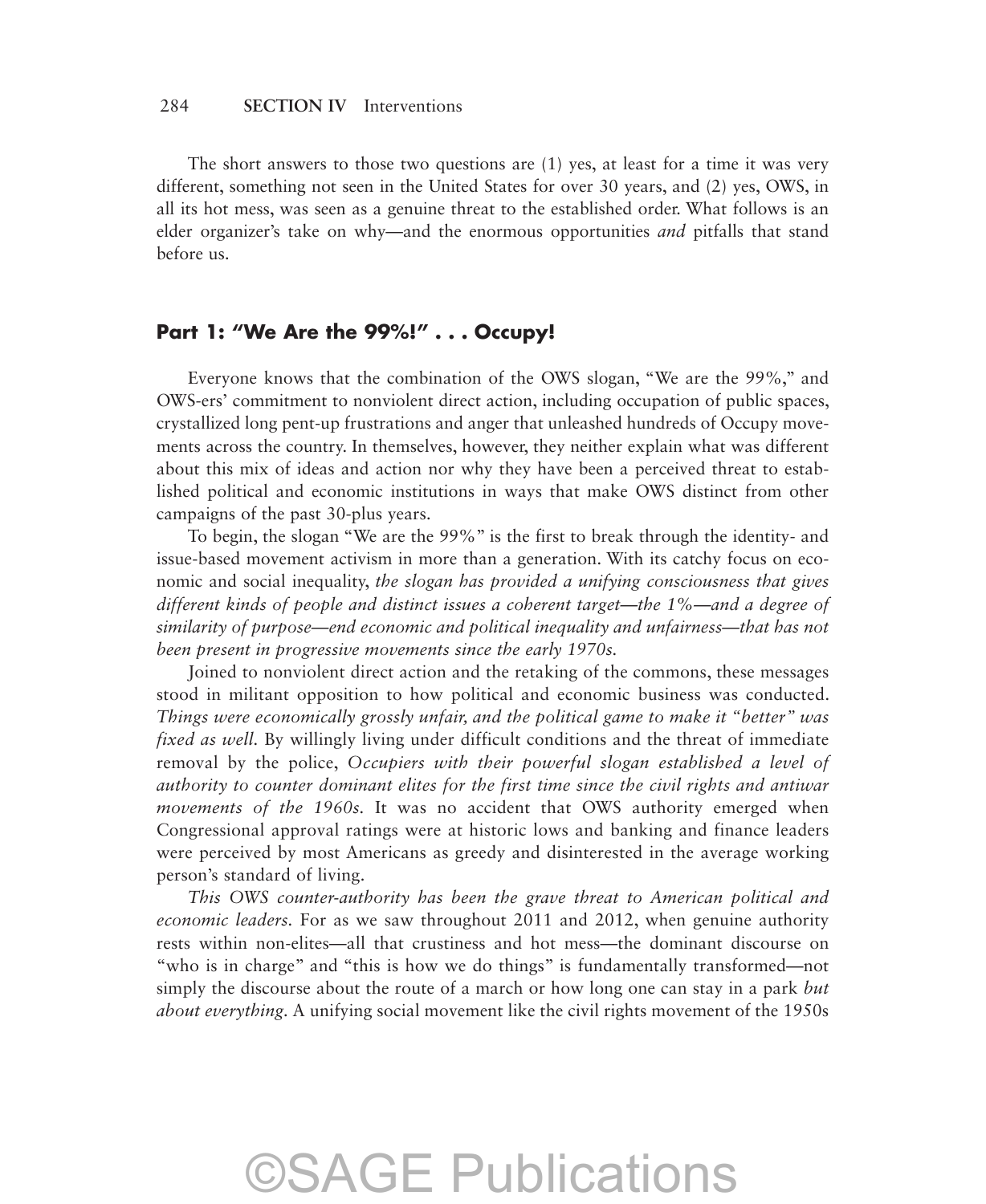and '60s became a systemic threat to Southern White supremacy after Rosa Parks stayed seated on that Montgomery, Alabama, bus—along with the ensuing bus boycott engineered by civil rights leader E. M. Nixon. However, that didn't mean there was one huge transit breakdown engineered by African Americans across the South. Instead, there was something much more powerful: *Black people and their White allies stopped believing that the segregationist world order couldn't be changed.* Everyday people began working against a poll tax in one county, eating at lunch counters for "Whites only" in another city, boycotting a national Woolworth's chain, or not putting their heads down when a White person walked by. Rosa Parks's act shifted the consciousness of a people to look to themselves for answers . . . to see that "the way things were" didn't have to extend to *all corners of their lives.*

The violent response (bombings, murders, beatings, daily intimidation) to this shift in African American consciousness that then arose was not over bus rides. It was because the threat that emerged from Southern Black communities targeted the dominant discourse of *who and what mattered*—and the push was a shift away from racial segregation and the social and economic certainties it brought with it. If the only issue had been sitting wherever one wanted on a bus, Montgomery officials would have jumped at the chance. It wasn't.

OWS, while expressed differently 60 years later, has represented the beginnings of the same threat: Discourse that the American economic and political game is just a little unfair doesn't wash anymore. Almost all identity- and issue-based politics, while often militant and at times effective in getting their demands met, could be radical but not transformational: *Get the (sexist, racist, homophobic) rascal or issue out and/or changed, but the rules stay the same; the game is played at the margins of power, by the rules of the system.*

OWS's presence stated loud and clear that it's time to throw out the game, because the rules are a setup. Its slogans and growing counter-authority came from this intransigent belief-in-action that wider and wider sectors of the 99% intuit is accurate about their own lives, too. The ensuing unwillingness not to listen to official authority—*any authority*—in the same way alters not only whether OWS-ers get to stay in Union Square or Zuccotti Park or in downtown Memphis. Throughout society, managers are not listened to in the same way; school officials aren't believed when they say those test scores or school closings are genuine "educational reform"; stop and frisk is at last understood by more and more New Yorkers of every color as a racist program. Black folks and their White allies from around the country wear their hoodies up. The discourse is changing.

The OWS crusties may be a hot mess, but consciousness has been changed because of what they stood for . . . and where. Your mortgage is underwater and you're about to be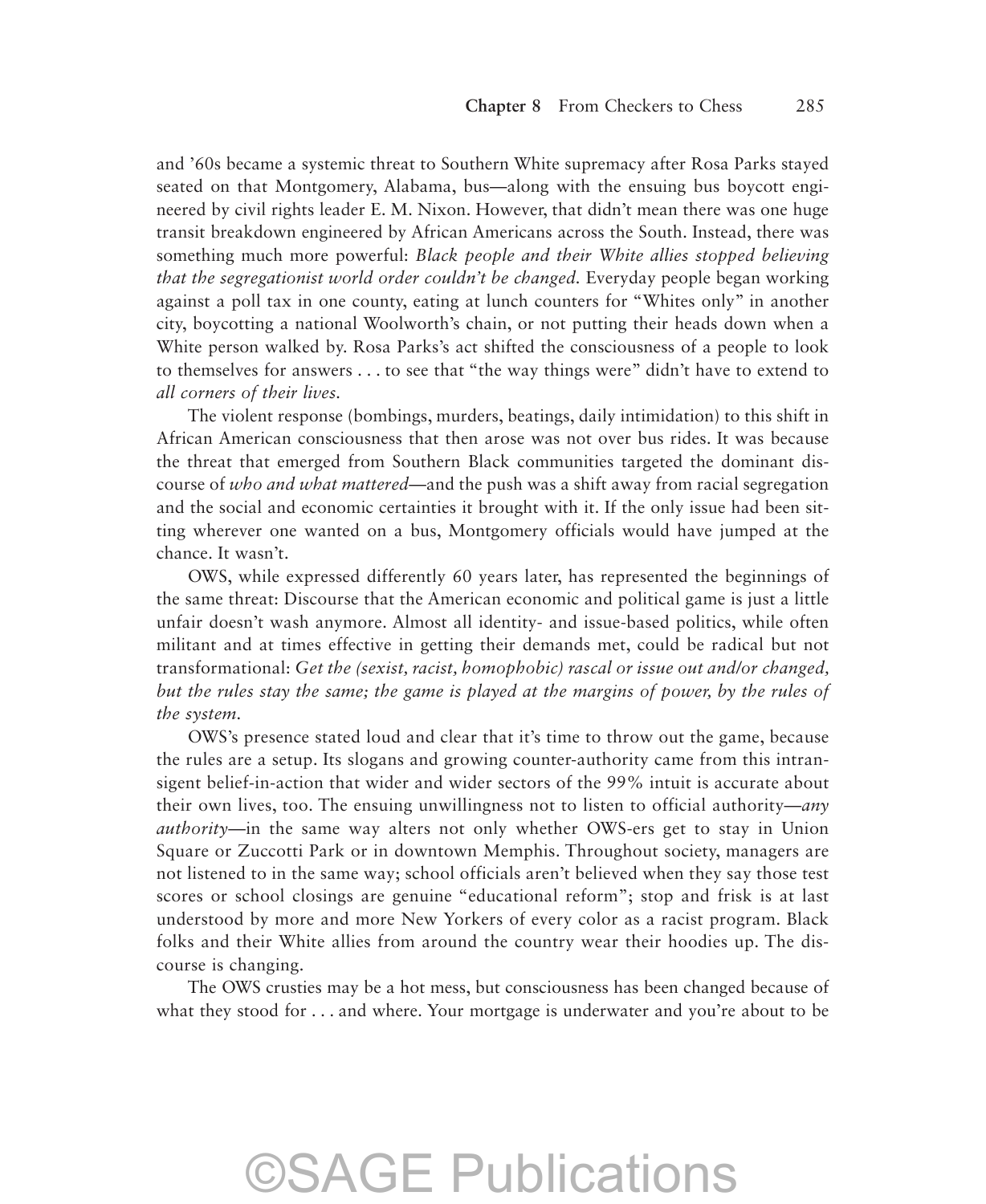evicted? OWS foreclosure groups claim your right to retake your home, and do so. Tired of vertical decision making from elites with no input? Try some of the crisscross mix of horizontalism, where voices are side by side. Can't afford a \$200 meal down at your city's trendy dining area? Have a tasty vegetarian meal, served hot and free, each day at 6 p.m. sharp. Want to read a book? Dance a little? Dream? Over there, in the middle of that hot mess, you can.

Unfortunately, with the increasing clarity that OWS had shifted the dominant discourse at least momentarily from elites, the response of those in charge of "public order" had changed as well. After tactically sensing their error in early response to OWS on the Brooklyn Bridge and the infamous YouTube video of a white shirt Macing three young White women, police were noticeably mild-mannered, even friendly, with the Occupiers at Zuccotti Park. Over time, as it became clear that "Occupy" was about far more than a communal love-in downtown, that began to change—and ended abruptly in the late-night winter clearing of Zuccotti Park, complete with violence and intimidation of the media so that the event would not go viral.

As the brutal arrests suggested, this type of police action can be expected to continue. While it is unlikely ever to reach the level of the officially sanctioned murder seen in the South in the 1950s and '60s, the intimidating presence of the security arm of the 21st century state—from police infiltrators taking names in direct-action planning groups to physically violent arrests to longer and longer periods of incarceration—is going to increase. *Such intimidation serves a clear strategic purpose: It is meant to break the will of OWS activists and threaten the movement's public support in ways that allow for the reassertion of how the game is played*—that the rules are really okay, that elites are smarter and know more and act nicer than those crusty, weird kids down at the local park.

Fifty years ago, the long March to Freedom was filled with far more violence but the same strategic and tactical purposes by governing elites. Popular media portrayed Rosa Parks as just an uppity seamstress whose feet were tired, not an NAACP secretary who'd been trained as an organizer for 10 days at the Highlander Center the year before. Freedom Riders Diane Nash and John Lewis were red-influenced and dangerous radicals, not college-educated, church-going leaders of quiet, unwavering conviction. The Long March to Freedom required courage, commitment, and strategic brilliance to withstand the physical and political assault brought against it. Today's March to Equality will require nothing less.

If we are to march as resolutely and effectively as those who came before us, we also have to pay attention to some strategic dilemmas that they had to overcome—and that we must, too. The second part of this essay focuses on what OWS's strategic dilemmas are, with some modest proposals on how to resolve them.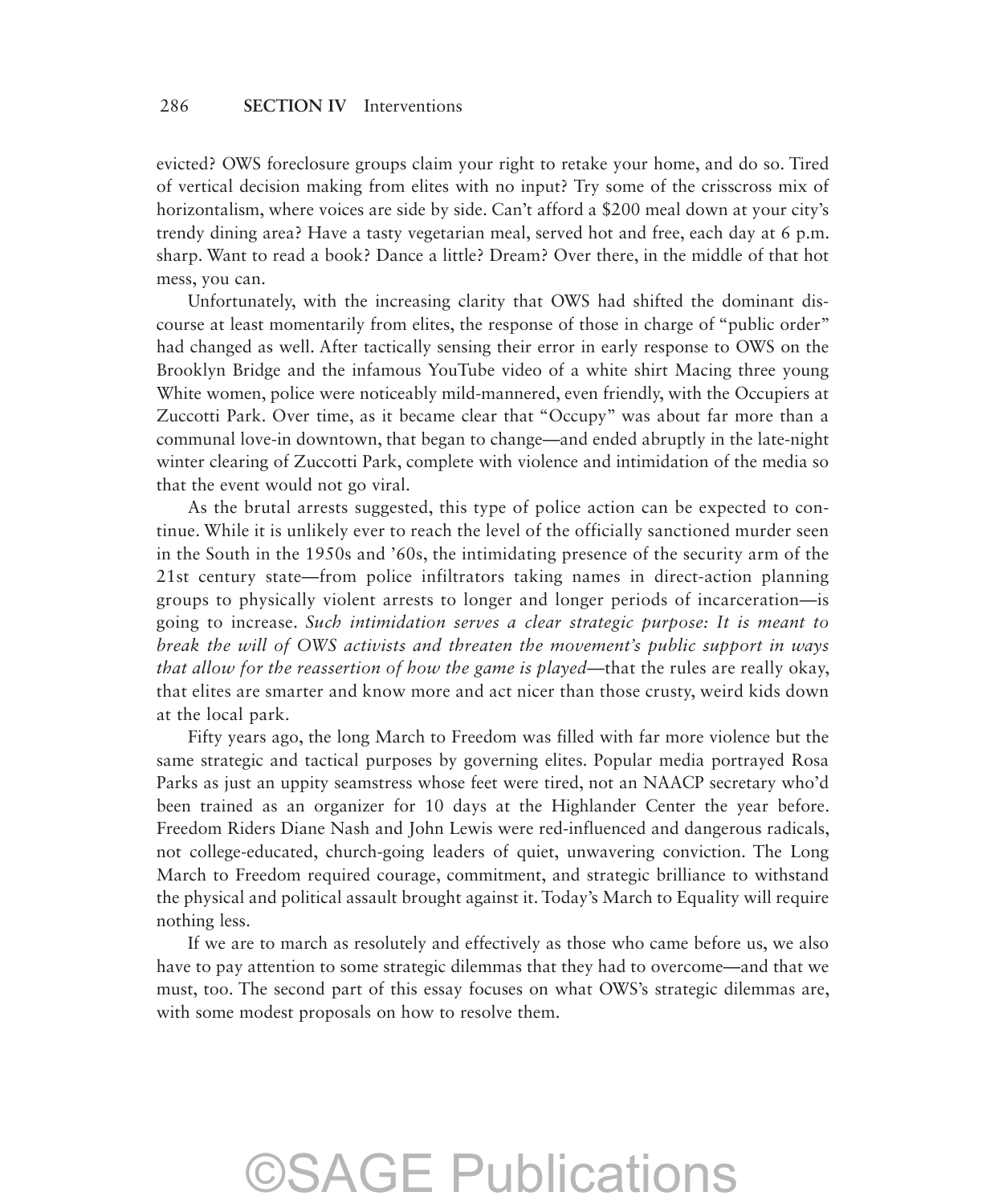#### **Part 2. Can OWS Sustain the New Discourse? Strategic Considerations to Maintain OWS's Hot-Mess Authority**

Occupy was able to alter the national discourse in 2011 and 2012 because the mix of slogans, forms of activism, and creation of the commons across the country in public parks, vacant lots, and esplanades stood in sharp contrast to the hollow political bargains and entrenched and expanding economic inequality that have marked the past 20 years of what passed for political discourse and debate. The world shifted that late summer day, and the potential for a sustained national social movement was born. That said, the present-day quiescence of OWS around the country suggests that the hard work of political organizing requires more than weekly plans and powerful slogans. Whether or not OWS continues to build a powerful movement and sustains that counter-authority depends on resolving the inevitable strategic tensions that this new social movement building has wrought. I will focus on what I consider six primary tensions.

1. *If OWS responds to every social, economic, and political issue in the world, it will come to stand for nothing.* OWS has responded to a wide variety of social, political, environmental, and economic calls for justice that can be found within the needs and interests of the 99%. I would argue that, strategically, OWS's authority stems primarily from its dual focus on economic inequality and reclaiming public space as a right of the people to their commons. Many issues can fall within this focus: from fracking (a clear economic and environmental risk to everyone) to stop and frisk (with its marginalization and incarceration of young men of color, thus removed from the labor market). OWS's strength has lain in the powerful messages related to student debt, foreclosures, under- and unemployment, tax unfairness, privatizing public space, and (on the political front), the auctioning of elections through Citizens United and the lobbying access of corporations. The underlying coherency of these issues allows different work for different campaigns while staying focused on very, very similar targets. Long-haul success requires those touchstones to be made by a larger and larger audience that over time begins to hear the OWS more clearly. Without that clarity, OWS's authority and arguments stand to be lost in the cacophony of issues and arguments that flood mainstream media and its outlets.

2. *This strategic dilemma is intensified if OWS responses are primarily about what we are against and not what we are for: Does OWS have solutions, demands, and "asks" for the 99% to support in their own work and lives?* There is no question that OWS's early strength came from its focus on solutions rather than narrow demands and as it created a commons for simple, collective exchange. Over the past 30 years, so much activism has been so narrowly focused that it has been refreshing to step away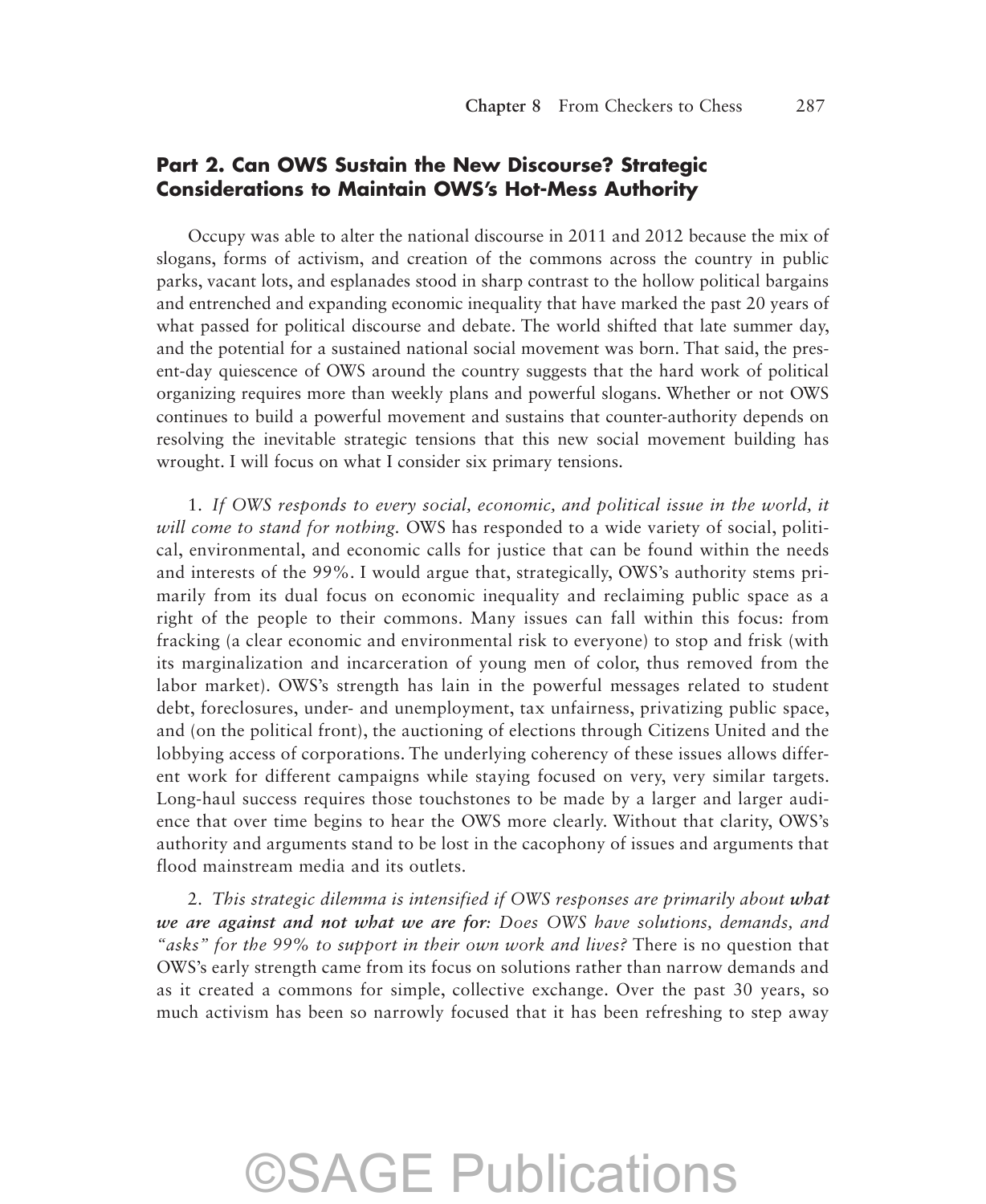from short-term solutions and remind people of the long-term depth of inequality that needs to be corrected. At some point, however, OWS will need to coherently point to a way forward that resonates with the conditions and aspirations of that part of the 99% we expect and need to mobilize. Part of the power of the right rests in its dangerously false yet compelling demands for lessened government, free-market growth, and heterosexual, patriarchal families. As I will mention below, some of OWS does have a powerful positive message in its internal work—taking back the commons, creating places safe to play and to disagree, militantly standing up against the tyranny of the growing police state. That said, if OWS does not create equivalent external messages primarily related to economic inequality and political unfairness, the 99% whom Occupiers seek to reach will grow disinterested and disengaged. Not seeking solutions that build campaigns of lasting power is a form of class and racial privilege that OWS does not want to be labeled with.

3. *Militant direct action leading to arrests can be a useful tactic when it serves the strategic purpose of building the movement; when it becomes an end in itself, it undermines the movement's authority.* The world not only watched but responded to the early arrests across the Brooklyn Bridge, in Oakland, and elsewhere as the velvet glove of state power came off. Over the first 6 months, the state's exposed iron fist helped expand OWS's reach as members of the 99% reacted in anger and disgust. However, over time, as has been seen in Oakland, Seattle, and elsewhere, risking arrest in small numbers and publically unrecognized actions depletes OWS of valuable energy, wastes resources, and serves no tactical or strategic advantage. As occurred in the South 60 years ago, creating actions that court arrest must serve the strategic purpose of exposing state power to a wider and wider audience and/or clarify a form of unfairness, immorality, or inequality that draws more and more actors to our movement.

One possibility is mobilizing direct actions that personalize the 1% (or, even better, the .01%) who are involved in intensifying economic inequality and political unfairness. Targeting the homes, businesses, and country clubs of those who fund SuperPacs through vigils, nonviolent direct-action marches, and street theater would be great entertainment, drive the 1% nuts, and, if protesters are arrested, expose whom the state continues to serve—and build OWS ranks accordingly.

4. *OWS must be a movement open to all; it cannot be a sustained social movement equally supported and created by all.* This is a debate as old as the fight for social justice: Can those who suffer most from injustice actually build and lead the social movements needed to combat it? A close read of the history of progressive social movements reveals that they created organizational forms that invited and sustained those extraordinary few who were exemplars of the oppression and the capacity to fight it—without denying that most of the day-to-day work was carried out by educated activists who used the power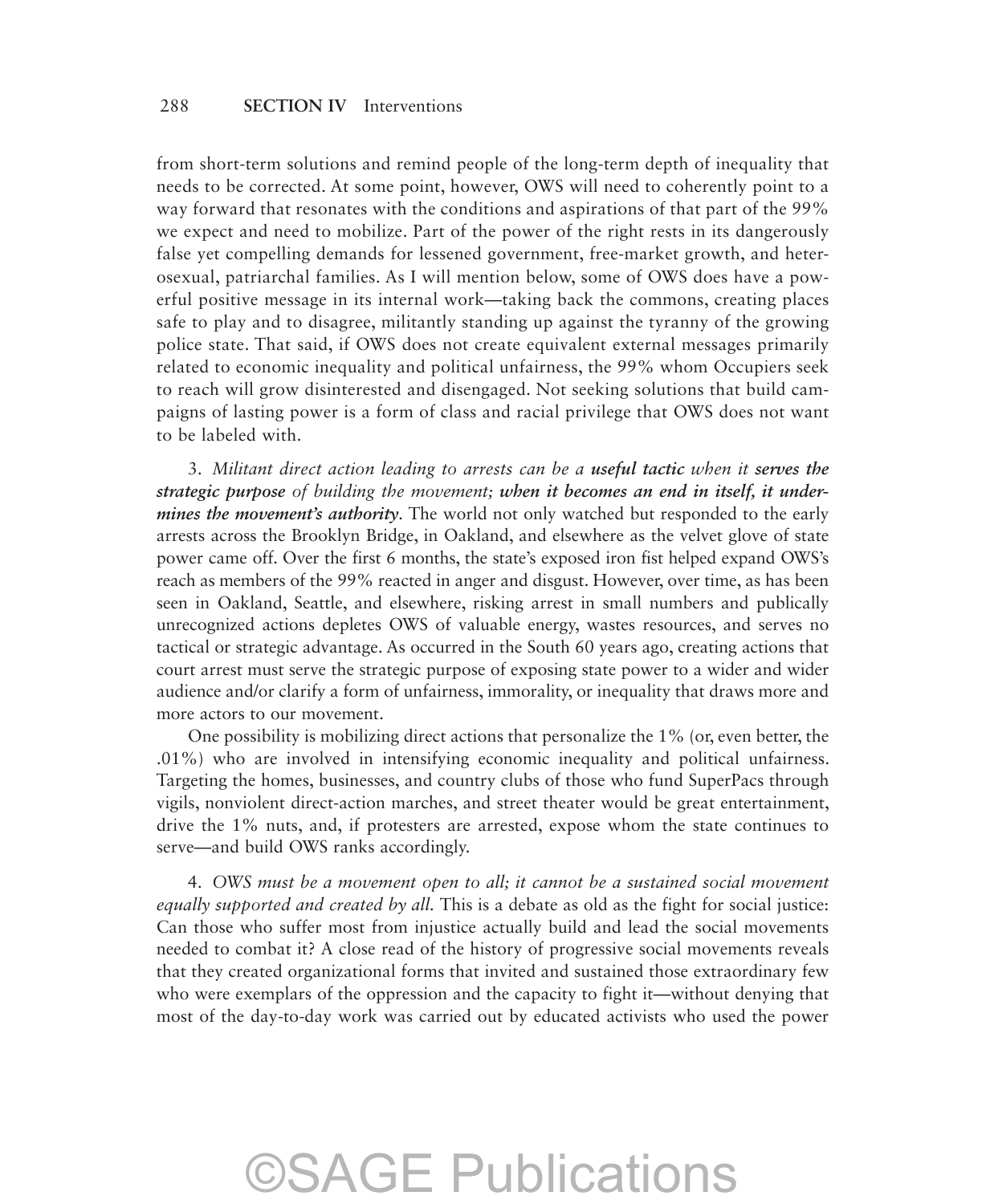and privilege of their skill sets in the cause of social justice. For every Fanny Lu Hamer there were a hundred college and high school graduates like John Lewis and Diane Nash.

This historical fact carries with it the bitter, bracing insight that many of those who have suffered the most social injustice may not always be in a position to effectively fight against it. The multiple hardships of homelessness, underemployment, family stressors, and environmental threats inside and outside the home understandably minimize the numbers who can consistently and strategically engage in the long-term fight to end oppression. This does not mean that the most oppressed are inherently less able, lack insight, or are indifferent to the conditions of their lives. It means they can't go to a lot of meetings, don't have time to read and study what to do next, and can't go out for coffee and reflect on what happened at the last march. It also means that those who are in a position to engage in long-term strategic struggles need to constantly assess their potential to misuse their power and privilege to marginalize those with fewer resources, preventing them from playing a vital role in ways that contribute to movement building: tactical insights, personal strategies of resilience, and pitching in.

5. *Inequitable dynamics of power and privilege are not only found within the 1%; they exist within the 99%—and, unless examined and worked with, within OWS itself.* Awareness of economic inequality and political unfairness is not a guarantee of personal insight regarding one's own misuse of power and privilege. Issues of racism, sexism, classism, homophobia, ableism, and basic elitism have surfaced enough to cause all of us discomfort. As someone who has been engaged in these issues all my adult life, they cannot be adequately addressed either through heartfelt, once-a-month sessions comprising equal doses of guilt and anger or through genuflections of romanticized piety directed at the oppressed. Instead, this work must be the individual and collective responsibility of each Occupier and in each OWS event or action so that OWS can begin to construct a world where diversity—social, intellectual, and personal—is embraced as a fundamental resource. If we are to stand for what distinguishes OWS from the 1% (and those parts of the 99% who are openly racist, sexist, and homophobic), this work must be seen as just as important as any form of direct action.

6. *While OWS champions the 99% in action, its internal workings are designed for far fewer.* In the 1960s and '70s, we called it "participatory democracy," where everyone attending a meeting got to vote and speak on every issue. It came to be known as "hard-ass democracy," as only those with the hardest asses could stay until the middle of the night and thus win all important votes. General Assemblies and other OWS forums that function in a similar fashion relegate almost every working person with a full-time job to a position of potential marginality. While we need to hold on to the value of horizontalism, it needs to be fit within the context of the working lives of potential Occupiers if OWS is to grow and thrive beyond our present numbers.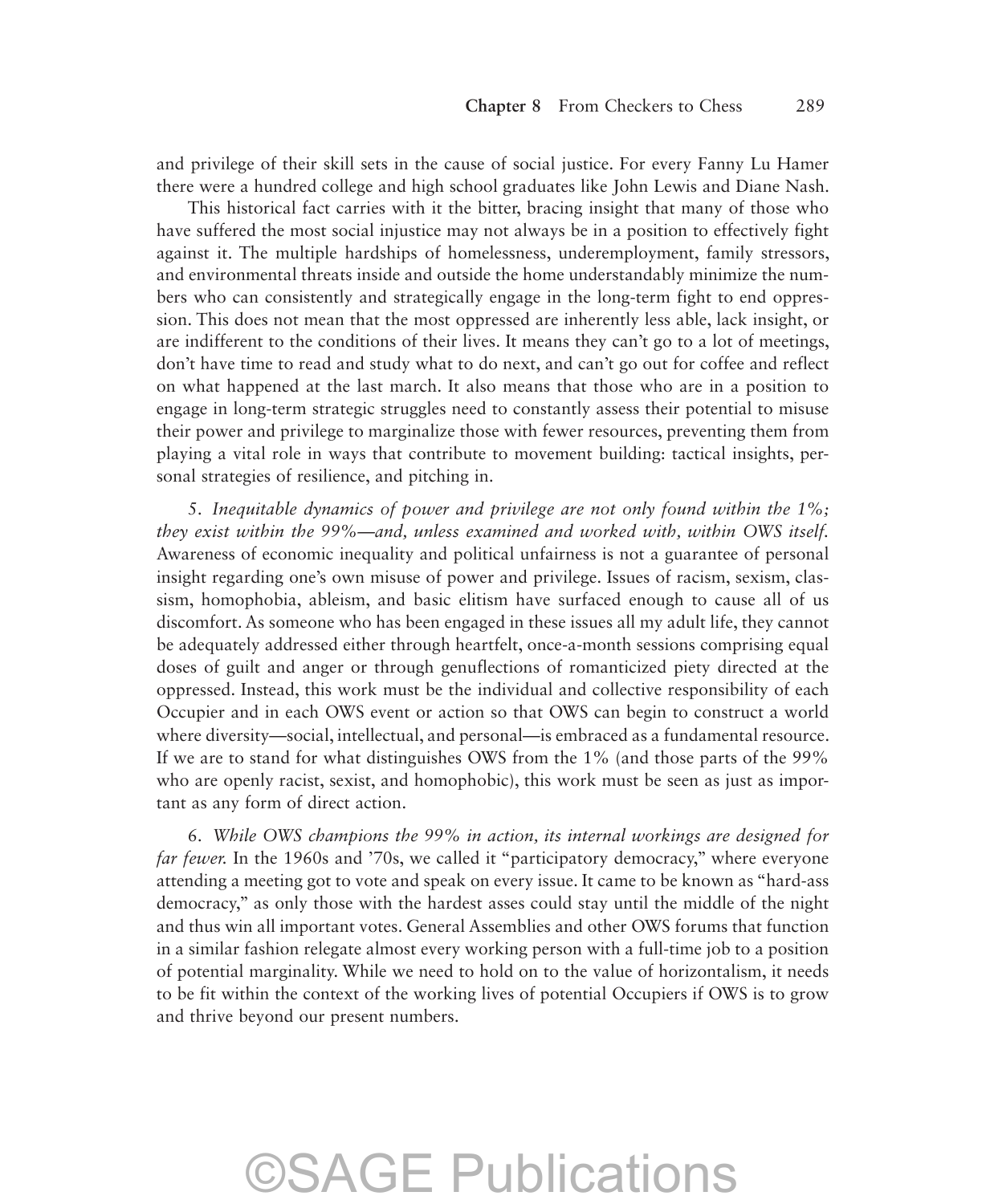**Concluding comment:** the above strategic issues are dilemmas to be worked on together, not roadblocks to success. OWS demonstrated the potential to be the most important progressive social movement in at least 30 years. To realize potential, however, takes the kind of effort people displayed back in its early formations across the country minus the thrilling rush that comes with any new, close relationship. The next few years are OWS's testing and trusting time—dilemmas replace certainty, fears intertwine with hopes and expectations. But isn't such struggle worthwhile?

#### **THE COMMUNITY TOOLBOX**

The following sections from the Community Toolbox (see http://ctb.ku.edu/en/tablecontents/ chapter\_1010.htm) can be extremely helpful for macro practitioners seeking concrete skills and techniques to mobilize and maintain interest in strategy development.

#### **Choosing Strategies to Promote Community Health and Development**

Section 1. Strategies for Community Change and Improvement: An Overview

Section 2. Community (Locality) Development

Section 3. Social Planning and Policy Change

Section 4. Social Action

Section 5. Coalition Building I: Starting a Coalition

Section 6. Coalition Building II: Maintaining a Coalition

#### **REFERENCES**

Burghardt, S. (1982). *Organizing for community action.* Thousand Oaks, CA: Sage.

- Chambers, E., & Cowan, M. (2003). *Roots for radicals: Organizing for power, action, and justice.* New York: Continuum.
- Cox, F., & Garvin, C. (2001). A history of community organization since the Civil War with special reference to oppressed populations. In J. Rothman (Ed.), *Strategies of community intervention* (pp. 53–77). Peosta, IA: Eddie Bowers.
- Davey, M., & Yaccino, S. (2012, September 18). Teachers end Chicago strike on second try. *New York Times.* Retrieved from http://www.nytimes.com/2012/09/19/us/vote-scheduled-on-chicago-teach ers-contract.html?pagewanted=all&\_r=0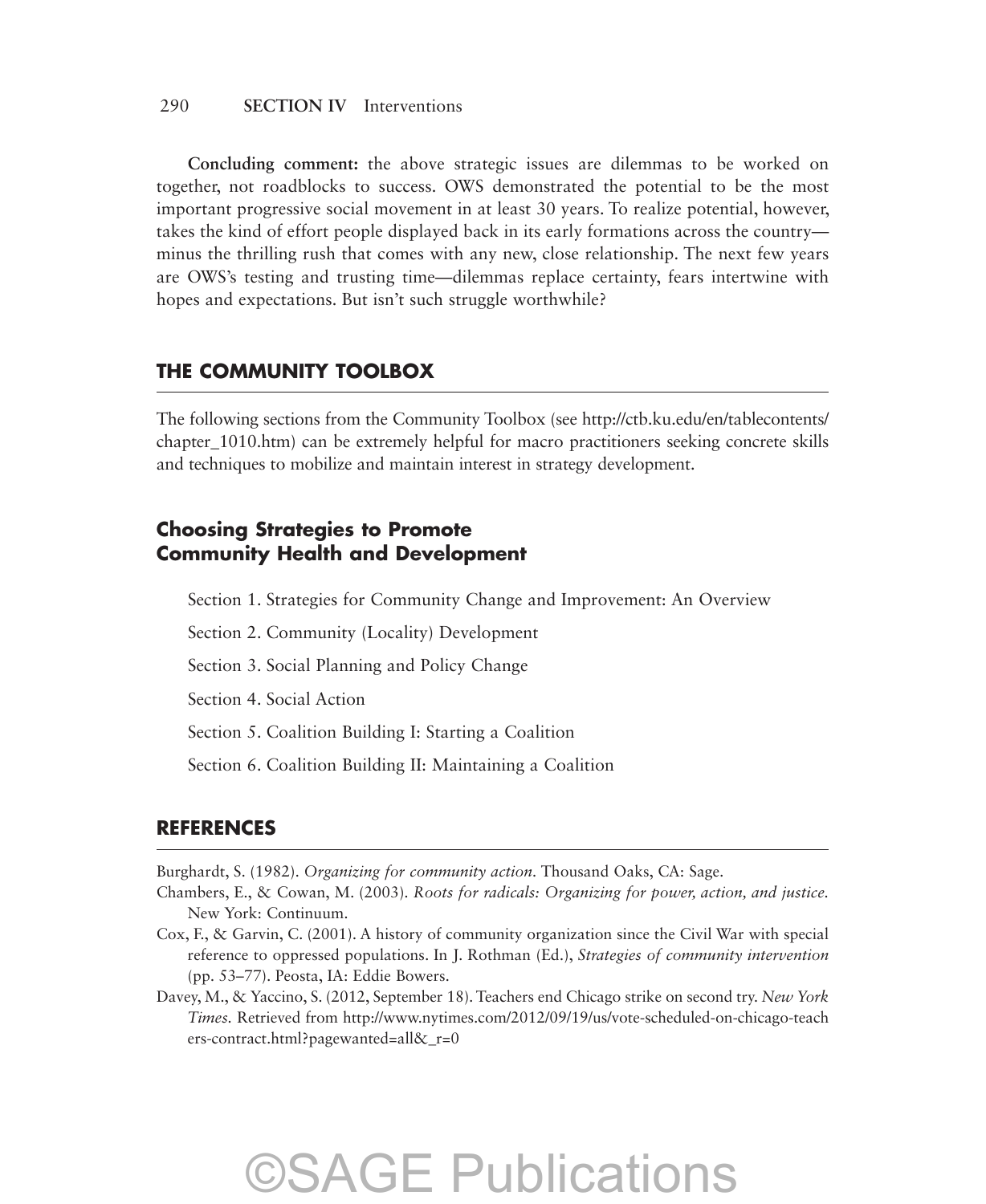- Eichler, M. (2007). *Consensus organizing: Building communities of mutual self interest.* Thousand Oaks, CA: Sage.
- Fabricant, M. (2010). *Organizing for educational justice: The campaign for public school reform in the South Bronx.* Minneapolis: University of Minnesota Press.
- Fabricant, M., & Fine, M. (2012). *Charter schools and the corporate makeover of public education: What's at stake.* New York: Teacher's College Press.
- Fisher, R. (1994). *Let the people decide: Neighborhood organizing in America.* New York: Twayne.
- Fisher, R. (2001). Political economy and public life: The context for community organizing. In J. Rothman, J. L. Erlich, & J. E. Tropman (Eds.), *Strategies of community intervention* (6th ed., pp. 100–117)*.* Itasca, IL: F. E. Peacock.
- Fisher, R. (2005). History, context, and emerging issues for community practice. In M. Weil, *The handbook of community practice* (pp. 34–58). Thousand Oaks, CA: Sage.
- Fisher, R. (2009). *The people shall rule: ACORN, community organizing, and the struggle for economic justice.* Nashville, TN: Vanderbilt University Press.
- Freire, P. (2000). *Pedagogy of the oppressed.* New York: Continuum.
- Gittell, M. (1998). *Strategies for school equity: Creating productive schools in a just society*. New Haven, CT: Yale University Press.
- Hanna, M., & Robinson, B. (1994). *Strategies for community empowerment: Direct-action and transformative approaches to social change practice.* Lewiston, NY: Edwin Mellen.
- Hyde, C. (2008). Feminist social work practice*.* In T. Mizrahi & L. Davis (Eds.), *Encyclopedia of social work* (20th ed.). New York: Oxford University Press.
- Jones, V. (2008). *Green collar economy: How one solution can fix America's two biggest problems.*  New York: HarperCollins.
- Mizrahi, T., & Rosenthal, B. (2001). Complexities of coalition building: Leaders' successes, strategies, struggles, and solutions. *Social Work, 46*(1), 63–78.
- Mondros, J., & Wilson, S. (1994). *Organizing for power and empowerment.* New York: Columbia University Press.
- Netting, F., Kettner, P., & McMurtry, S. (2008). *Social work macro practice.* Boston: Allyn & Bacon.
- Ohmer, M., & DeMasi, K. (2008). *Consensus organizing: A community development workbook; A comprehensive guide to designing, implementing, and evaluating community change initiatives.* Thousand Oaks, CA: Sage.
- Reisch, M. (2005). Radical community organizing. In M. Weil (Ed.), *Handbook of community practice* (pp. 287–304)*.* Thousand Oaks, CA: Sage.
- Rothman, J. (2008). *Strategies of community intervention.* Peosta, IA: Eddie Bowers.
- Rubin, H., & Rubin, I. (2007). *Community organizing and development.* Boston: Allyn & Bacon. Senge, P. (1994). *The fifth discipline.* New York: Broadway Press.
- Senge, P., Scharmer, O., Jaworski, J., & Flowers, B. (2005)*. Presence: Exploring profound change in people, organizations and society.* London: Nicholas Brealey.
- Smock, K. (2003). *Democracy in action: Community organizing and urban change.* New York: Columbia University Press.
- Staples, L. (2004). *Roots to power: A manual for grassroots organizing.* Santa Barbara, CA: Praeger.
- Vaid, U. (1996). *Virtual equality: The mainstreaming of gay and lesbian liberation.* Harpswell Center, ME: Anchor.